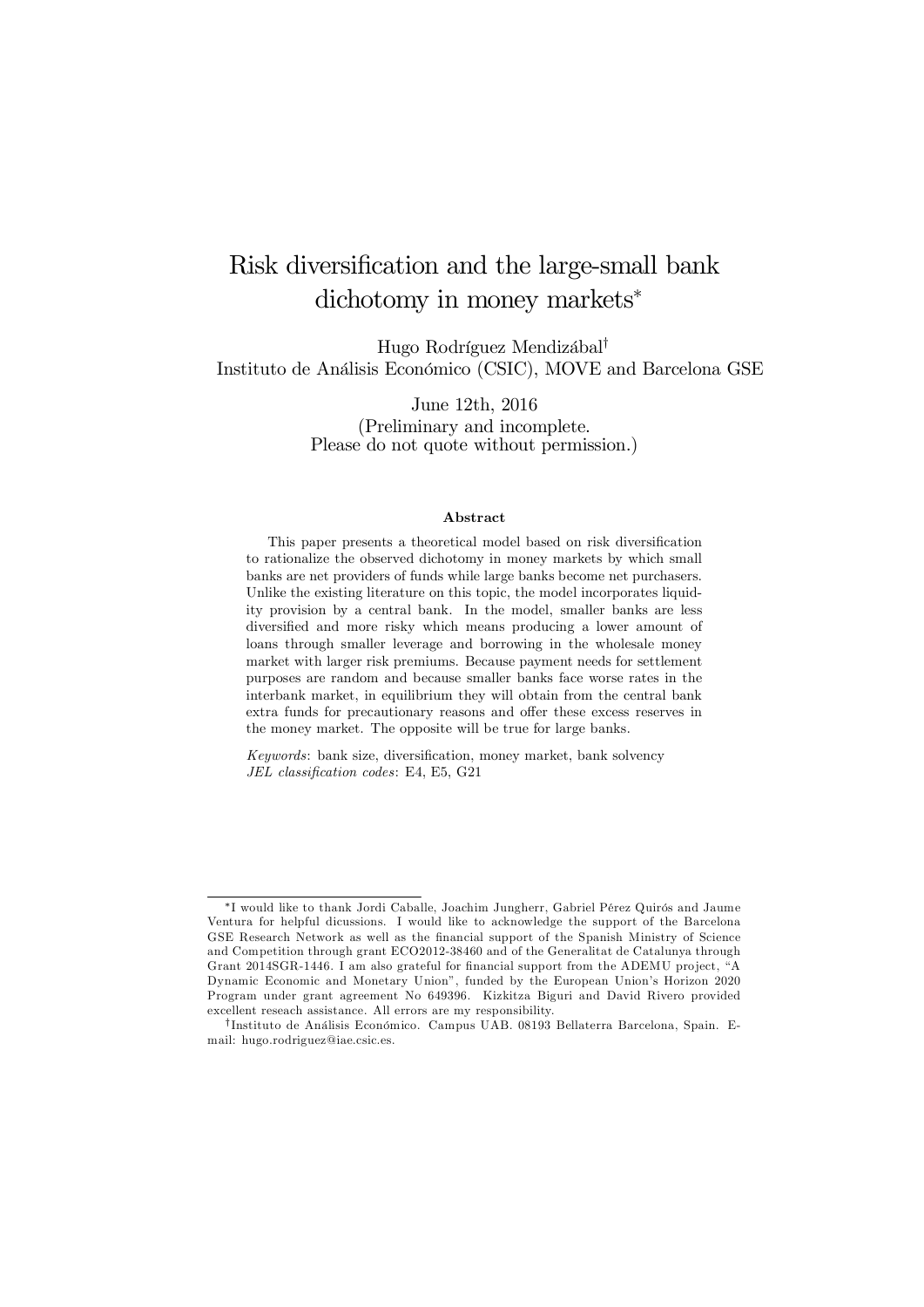## 1 Introduction

This paper presents a model of the money market dichotomy between large and small banks. The empirical literature has repeatedly found that small banks tend to be net sellers of funds while large banks tend to be net buyers in the money market. <sup>1</sup> Allen et al. [2] review three possible reasons for this dichotomy. First, if small banks are more risk averse than large banks, as in Ho and Saunders [25], they would rely on deposits to finance their assets instead of on the interbank market. Second, smaller banks may prefer deposit financing if they have lower deposit-taking costs than larger banks. As a third explanation, Allen and Saunders [3] show that adverse selection resulting from information asymmetries can also produce this observed pattern of trade if small banks are perceived as more opaque or riskier than large banks. 2

The purpose of this paper is to show that the small-large dichotomy in the money market can be reproduced by a theoretical model based on diversification opportunities associated with size. Unlike the previous literature, in my model banks are risk neutral institutions and there are no information asymmetries regarding default probabilities or differences in deposit-taking costs. In sum, banks are treated symmetrically apart from the assumption that larger banks are more diversified and face lower risks than smaller banks. Furthermore, and also unlike the previous literature, my model economy incorporates liquidity provision by a central bank. Thus, commercial banks may decide to obtain the liquidity they need first hand from the central bank through an open market operation, or borrow it second hand, on an unsecured basis, from another commercial bank through the interbank market.

In the model, because of the existence of agency costs, being less risky allows large banks to produce relatively more loans through larger leverage. Furthermore, they will have to pay a smaller risk premium when borrowing on an unsecured basis in the interbank market. In contrast, smaller banks will be less diversified and more risky which means producing a lower amount of loans and borrowing in the wholesale money market with larger risk premiums. As it will be clear below, producing more loans also implies a larger demand of funds for payment settlement purposes. Because these payment needs are random and because smaller banks face worse rates in the interbank market, in equilibrium they will demand extra funds for precautionary reasons in the open market operation and offer these excess reserves in the interbank market. The opposite will be true for large banks. Thus, larger banks will be net buyers of funds in money markets and smaller banks net sellers.

In building up the model, this paper makes a stand about how money is created in our economies and the role commercial banks, monetary authorities,

 $1$ See, among others, Gambs and Kimball [22], Furfine [20], Allen et al. [2], and, more recently, Cocco et al. [14], Craig and von Peter [16] or the anecdotal evidence described in Stigum and Crescenzi [16].

<sup>2</sup>There are other theoretical papers analyzing this dichotomy. Chen and Mazumdar [12] combine the three explanations described by Allen et al. [2]. Ashcraft et al. [5] impose this dichotomy by assuming credit constraints and limited participation for small banks.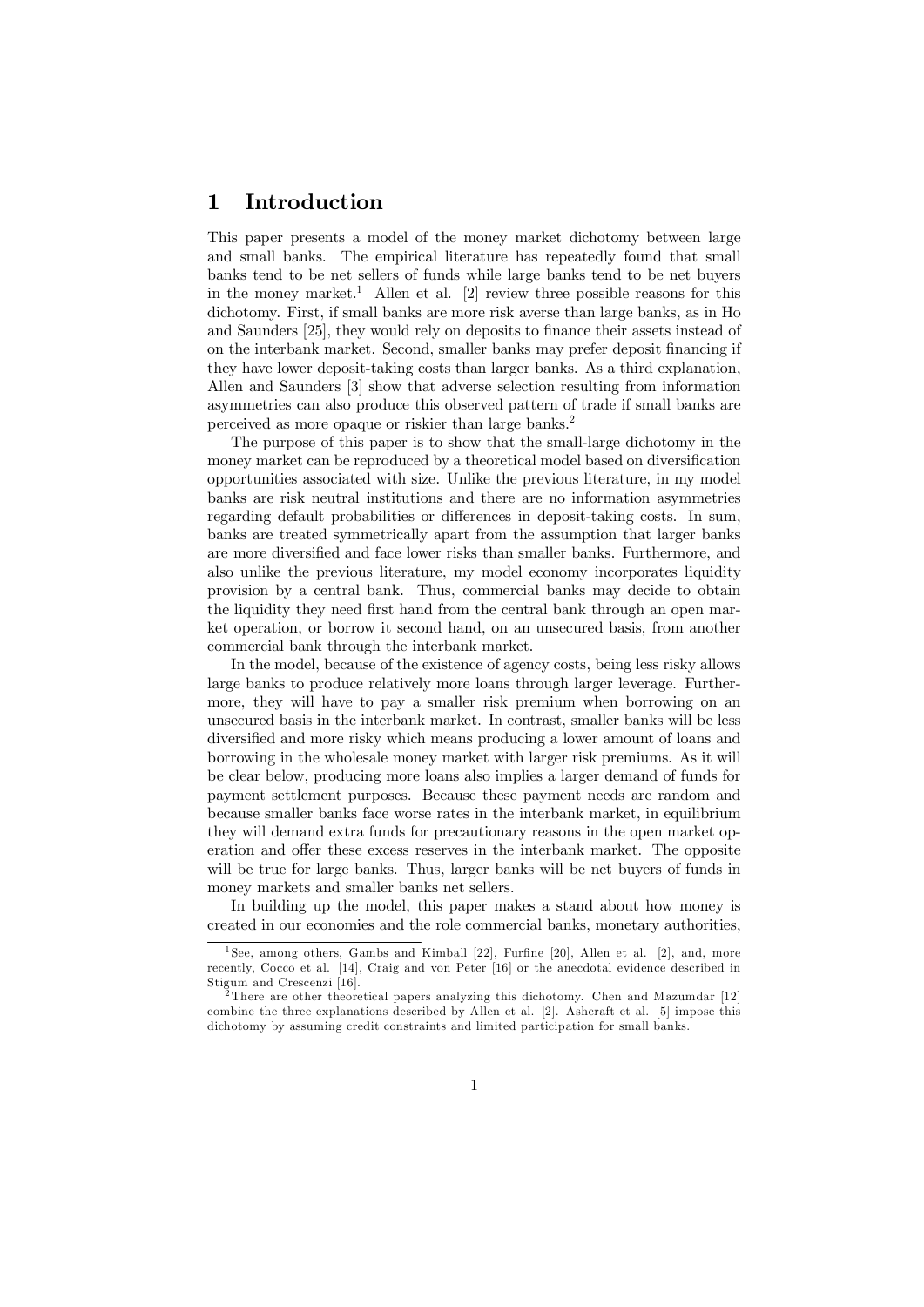and interbank markets play in this process. In the traditional view to which the papers mentioned above belong, banks act as intermediaries between depositors and borrowers. The bank lending process starts when a saver deposits an asset on a bank. After the deposit is made, the bank then loans out those assets to borrowers. Should a bank need more funds to lend to additional borrowers, it can search for them in the interbank market. In this case, banks that are not using all their deposits for loans to customers, can provide them to needed banks. The existing explanations of the money market dichotomy then rely on the perceived costs and risks of these different forms of funding across banks with different sizes.

As an aside, the money multiplier is one particular way in which this traditional view considers bank intermediation, with the aim of linking broad (i.e.  $M1$ ) with narrow (i.e.  $M0$ ) definitions of money. According to the money multiplier, money creation starts when a client deposits outside money in a bank account. Because banks have to satisfy reserve requirements, a fraction of the deposits they maintain has to be in the form of reserves but the reminder can be lent out. These loans are then deposited by other agents at different credit institutions which themselves lend out a fraction of those deposits. Iterating this argument forward, a given initial amount of outside money multiplies itself into a much larger amount of bank lending and deposits.

Three important results arise from both the general traditional view on bank intermediation as well as its particular money multiplier interpretation: (i) the level of deposits (or the level of reserves) in the banking system acts as a constraint on the amount of intermediation to be done by banks, (ii) the amount of deposits in banks is seen as the origin of the amount of credit banks can produce, and (iii) interbank money markets as well as markets for loans to nonfinancial institutions and households all deal with the same homogeneous object, namely, the assets that initially are deposited by savers in commercial banks.

This traditional view of bank intermediation seems at odds with several institutional conventions associated with banking in modern economies. First, as a matter of practice, commercial banks create money, in the form of bank deposits, when making new loans. When a bank makes a loan, it credits the client's bank account with a bank deposit of the size of the loan. Thus, the bank does not "search" for a depositor from whom to transfer funds to a borrower. It just creates the new deposit out of the thin air. This view is shared both by "orthodox" academicians (see Goodhart [24]), as well as central bankers (see, among others McLeay et al. [32], from the Bank of England, Holmes [26], from the Federal Reserve Bank of New York, or Constancio [15] from the ECB) and market practitioners (see Sheard [33]). Importantly, adopting this alternative mechanism, dubbed "fountain pen" by Tobin [35], implies that it is loans, and the incentives to create credit, what originates deposits and not the other way around, as the traditional view contends.

From an accounting perspective, loan creation in reality produces a bank asset on the amount of the loan together with a bank liability associated with the deposits, in terms of nominal units of account, the loan creates. Notice that,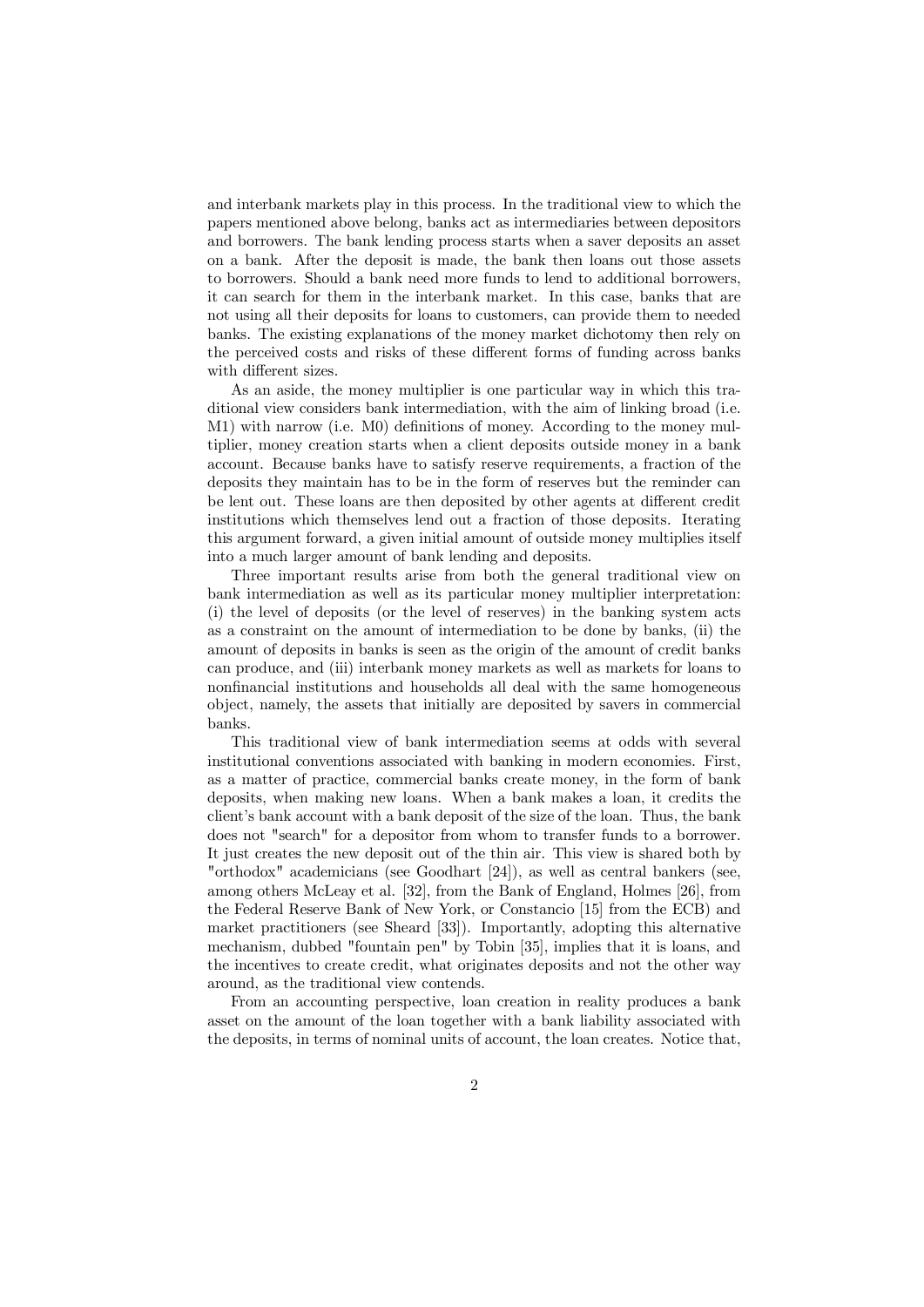initially when the loan is produced, both the loan and the deposit refer to the same agent. Then, when this agent wants to dispose of its deposits to make a payment (which is the fundamental reason the agent asked for a loan in the first place) two things may happen. If the recipient of the payment has an account in the same bank as the payer, the bank just rename those deposits. Notice now the asset and liability in the bank balance sheet refer to two different agents but the timing is reversed as compared with the traditional view. On the other hand, if the recipient of the payment is not a client of the same bank as the payer, funds need to be transferred to another depository institution. These funds are usually reserves, that is, current accounts of depository institutions at the central bank. In this case, two new double entries are recorded by which both deposits and reserves are reduced at the credited bank and increased at the recipient bank. 3

This discussion leads to a second challenge of the traditional view, in particular, of its money multiplier interpretation: the role reserves play in the process of money creation. Within the multiplier view, reserves are just a mechanical way to connect the monetary base to broad definitions of money through reserve requirements. In this sense, this view is silent regarding its application to countries with no reserve requirements. On the contrary, in reality banks maintain reserves for two reasons. One is to satisfy reserve requirements wherever these requirements are in place. However, these requirements are typically defined over previously held deposits and, therefore, are interest rate insensitive. The second reason is to satisfy depositor's payments demand. Whenever a client wishes to make a payment to be done at another bank, this payment is usually done with reserves. Thus, reserve demand is driven by the netting of payments derived from the loan and deposit creation to finance economic activity. Notice this "netting of payments" should also include deposit competition by which one bank tries to attract other banks' deposits.

In general, central banks define their monetary policy stance as a target on very short rates (i.e. overnight) in money markets. In implementing its monetary policy, monetary authorities are usually ready to supply, at the target rate, as much reserves as depository institutions demand. When the monetary policy stance changes, the central bank modifies its interest rate target but still "reads" the amount of reserves needed to support that new target from demand by commercial banks. The arguments in this and the previous paragraphs then suggest that both deposits and reserves are a consequence of the loan production and, therefore, cannot constrain loan creation by banks as is implicit in the traditional view.

The role of reserves in our banking systems also generates a third observation regarding the traditional view. In reality, reserves, in the form of current accounts at the central bank, are a completely different object than customer's deposits at commercial banks or the loans these banks provide to their customers. Reserves are produced by the central bank, while loans and deposits

 $3$ The accounting conventions that allow banks to create money out of nothing are described in Werner [37] and [38].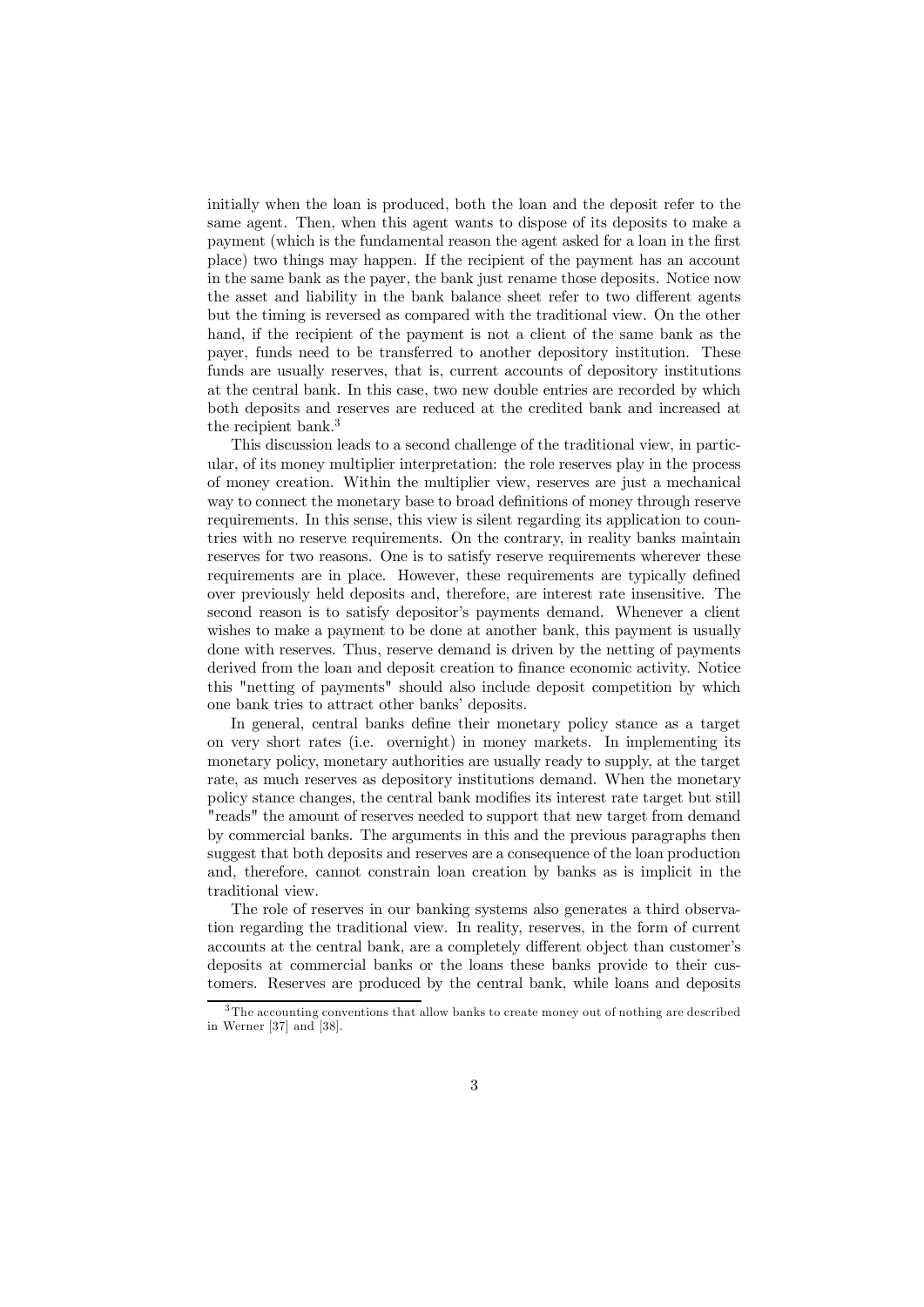are produced by commercial banks. As we have seen before, reserves are a consequence of loan and deposit creation by banks. Thus, it does not make any sense to claim that depository institutions can use the interbank market to transfer among them the assets deposited by their clients to fund loans to the nonfinancial sector. Furthermore, this argument also questions the widespread view by which banks can "lend out" their reserves to nonfinancial agents. As an example, part of the current debate about QE has to do with the inflationary pressures that would occur if financial institutions were to lend out to nonfinancial firms and households the massive amounts of excess reserves stored at central banks. This claim is inaccurate as for that to be the case depository institutions would have to transfer those reserves to nonfinancial institutions and households. This is not possible as these agents typically do not hold accounts at the central bank (with possibly the exception of the Treasury). Individual banks could dispose of their reserves by lending them to another depository institution through the interbank market or by using them to buy an asset from another bank. But in the aggregate, at any particular point in time, the amount of reserves held by depository institutions is fixed as these transfers only reshuffle them between individual banks. They cannot move out to the nonfinancial sector. 4

From the discussion above, if official reserves and existing deposits do not constrain bank lending and money creation, what does? Banks face several constraints, some exogenous to the banking system and some endogenous. The most obvious exogenous constraint is capital requirements. Banks have to maintain a fraction of their risky assets in the form of capital. As capital is expensive to collect, the potential to create new loans (and the money associated with them) is impaired by the amount of capital banks hold. Another limit is loan demand. To create new money, someone has to agree to take a loan. Furthermore, banks themselves constrain their lending behavior as they look for profitable opportunities, at a reasonable level of risk, where to place their loans. Finally, all these constraints are also affected by monetary policy as it influences the opportunity cost of money together with the amount of liquidity with which to fund these loans and how the interbank market distributes it among depository institutions. All these dimensions in which endogenous money is created will be present in the model below.

This endogenous view of the process of money creation is slowly entering mainstream economics. For example, Disyatat [18] uses this approach when revisiting the bank lending channel of monetary policy. His model, however, is partial equilibrium. Jakab and Kumhof [28] compare the response to various shocks under the traditional view and the endogenous money creation view (what they call "financing through money creation") and conclude the way we model bank intermediation may have significant quantitative effects. Chari and Phelan [11] and Goodfriend and McCallum [23] also include some form of en-

 $4$ Apart from the Treasury, the other exeption is cash holdings by the nonfinancial sector. As we withdraw cash from ATMs, banks use their reserves to get the banknotes needed to replenish them. However, if these movements are significant, the central bank usually intervenes to restore the levels of reserves held previously by banks.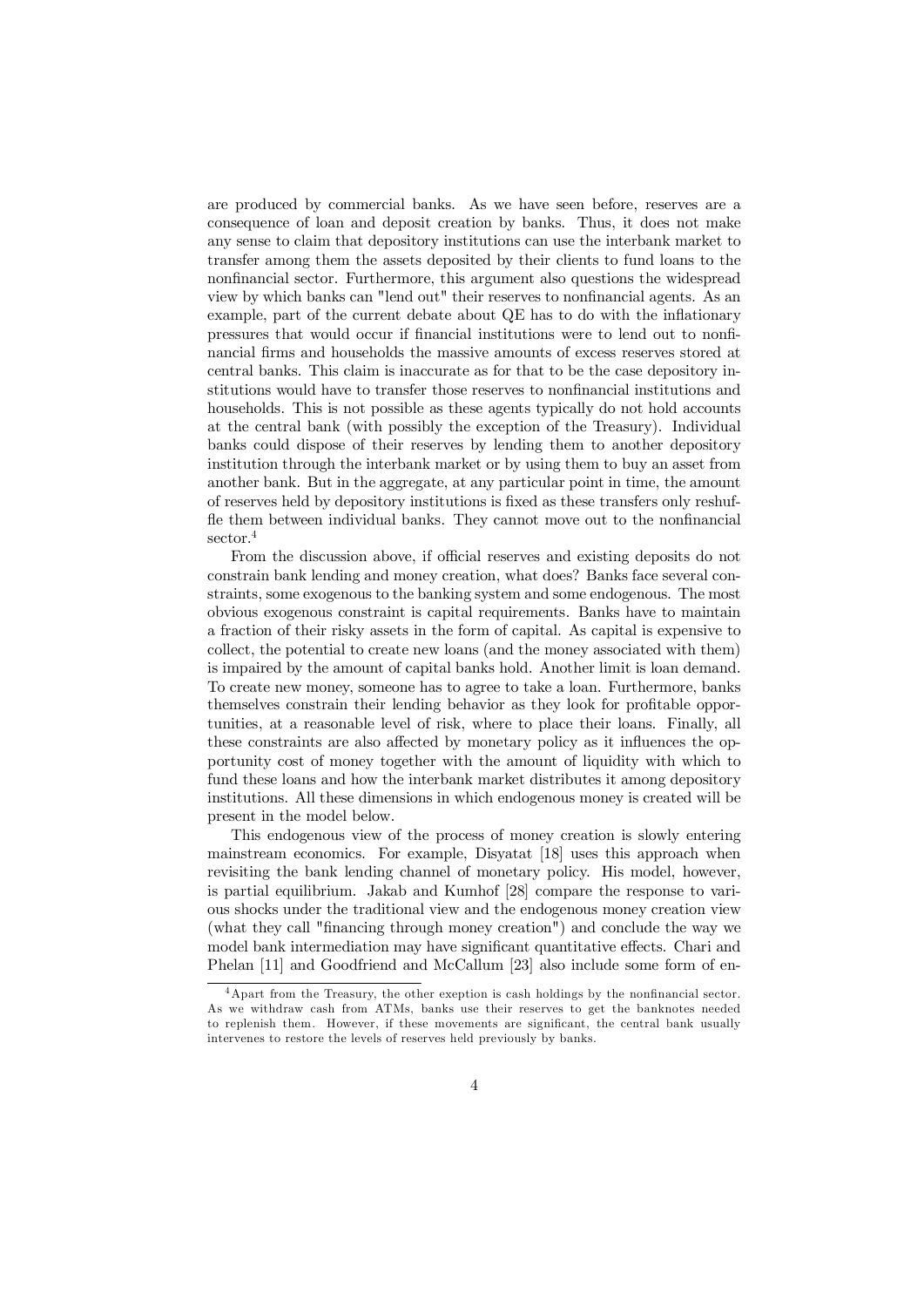dogenous deposit creation by banks. These models, however, assume binding reserve requirements as a constraint on the deposit production by banks. As explained above, under the institutional arrangements we observe in reality, this does not seem to be the case. Compared with this recent literature, my model incorporates an explicit connection between monetary policy instruments (as summarized by open market operations, standing facilities and reserve requirements), bidding behavior by banks at the open market operations, and net positions in the interbank market and links these items to the funding of decisions on real economic activity such as employment and production.

The remaining of the paper is organized as follows. Section 2 presents the model. Section 3 characterizes the equilibrium. Finally, Section 4 concludes.

## 2 The Theoretical Model

### 2.1 The setup

The economy consists of a continuum of identical islands with measure 1. Figure 1 depicts one such islands represented by a circle with circumference length equal to 1. On each point of the circle there is a location which includes a measure 1 of risk averse workers and a measure 1 of risk neutral entrepreneurs. On every island there also exist two banks, one being large and the other small. All banks in the economy are owned by a measure 1 of risk neutral investors. Finally, there is a public sector composed of a central bank and a deposit insurance scheme which encompasses all islands.

There are two periods  $t = 0, 1$ . On period  $t = 0$ , agents make choices. On period  $t = 1$  uncertainty is resolved. Workers and entrepreneurs start period  $t = 0$  with no resources. Each worker inelastically supplies a unit of labor and entrepreneurs hire these workers. Capital is not needed for production. As it will be clear below, workers could also work as auditors, monitoring commercial banks in case these banks go bankrupt. The labor market is perfectly competitive within each island, with workers being able to work for entrepreneurs in any location.

Commercial banks connect entrepreneurs and workers. The size of each bank refers to the number of locations it serves. In this sense, the small bank is present in a measure  $\delta_S$  of *contiguous* locations where  $0 < \delta_S < 0.5$ . The large bank serves the remaining  $\delta_L = 1 - \delta_S$  locations where  $0.5 < \delta_L = 1 - \delta_S < 1$ . Thus, I am assuming that each location is served by just one bank and that agents can only have business with the bank serving their location. This means entrepreneurs can only ask for a loan to and the workers maintain deposits in the bank at the location they live. Without loss of generality, I take the large bank to serve, moving clockwise, from location 0 to location  $\delta_L$  while the small bank serves the remaining  $1 - \delta_L$ , as it is shown in Figure 1.<sup>5</sup> As explained in the Introduction, unlike most of the previous Macroeconomic literature, these

 $\overline{5}$ Here the idea of location should not necessarily be taken literaly as a geographical place but as market segmentation along different bank sizes.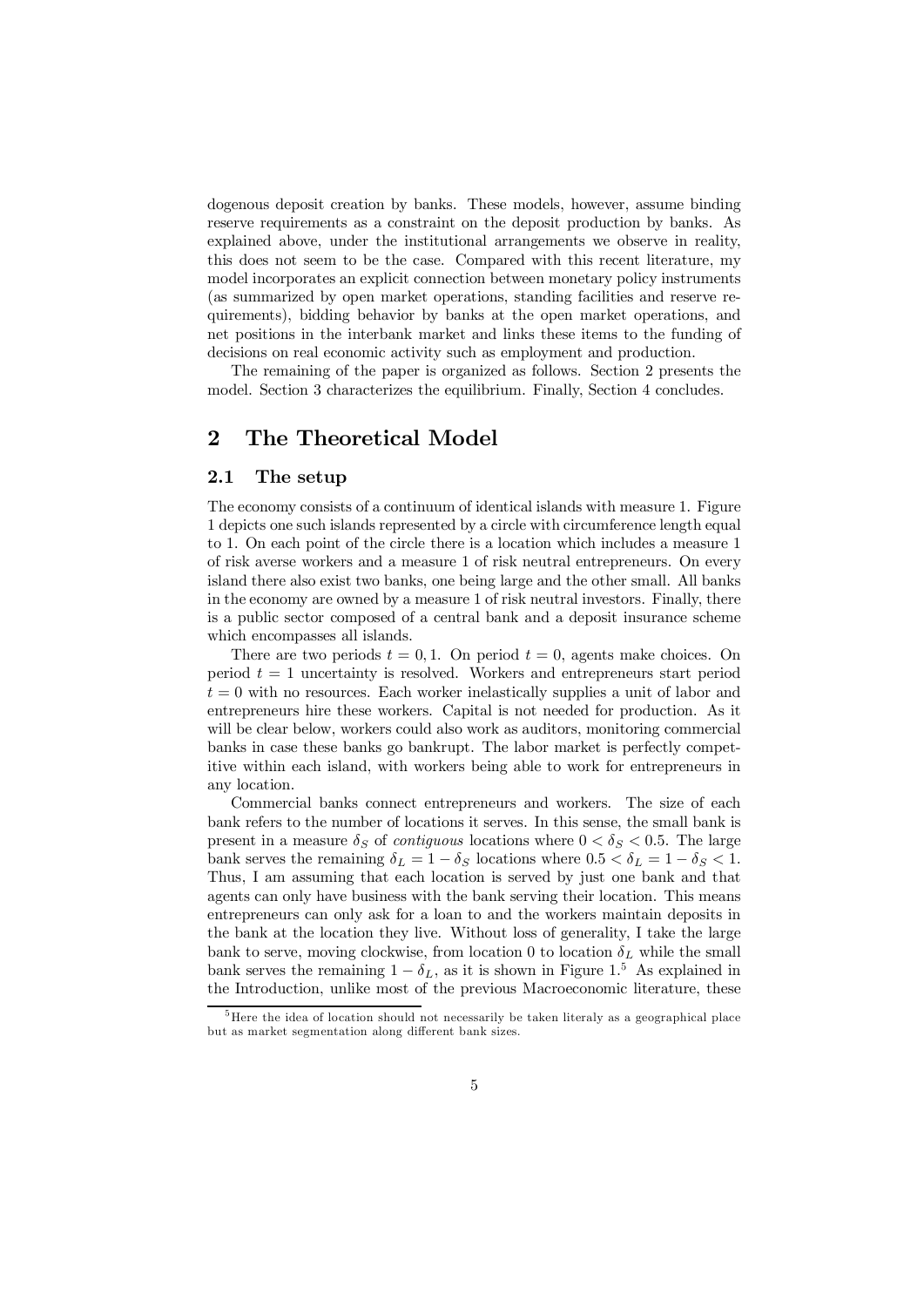banks create means of payments (deposits) in the process of providing loans to entrepreneurs. Commercial banks are subject to solvency and liquidity risks. To face these risks, at  $t = 0$  they collect capital provided by investors and use the liquidity facilities of the central bank as well as an economywide interbank market. Investors are not allocated to any specific location.

Finally, the central bank sets the opportunity cost of funds and solve liquidity problems of commercial banks. The deposit insurance scheme insures depositors against the solvency risk of commercial banks.

### 2.2 Timing and balance sheets

Assets  $\delta Q(\delta) - M(\delta)$ 

To see the whole flow of funds, take a general bank with size  $\delta$ , meaning serving a measure  $\delta$  of contiguous locations. At the very beginning of period  $t = 0$ this bank has no resources. Then, first, investors provide outside nominal assets (such as government bonds or foreign IOUs) which can be in the form of equity or deposits. For the time being, assume investors only provide equity to banks (this is what will happen in equilibrium). Let  $Q(\delta)$  be the amount of equity *per location* this bank receives from investors. Thus, the initial balance sheet of this bank will read

Balance sheet of bank  $\delta$  when portfolio decisions are taken by investors at  $t = 0$  $\begin{tabular}{c|c} \multicolumn{3}{c|}{Assets} & \multicolumn{3}{c}{\text{Liabilities}}\\ \hline \multicolumn{3}{c}{Assets} & \delta Q(\delta) & \text{Equity} & \delta Q(\delta) \\ \end{tabular}$ Assets  $\delta Q(\delta)$  Equity

Once this investment is made, and still at period  $t = 0$ , the bank seeks liquidity at an open market operation (OMO) at the central bank. Let  $M(\delta)$  be the allotment of such an operation which uses part of the initial bank's assets as collateral. Thus, the balance sheet will be

Balance sheet of bank  $\delta$  when the open market operation takes place at  $t = 0$ Assets Liabilities Reserves  $M(\delta)$  Equity  $\delta Q(\delta)$ 

After the OMO, the bank provides loans to entrepreneurs of  $L(\delta)$  on each of the locations it serves. When providing these loans, the bank makes a double entry in its books. On the asset side, the bank annotates the right associated with the loan taken by the entrepreneur. On the other hand, deposits (i.e., means of payments) are created, and the liability side reflects the right of entrepreneurs (obligation for the bank) to dispose of those deposits to make payments. Thus, the balance sheet of the bank at the time loans are granted on period  $t = 0$  is:

Balance sheet of bank  $\delta$  when loans are made at  $t = 0$ 

| Assets         |                                |                 | Liabilities        |  |  |
|----------------|--------------------------------|-----------------|--------------------|--|--|
| Reserves       | $M(\delta)$                    | Deposits (ent.) | $\delta L(\delta)$ |  |  |
| Assets         | $\delta Q(\delta) - M(\delta)$ | Equity          | $\delta Q(\delta)$ |  |  |
| Loans $(ent.)$ | $\delta L(\delta)$             |                 |                    |  |  |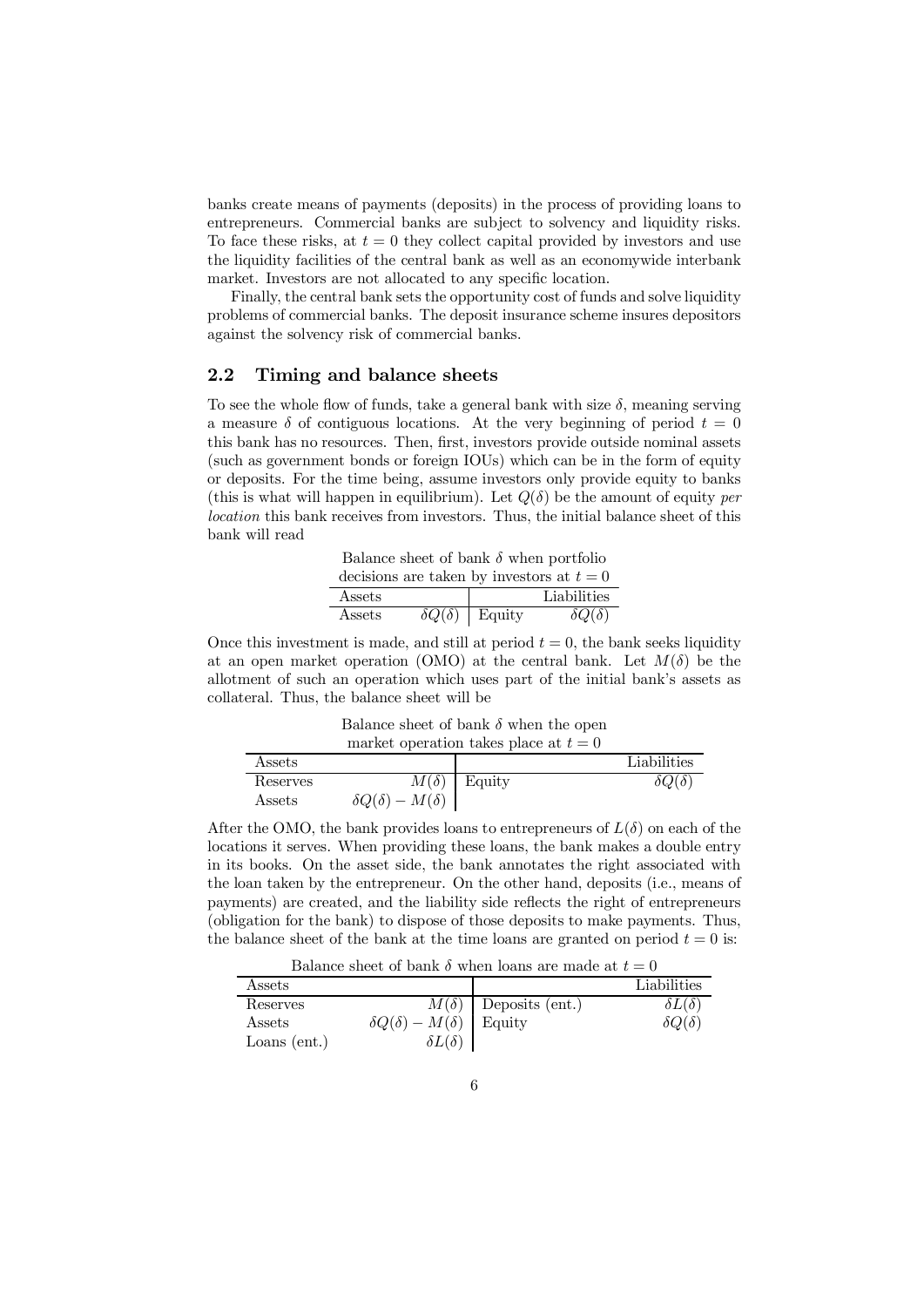These loans are used by managers to pay workers for wages in advance. This means entrepreneurs order transferring the property of these deposits to workers. In this process there is payment uncertainty, though. Once it is resolved, banks know whether they have an excess or deficit of reserves and access the interbank market to compensate it. Let  $I(\delta, h)$  be the interbank lending of the bank (borrowing if negative), which will depend upon the realization of a random variable  $h$  to be specified below. The balance sheet now reads

Balance sheet of bank  $\delta$  when interbank market opens at  $t = 0$ 

| Assets            |                                |                                            | Liabilities        |
|-------------------|--------------------------------|--------------------------------------------|--------------------|
| Reserves          |                                | $M(\delta) - I(\delta, h)$ Deposits (ent.) | $\delta L(\delta)$ |
| Assets            | $\delta Q(\delta) - M(\delta)$ | Equity                                     | $\delta Q(\delta)$ |
| Loans (interbank) | $I(\delta, h)$                 |                                            |                    |
| Loans $(ent.)$    | $\delta L(\delta)$             |                                            |                    |

Finally, the transfers are made and workers keep these wages as deposits in the bank until the following period. The period  $t = 0$  ends after these transfers are made. Thus, the balance sheet of the bank at the end of period  $t = 0$  is:

Balance sheet of bank  $\delta$  when interbank market opens at  $t = 0$ 

| Assets            |                                |                                             | Liabilities        |
|-------------------|--------------------------------|---------------------------------------------|--------------------|
| Reserves          |                                | $M(\delta) - I(\delta, h)$ Deposits (work.) | $\delta L(\delta)$ |
| Assets            | $\delta Q(\delta) - M(\delta)$ | Equity                                      | $\delta Q(\delta)$ |
| Loans (interbank) | $I(\delta, h)$                 |                                             |                    |
| Loans $(ent.)$    | $\delta L(\delta)$             |                                             |                    |

At the beginning of period  $t = 1$ , workers go to work for entrepreneurs and production takes place. It is at this time that production uncertainty is resolved which makes a random fraction of entrepreneurs in each location to produce nothing. Unlucky entrepreneurs default on their loans. Depending on the locations each bank serves, these defaults may make some banks go bankrupt. Auditors audit bankrupt banks while solvent banks pay returns on deposits and equity. Once all agents receive incomes, consumption takes place. Because there is no aggregate uncertainty, the fraction of insolvent banks at  $t = 1$  is known at  $t = 0$ . Thus, at  $t = 0$ , agents know the amount of workers to be hired as auditors at  $t = 1$  and, therefore, who will not be producing goods. These auditors will be paid the competitive wage.

Notice  $\delta L(\delta)$  appears both in the asset and liability sides of the balance sheet not because the bank is intermediating between depositors (workers) and borrowers (managers). In fact, when the loans were created, managers appeared on both sides of the bank's balance. It is the loan creation to make payments what causes different agents to be on both sides of the bank's balance sheet. It is in this sense that loans create deposits and not the other way around. <sup>6</sup> Also

 $6$ As it will be clear below, all locations start identical at the time banks make their decisions. This means banks create the same amount of loans and deposits in each location they serve. Thus, the total balance sheet of a bank of size  $\delta$  is just  $\delta$  times the volume of the balance for each location.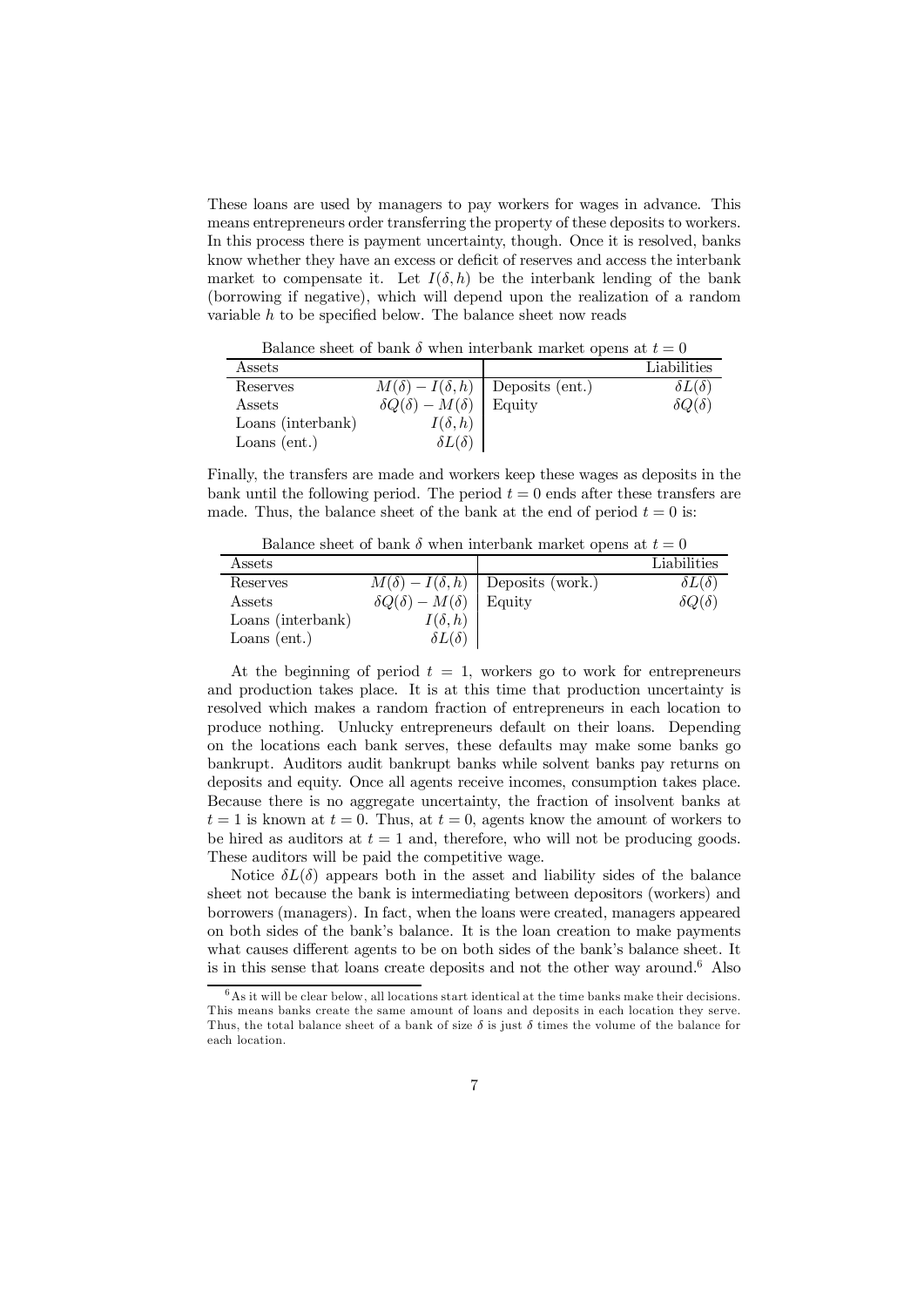notice interbank loans and loans to entrepreneurs are very different objects. Interbank loans are done with reserves, which are supplied by the central bank. Thus, an interbank loan does not change the size of the balance sheet of the bank. It just increases an asset category (loans in the interbank market) at the expense of the reduction in another category (reserves). In contrast, loans to entrepreneurs are produced by creating deposits and, therefore, change the size of the balance sheet by increasing both an asset (loans to entrepreneurs) and a liability category (deposits). Finally, notice reserve holdings are used to face liquidity risks from payments while equity is used to deal with solvency risks. These two risks are related through the total amount of loans  $\delta L(\delta)$  which is a decision of banks. In solving these problems, the bank will first decide on the amount of loans,  $L(\delta)$ , considering solvency risks, and then will work out its implications for liquidity risks and reserve demand. Because both its reserve demand as well as the loans provided to entrepreneurs (and, therefore, the amounts of transfers to be made to workers) will endogenously vary with the size of each bank,  $\delta$ , some banks will be net recipients of funds and will make them available in the interbank market while other banks will face net outflows of funds and will demand them in the interbank market. Below I will show how the interbank position of banks relates to bank size  $\delta$  and what are the factors affecting it.

The model has two building blocks: a real side and a nominal side. For easiness of exposition I will describe below each of these blocks separately.

### 2.3 The nominal side (i): solvency risks

At  $t = 0$  entrepreneurs on all islands hire workers on their islands with production taking place at  $t = 1$ . To incorporate a role for a banking sector, suppose direct trade between entrepreneurs and workers is not possible in the exchange of labor and consumption goods. This impossibility can be rationalized by assuming that, by the time workers are hired by entrepreneurs at  $t = 0$ , there is no commitment on the part of entrepreneurs to pay wages to workers after production takes place at  $t = 1$ . This friction can also occur if, as in Kiyotaki and Moore [30], commitment or resalability problems prevent the IOUs signed at  $t = 0$  by entrepreneurs when hiring workers to be used by these workers at  $t = 1$  to buy goods from other entrepreneurs. This may well happen if different locations produce different goods demanded by workers. In these scenarios there is demand for an institution that either has the technology to enforce contracts or that produces IOUs recognizable by all agents in the economy. This is the role of banks in this model when providing loans and creating deposits.

The particular way in which information or commitment problems are resolved by banks is as follows. Whenever an entrepreneur wants to hire workers at  $t = 0$ , he will ask for a loan to his local bank equal to his nominal wage bill. Then the entrepreneur will order the bank to transfer these funds to the accounts of the workers. For the time being, assume these workers' accounts are maintained in the same bank. Thus, the bank will only need to rename the owner of those deposits. This solves the commitment problem of the entre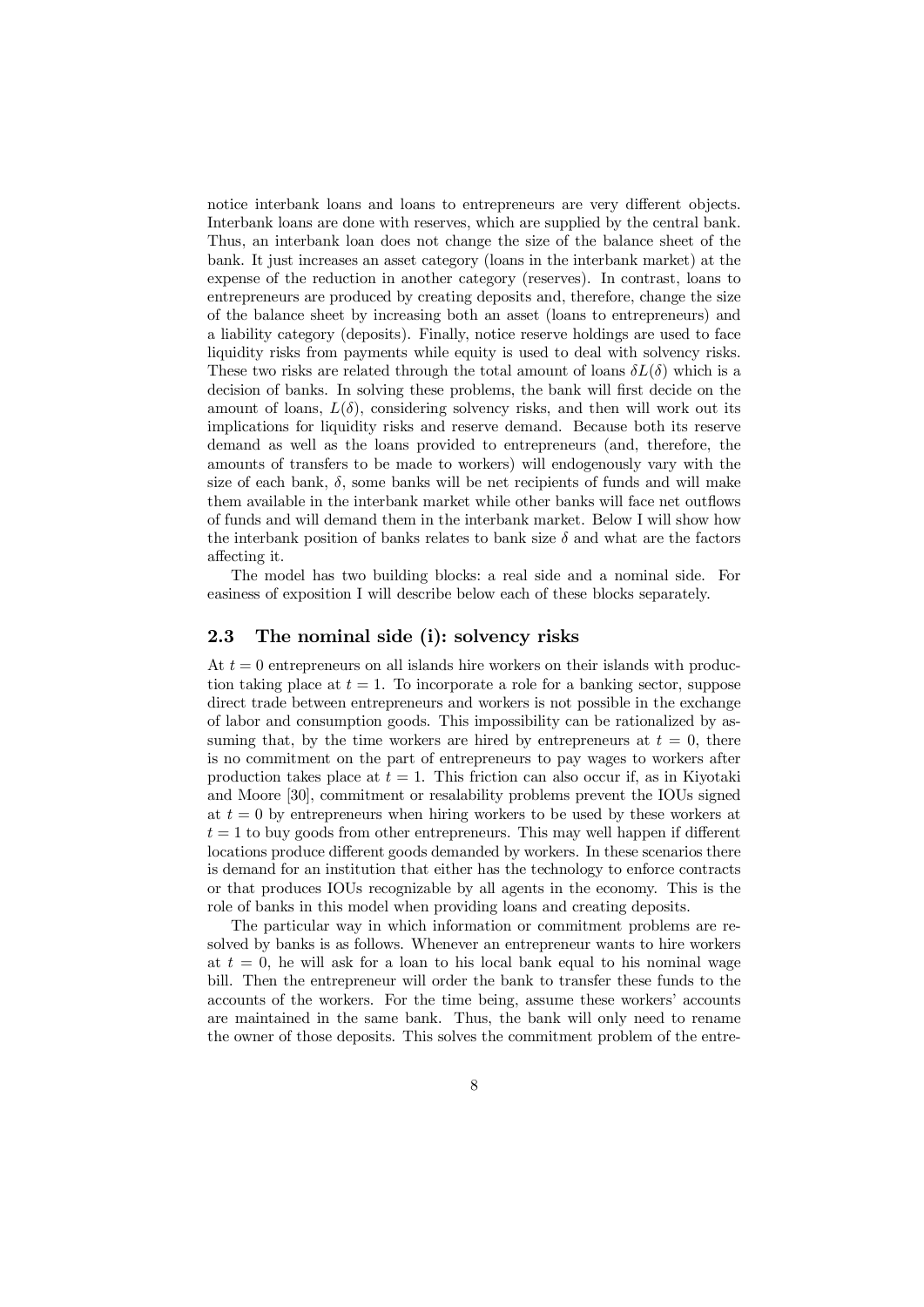preneurs as wages are paid in advance. On the other hand, it also solves any commitment problem on the part of workers as the receipt from these transfers is proof of the wage payments and, therefore, can be used by entrepreneurs to claim the workers' labor services. Additionally, deposits are homogeneous units of account that can be used by depositors to buy goods from any producer. When a depositor (worker) pays for consumption goods at  $t = 1$ , he transfers these deposits to an entrepreneur. Entrepreneurs then use these funds at  $t = 1$ to pay back the loan they asked for at  $t = 0$ . Within this process, banks face solvency risks as entrepreneurs may fail to pay back their loans at  $t = 1$ . Banks confront this solvency risk by accumulating capital provided by investors at the beginning of  $t = 0$ .

#### 2.3.1 Investors

As mentioned above, in the economy there is a measure 1 of identical, risk neutral investors. They start period  $t = 0$  with nominal assets A, which are distributed between bank equity, Q, earning a gross nominal return  $1+\ell^q$ , bank deposits, D, with gross nominal return  $1 + t^d$ , or central bank certificates of deposits,  $O$ , paying interest  $i^o$ , i.e.

$$
Q + D + O \le A.
$$

In general, total equity and deposits are distributed across all banks in the economy. Being risk neutral, investors make these portfolio decisions to maximize their net worth at  $t = 1, A'$ , that is,

$$
A' = (1 + \iota^{q})Q + (1 + \iota^{d})D + (1 + i^{o})O.
$$

Because investors diversify across all banks and islands, the total return on bank equity and deposits is deterministic even though some of the banks are insolvent along the way.

#### 2.3.2 Banks

As all banks start identical, we can look at the problem of a general bank at a representative island. Take one of these islands and a bank of size  $\delta \in [0, 1]$ . Let  $x(\delta) \in [0, 1]$ , be the fraction of entrepreneurs served by this bank who are able to pay back the bank loan. Since all entrepreneurs served by this very bank are exante identical, they will all ask for the same loan amount and the nonperforming loan (NPL) ratio of that bank will be  $1 - x(\delta)$ . Assume this fraction  $x(\delta)$  is a random variable with marginal distribution denoted  $\Xi(x; \delta)$ and corresponding density  $\xi(x; \delta)$ . Let  $\mu(\delta)$  be the mean of  $\Xi(x; \delta)$ . I impose the following assumptions.

### **Assumption 1**  $\Xi(x; \delta)$  is such that:

(i)  $\Xi(x;\delta)$  is continuously differentiable with respect to both x and  $\delta$ , for all  $x \in [0, 1]$  and  $\delta \in [0, 1]$ ,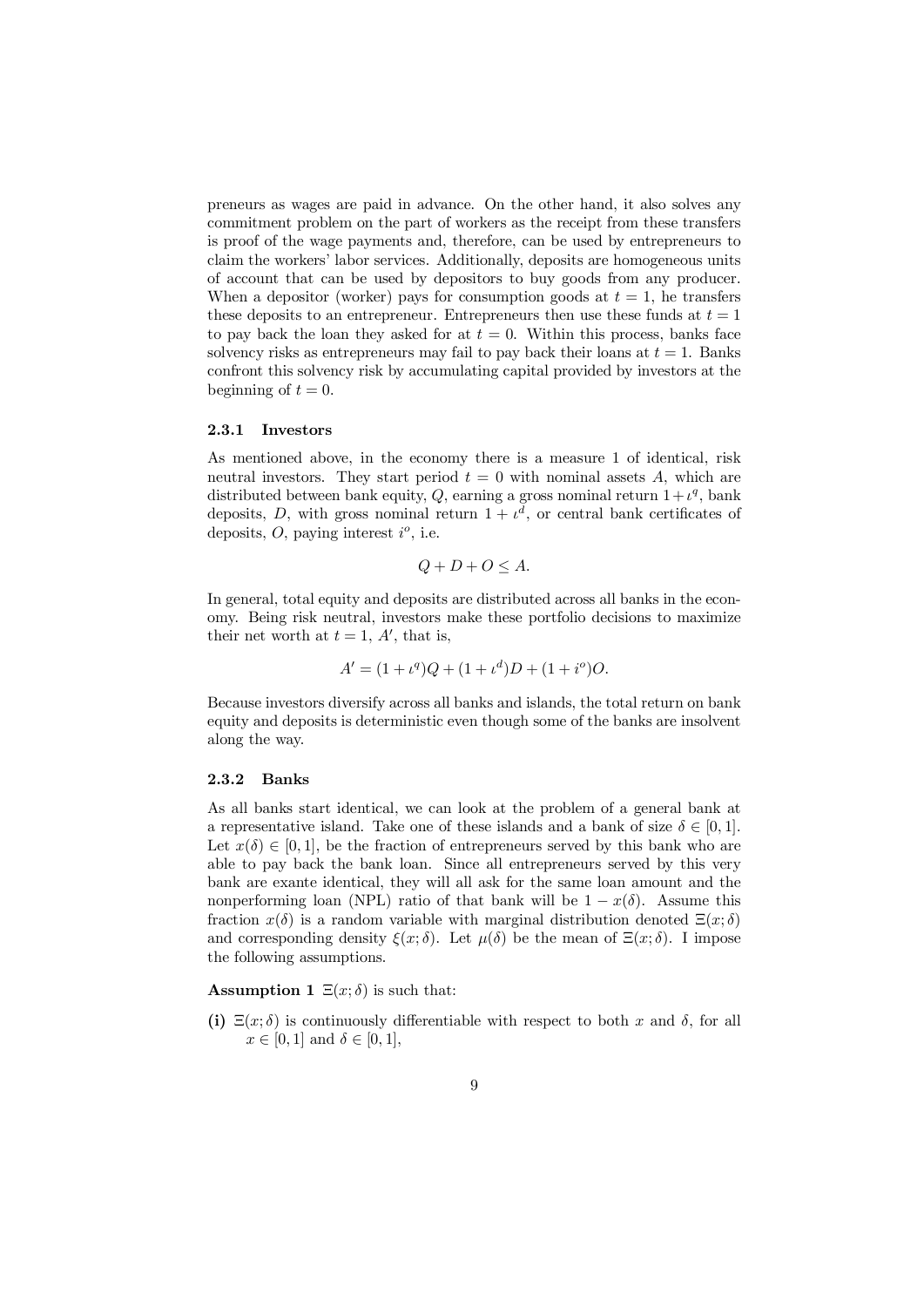- (ii)  $\mu(\delta) = \mu$ , for all  $\delta \in [0, 1]$ ,
- (iii) for any  $\delta_S$  and  $\delta_L$  such that  $\delta_S < \delta_L$ , and any  $a \in [0, 1]$

$$
\int_0^a \Xi(x;\delta_L)dx \le \int_0^a \Xi(x;\delta_S)dx
$$

with strict inequality over some interval in  $[0, 1]$ ,

(iv) the generalized hazard rate

$$
h(x; \delta) \equiv \frac{x\xi(x; \delta)}{1 - \Xi(x; \delta)}
$$

is increasing in x for all  $\delta \in [0, 1]$  and decreasing in  $\delta$  for a subset  $[0, \hat{x}(\delta)]$ that may depend on  $\delta$ .

Assumption (i) is needed to produce the analytical results below. Assumptions (ii) and (iii) impose that the distribution of solvent entrepreneurs faced by smaller banks represent a mean preserving spread with respect to that of larger banks. So, apart from indexing the size of the bank,  $\delta$  is also a measure of diversification.<sup>7</sup> Assumption (iv) is needed for banks' default risk to be reduced with size. This condition is shared by a large family of distributions including their truncations. 8

In this economy, banks are a payment technology. Take, again, a general bank of size  $\delta$ . By the time this bank starts functioning at  $t = 0$ , it has collected, *per location* it serves,  $Q(\delta)+D(\delta)$  of assets from investors from which  $D(\delta)$  are in the form of deposits and  $Q(\delta)$  are in the form of equity. Banks take these funding choices as given. At this point, the bank makes loans,  $L(\delta)$ , to all the managers on each of the locations that bank serves. These loans are then transferred to workers as wage payments. Workers maintain the funds as deposits until  $t = 1$ . When providing loans, banks need to satisfy the capital requirement

$$
Q(\delta) \ge \kappa L(\delta),
$$

where  $0 < \kappa < 1$  is a parameter determined by regulation.

With this environment, conditional on the realization of  $x(\delta)$ , the expost net worth, per location, of a solvent bank, would be

$$
x(\delta) \left[1 + i^l(\delta)\right] L(\delta) + Q(\delta) - \left[1 + i^d(\delta)\right] \left[D(\delta) + L(\delta)\right] \ge 0
$$

where  $i^{l}(\delta)$  is the interest rate on loans and  $i^{d}(\delta)$  is the interest rate on deposits. Thus, the bank will be solvent as long as the loan recovery rate satisfies

$$
x(\delta) \ge \frac{\left[1 + i^d(\delta)\right] \left[D(\delta) + L(\delta)\right] - Q(\delta)}{\left[1 + i^d(\delta)\right] L(\delta)} \equiv \underline{x}(\delta). \tag{1}
$$

<sup>7</sup>The Appendix shows how this can be achieved with a continuum of locations. The basic idea is to impose that the fraction of solvent entrepreneurs on each location is correlated with those of neighbor points with this correlation decreasing with distance. As banks serve contiguous locations, the average solvency rate among them does not necessarily collapse to the mean  $\mu$ .

<sup>8</sup>See Bagnoli and Bergstrom [6] as well as Banciu and Mirchandani [7].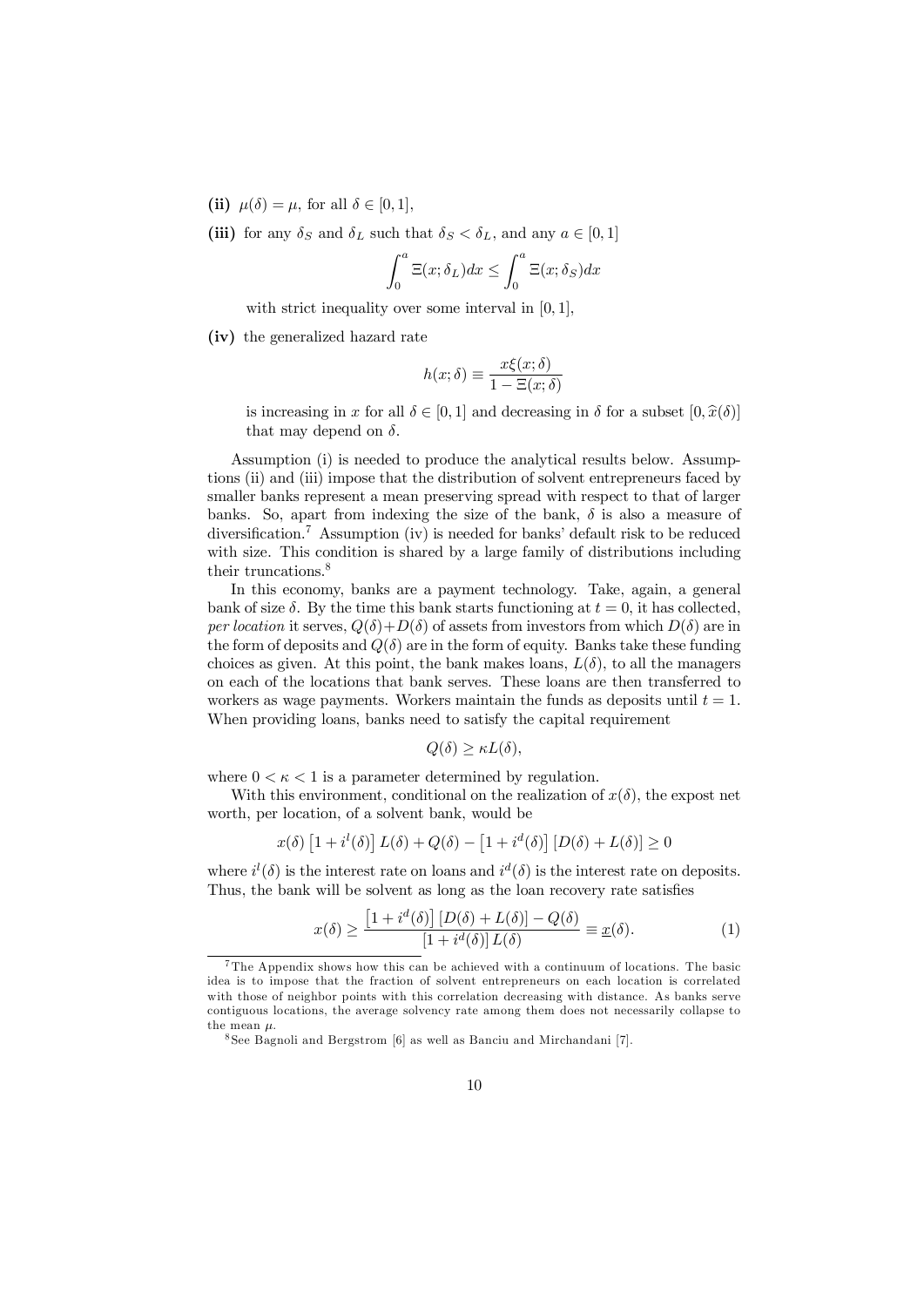Expression (1) defines the minimum loan recovery rate,  $\underline{x}(\delta)$ , to ensure solvency of the bank. As all banks with the same size start identical and face the same prices, the mass of insolvent banks among those with size  $\delta$  will be  $\Xi[\underline{x}(\delta);\delta].$ 

Then, the expected net worth, per location, of a solvent bank will be  $9$ 

$$
\int_{\underline{x}}^{1} \left[ x(1 + i^{l})L + Q - (1 + i^{d})(D + L) \right] d\Xi(x; \delta).
$$

Using the definition of  $\underline{x}$  in (1), the expected net worth becomes

$$
(1+i^l)L\left\{\int_{\underline{x}}^1 x d\Xi(x;\delta) - [1-\Xi(\underline{x};\delta)]\,\underline{x}\right\} \equiv (1+i^l)L\left[\mu - F(\underline{x};\delta)\right],
$$

where  $\mu$  is the mean of the distribution  $\Xi(x; \delta)$ , which, under Assumption 1(ii), is independent on  $\delta$ .

$$
F(\underline{x}; \delta) = \underline{x}[1 - \Xi(\underline{x}; \delta)] + G(\underline{x}; \delta),
$$

and

$$
G(\underline{x}; \delta) = \int_0^{\underline{x}} x d\Xi(x; \delta).
$$

As in Bernanke et al. [8],  $0 \leq F(\underline{x}; \delta) \leq 1$ . Furthermore,

$$
F'(\underline{x}; \delta) = 1 - \Xi(\underline{x}; \delta) > 0; F''(\underline{x}; \delta) = -\xi(\underline{x}; \delta) < 0
$$

$$
\lim_{\underline{x} \to 0} F(\underline{x}; \delta) = 0; \lim_{\underline{x} \to 1} F(\underline{x}; \delta) = \mu
$$

$$
\lim_{\underline{x} \to 0} G(\underline{x}; \delta) = 0; \lim_{\underline{x} \to 1} G(\underline{x}; \delta) = \mu.
$$

Depositors will get back their whole deposits only if the bank serving their location is solvent. Thus, they face default risk. Because they are risk averse, a deposit insurance (DI) scheme is introduced in the economy. This DI insures the face value of deposits (not the interest) and is the one negotiating the terms of the deposit contracts with the banks. The details of the relation between the DI and the depositors will be spelled out below. When bargaining the terms of the deposit contract, I assume that the realization of  $x(\delta)$  is private information of investors (as equity holders) and banks and not known either by the DI or the depositors (workers). The DI can learn the true value of  $x(\delta)$ by hiring auditors. The nominal cost of the audit is born by the depositors and is equal to a proportion  $0 < \phi < 1$  of the amount to be audited, that is,  $\phi x(\delta)[1 + i^{l}(\delta)]L(\delta)$ . This cost is paid for with deposits. As in Carlstrom and Fuerst [9] or Bernanke et al. [8], this information asymmetry creates a moral hazard problem as banks have incentives to missreport the fraction of loans defaulting. The optimal financial contract should be structured so as to induce

<sup>9</sup>From now on, to simplify notation, I omit reference on variables to the size of the bank,  $\delta$ , and just maintain it on distributions. Keep in mind, however, that all endogenous variables at the bank level will depend on its size  $\delta$ .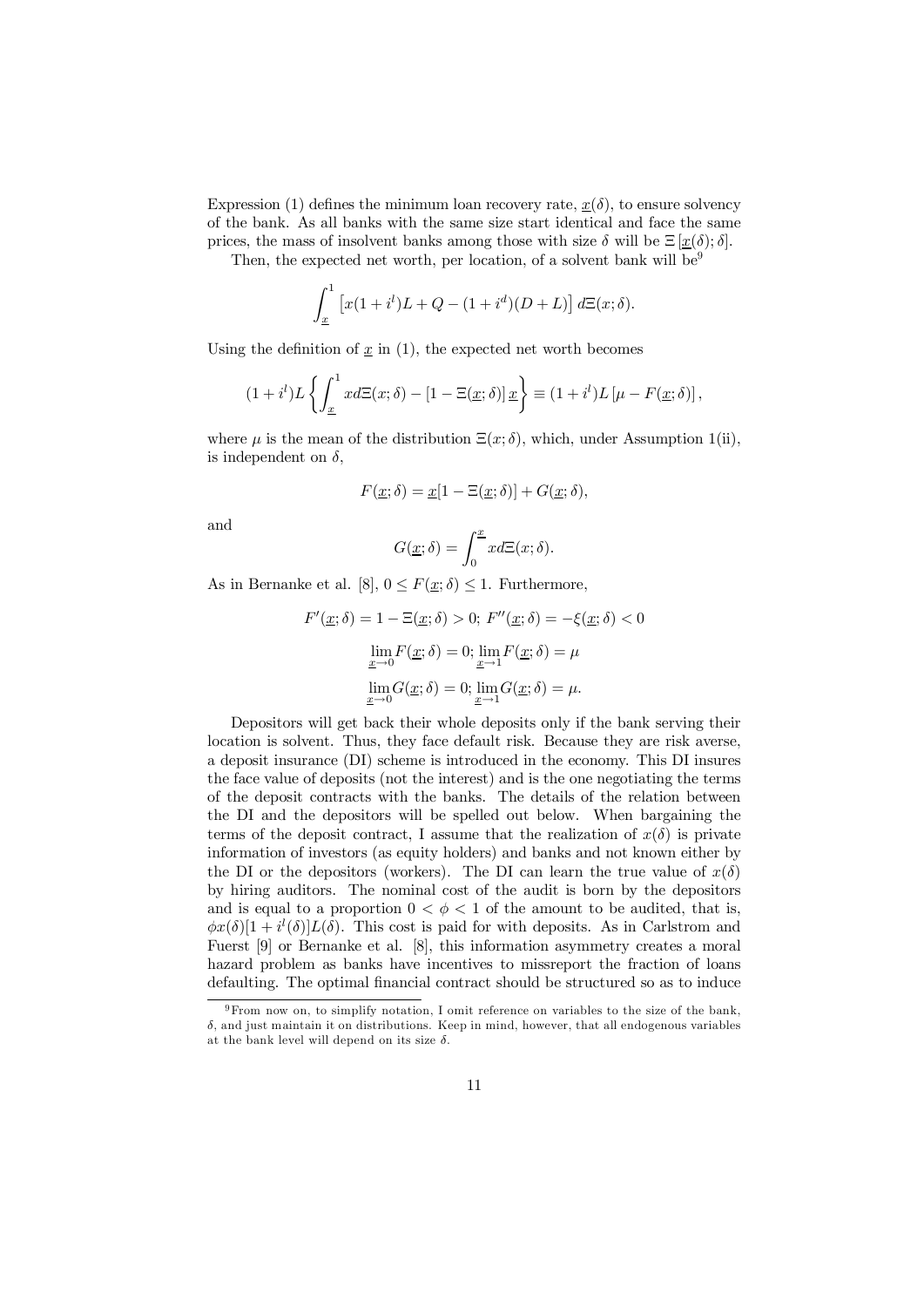the bankers to truthfully report the realization of  $x(\delta)$ . Carlstrom and Fuerst  $[9]$  and Bernanke et al.  $[8]$  use the findings of Gale and Hellwig  $[21]$ , Townsend [36] and Williamson [39] to show that in this setup the optimal contract has the form of risky debt. Notice the optimal contract is risky debt in the relation between banks and the DI but has the form of insured deposits from the point of view of depositors. Then, the expected revenues for the DI, per location, will be

$$
\int_0^{\underline{x}} \left[ (1 - \phi)x(1 + i^l)L + Q \right] d\Xi(x; \delta) + [1 - \Xi(\underline{x}; \delta)](1 + i^d)(D + L).
$$

Again, using the definition of  $\underline{x}$ , these revenues become

$$
Q + (1 + i^{l})L [F(\underline{x}; \delta) - \phi G(\underline{x}; \delta)].
$$

In this case, notice that

$$
\lim_{\underline{x}\to 0} [F(\underline{x};\delta) - \phi G(\underline{x};\delta)] = 0; \lim_{\underline{x}\to 1} [F(\underline{x};\delta) - \phi G(\underline{x};\delta)] = \mu(1-\phi)
$$

and

$$
F'(\underline{x}; \delta) - \phi G'(\underline{x}; \delta) = 1 - \Xi(\underline{x}; \delta) - \phi \underline{x} \xi(\underline{x}; \delta) = [1 - \Xi(\underline{x}; \delta)][1 - \phi h(\underline{x}; \delta)]
$$

with  $h(\underline{x}; \delta)$  defined as

$$
h(\underline{x};\delta) = \frac{\underline{x}\xi(\underline{x};\delta)}{1 - \Xi(\underline{x};\delta)}.
$$

Thus,  $\mu - F(\underline{x}; \delta)$  represents the fraction of expected bank revenues going to equity holders,  $F(\underline{x}; \delta) - \phi G(\underline{x}; \delta)$  represents the fraction of expected bank revenues going to depositors and  $\phi G(x; \delta)$  represent the fraction of expected bank revenues remunerating auditors. Notice that

$$
[\mu - F(\underline{x}; \delta)] + [F(\underline{x}; \delta) - \phi G(\underline{x}; \delta)] + \phi G(\underline{x}; \delta) = \mu,
$$

i.e. the expected fraction of loans being repaid.

As locations are exante identical, we can define the optimization problem of each bank for a representative location among the ones it serves. Banks take Q, D,  $i^o$ ,  $i^l$  and  $i^d$  as given and choose loan supply, L, and the threshold value,  $\underline{x}$ , to maximize the return for shareholders (investors) over their opportunity cost

$$
\frac{\left(1+i^{l}\right)L\left[\mu-F(\underline{x};\delta)\right]}{\left(1+i^{o}\right)Q},
$$

subject to the participation constraint for depositors

$$
Q + (1 + i^{l})L[F(\underline{x}; \delta) - \phi G(\underline{x}; \delta)] \ge (1 + i^{o}) (L + D),
$$
 (2)

and the capital requirement

$$
Q \ge \kappa L. \tag{3}
$$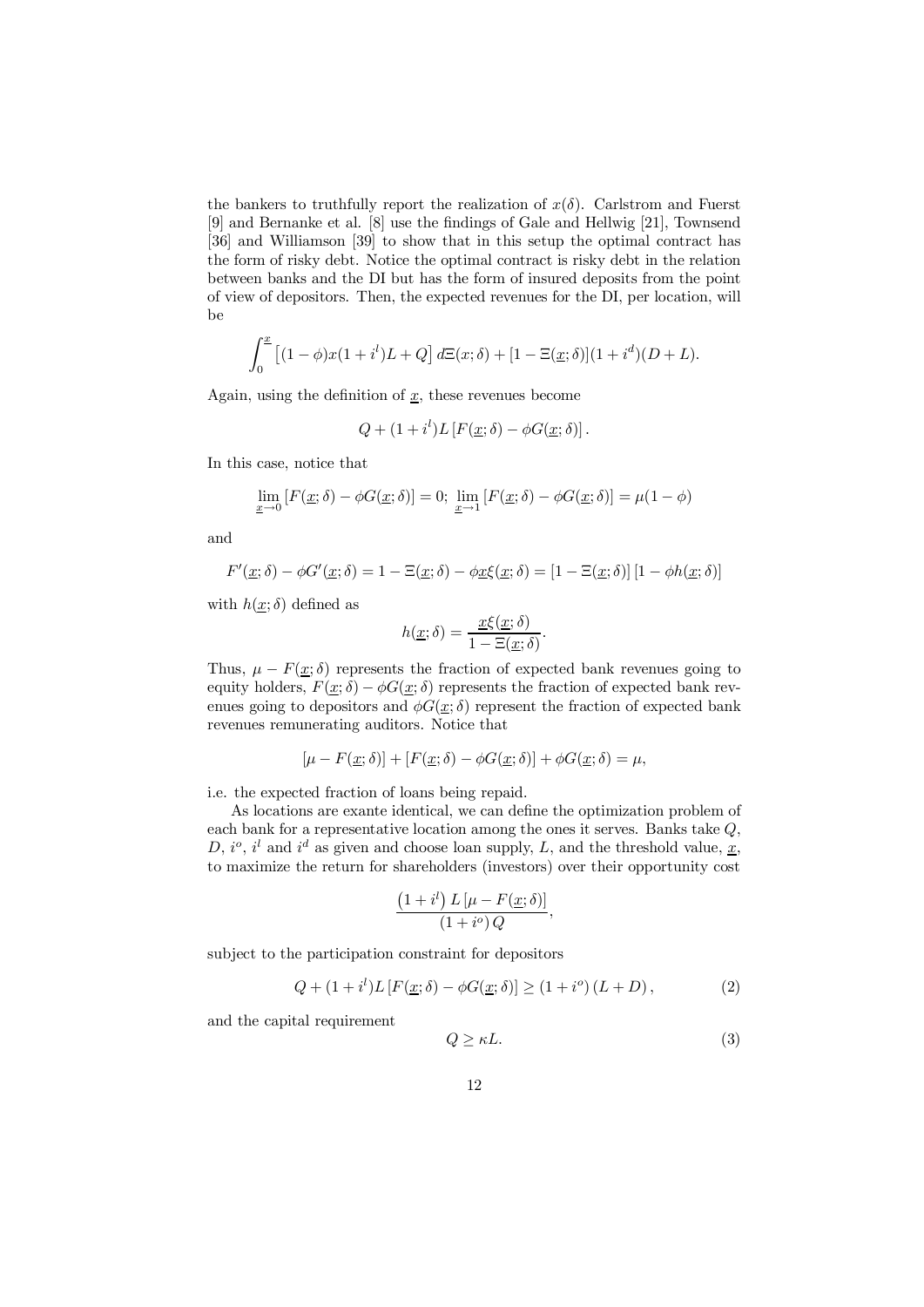Notice that I am assuming the DI to have access to the certificates of deposits issued by the central bank. Thus, the official rate  $i^{\circ}$  is the opportunity cost of deposits. On the other hand, because investors are diversifying their equity holdings across all banks in the economy they will not be facing any risk from this investment. Therefore, as owners of the banks they invest in, they want to maximize the return they obtain in each bank over the other investment possibilities, namely, central bank certificates of deposits and bank deposits, both of which provide a return equal to  $i^o$ .

When solving this maximization problem, I will not include the constraint (3). After solving the problem I will check whether this constraint binds or not. Let  $\lambda$  be the leverage of the bank defined as

$$
\lambda = \frac{L}{Q}.
$$

In equilibrium the return on internal funds (equity) at the bank will weakly exceed the opportunity cost. Then, investors will neither deposit any of their initial funds  $(D = 0)$  nor buy central bank certificates of deposits  $(D = 0)$  and will provide only equity to the bank. With this in mind, the problem of the bank can be rewritten as choosing leverage  $\lambda$  and the threshold  $\underline{x}$  to maximize the equity premium

$$
\left(\frac{1+i^l}{1+i^o}\right)[\mu - F(\underline{x};\delta)]\,\lambda,\tag{4}
$$

subject to the participation constraint for the DI

$$
[(1 + io) - (1 + il) (F(x; \delta) - \phi G(x; \delta))] \lambda = 1.
$$
 (5)

Let  $\eta$  be the Lagrange multiplier associated with (5). The first order conditions determining bank leverage,  $\lambda$ , the bank solvency threshold level,  $\underline{x}$ , and the Lagrange multiplier,  $\eta$ , are, respectively,

$$
\left(\frac{1+i^{l}}{1+i^{o}}\right)\left[\mu-F(\underline{x};\delta)\right]+\eta\left[\left(1+i^{l}\right)\left(F(\underline{x};\delta)-\phi G(\underline{x};\delta)\right)-1-i^{o}\right]=0\qquad(6)
$$

$$
F'(\underline{x}) = \eta(1 + i^o) \left[ F'(\underline{x}; \delta) - \phi G'(\underline{x}; \delta) \right],\tag{7}
$$

and

$$
(1+i^o)\lambda = \frac{1}{1-\left(\frac{1+i^l}{1+i^o}\right)[F(\underline{x};\delta) - \phi G(\underline{x};\delta)]}.
$$
\n(8)

As shown in the Appendix, this system defines a positive relationship between the cutoff value,  $\underline{x}$ , bank leverage,  $\lambda$ , the lagrange multiplier,  $\eta$ , and the loan rate,  $i^l$ , for a given level of the official rate  $(1 + i^o)$ . Furthermore, this relationship determines, for a given level of initial equity,  $Q$ , a positively sloped loan supply function. Larger loan rates  $i<sup>l</sup>$  induce banks to increase leverage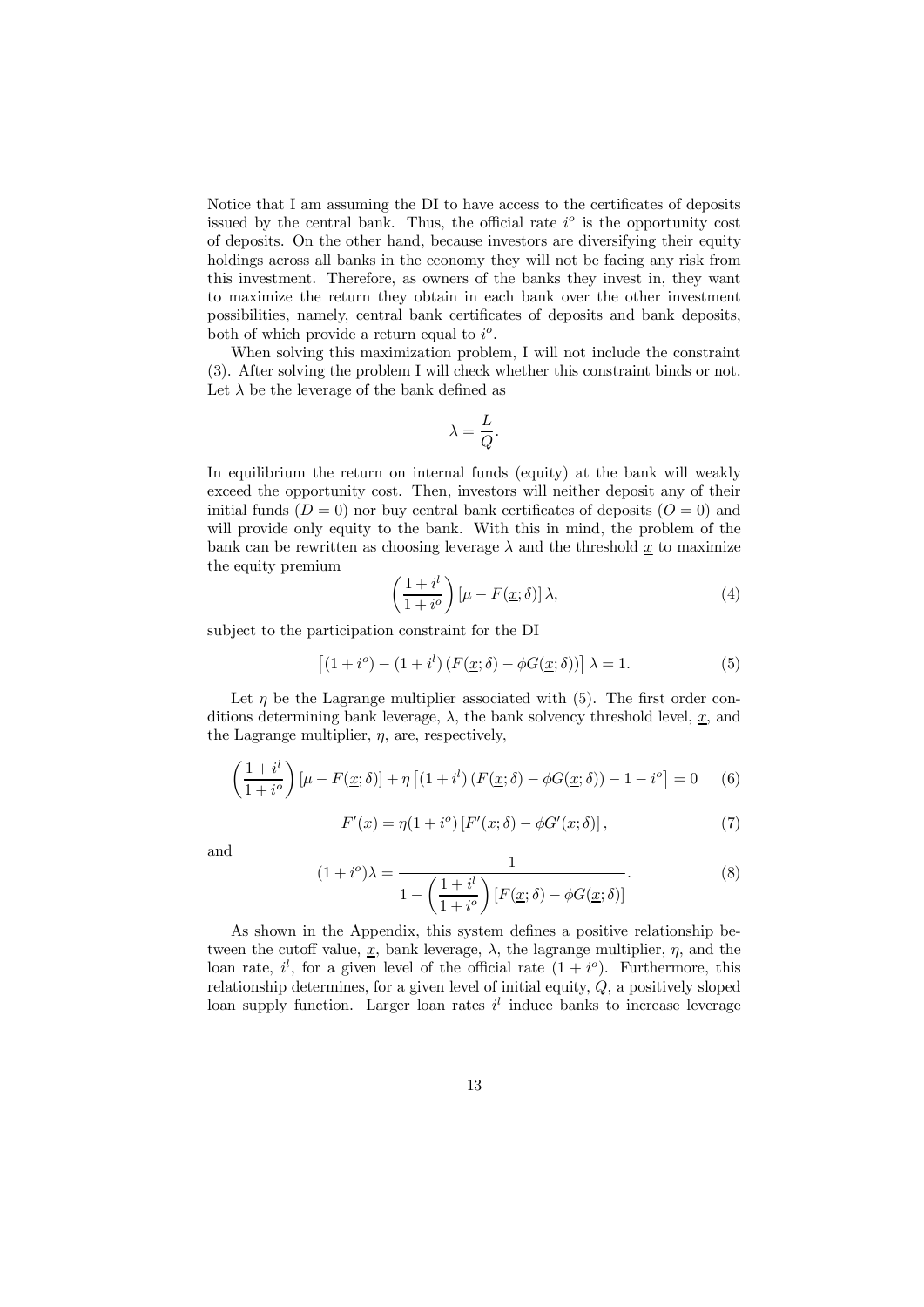through providing more loans to managers. The Appendix also shows that the loan supply function is perfectly elastic at rate

$$
1+i_{\min}^l=\frac{1+i^o}{\mu},
$$

while it becomes unbounded as  $1 + i^l \rightarrow (1 + i^o)/[\mu(1 - \phi)]$ . Finally, it can be shown (see the Appendix) that the expected bank equity premium equals

$$
\frac{R^e}{1+i^o} = \left(\frac{1+i^l}{1+i^o}\right)\left[\mu - F(\underline{x};\delta)\right]\lambda = \frac{1}{\left(1+i^o\right)\left[1-\phi h(\underline{x};\delta)\right]} = \eta \tag{9}
$$

while the deposit rate is

$$
i^{d} = i^{o} + (1 + i^{l}) \int_{x_{\min}}^{x} \left[ \underline{x} - (1 - \phi)x \right] d\Xi(x; \delta).
$$
 (10)

The capital constraint (3) imposes an upper bound on leverage

$$
\lambda \leq \frac{1}{\kappa},
$$

and, therefore, for a given level of equity  $Q$ , there is a limit on the amount of loans banks can provide, L. Notice this leverage bound is common to all banks. To incorporate this constraint use (5) so that it must be the case that

$$
\kappa \le (1 + i^o) - (1 + i^l) \left( F(\underline{x}; \delta) - \phi G(\underline{x}; \delta) \right). \tag{11}
$$

In any case, because  $\delta$  affects the functions  $F(\underline{x}; \delta)$  and  $G(\underline{x}; \delta)$ , banks with different sizes will produce different mappings between  $\underline{x}$ ,  $i^l$ ,  $\lambda$  and  $\eta$ . This means the constraint (3), or its equivalent (11), may not be binding for some banks.

#### 2.3.3 The deposit insurance scheme

The DI stands between banks and households, negotiating the terms of the deposit contract with banks and providing insurance to depositors. The DI scheme is as follows. The DI insures the face value of deposits (equal to the nominal wage rate, W, per depositor). It collects all deposit revenues from all banks, independently of size, and returns  $W$  to each depositor. Any excess of the deposit revenues from banks with respect to the insurance claims from depositors is transferred to *all* depositors in the economy in a lump sum fashion. Let this nominal lump sum transfer be T.

On the one hand, notice that at  $t = 0$  agents know how many workers will be hired as auditors and, therefore, will not be producing at  $t = 1$ . As mentioned above, the total bill to pay auditors is

$$
\phi(1+i^l(\delta))LG(\underline{x};\delta).
$$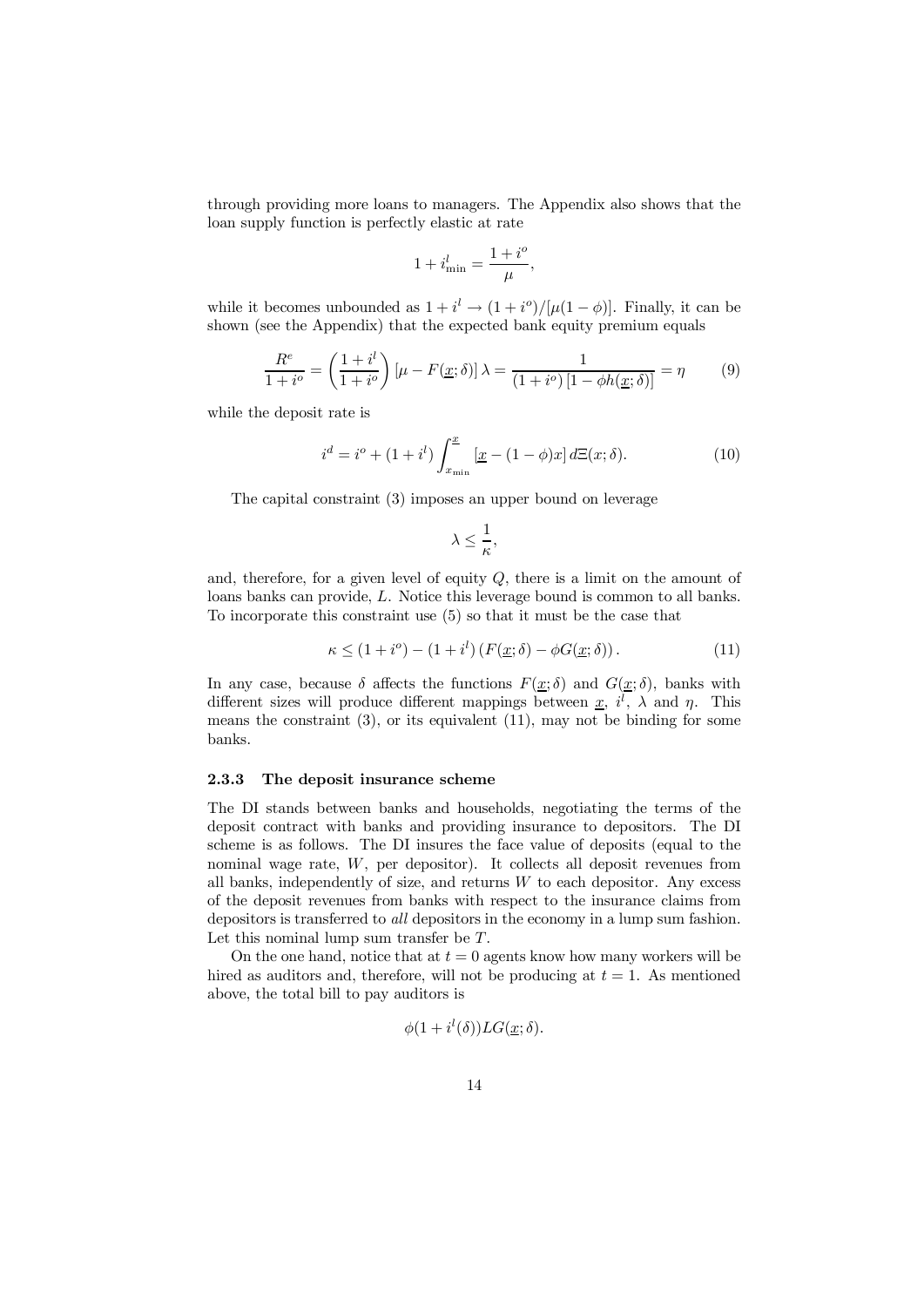With the nominal wage rate being  $W$ , the number of auditors to be hired to monitor a bank of size  $\delta$  in case it goes bankrupt should therefore be

$$
N^{a}(\delta) = \frac{\phi(1 + i^{l}(\delta))L(\delta)G(\underline{x};\delta)}{W}.
$$

On the other hand, at  $t = 1$  workers receive a total revenue, per location, of

$$
Q(\delta) + (1 + i^{l}(\delta))L(\delta) [F(\underline{x}; \delta) - \phi G(\underline{x}; \delta)]
$$

of which  $L(\delta)$  is the wage bill and

$$
T(\delta) = Q(\delta) + (1 + i^{l}(\delta))L(\delta) [F(\underline{x}; \delta) - \phi G(\underline{x}; \delta)] - L(\delta)
$$

is the lump sum interest transfer.

### 2.4 The nominal side (ii): liquidity risk

As developed in the previous section, a bank of size  $\delta$  will produce, per location, loans in the amount  $L(\delta)$ . These loans are initially held by entrepreneurs as deposits to be transferred to the workers they hire. If all workers lived in the very same section of the circle served by the bank of their employers, the transfer of deposits between entrepreneurs and workers will just be a renaming of these bank's liabilities. However, with an islandwide labor market, entrepreneurs can hire workers from any part of the circle. Because there is a continuum of both workers and entrepreneurs, under the Law of Large Numbers, on average, a fraction  $\delta$  of those workers will live in the section of the circle served by the bank and the other fraction  $(1 - \delta)$  will live on outside locations served by the other bank. This means, when transferring deposits to pay for wages, funds equal to  $(1 - \delta)\delta L(\delta)$  will leave the bank. This is, a fraction  $(1 - \delta)$  of the total wage payments of the entrepreneurs,  $\delta L(\delta)$ .

On the other hand, entrepreneurs in the locations not served by the bank will probably hire workers whose accounts are in that bank. Entrepreneurs in those outside locations will go to the other bank and ask for a loan of size  $L(1 - \delta)$ to pay for wages (so their total wage bill is  $(1 - \delta)L(1 - \delta)$ ). So, a fraction  $\delta$  of those transfers will end up in our segment of the circle. This means an inflow of funds to the bank equal to  $\delta(1 - \delta)L(1 - \delta)$ . Notice  $L(\delta)$  and  $L(1 - \delta)$  may be different. In the previous section we have seen these decisions depend on the relative sizes of each bank.

Thus, when considering its liquidity needs, the bank foresees it will have a total outflow of funds equal to  $(1 - \delta)\delta L(\delta)$  and a total inflow of funds equal to  $(1-\delta)\delta L(1-\delta)$ . The problem is that the *timing* of these flows is uncertain. To model this uncertainty, assume that payments to workers are done continuously throughout the period in a sequential fashion and in a counterclockwise manner starting from an initial point  $h \in [0, 1]$  within the circle (see, again, Figure 1). This starting point h, though, is random and distributed uniformly on the interval  $[0, 1]$ . Its realization is idiosyncratic to each island. Clearly, if h falls within the locations served by, say, the small bank, as on Figure 1, that bank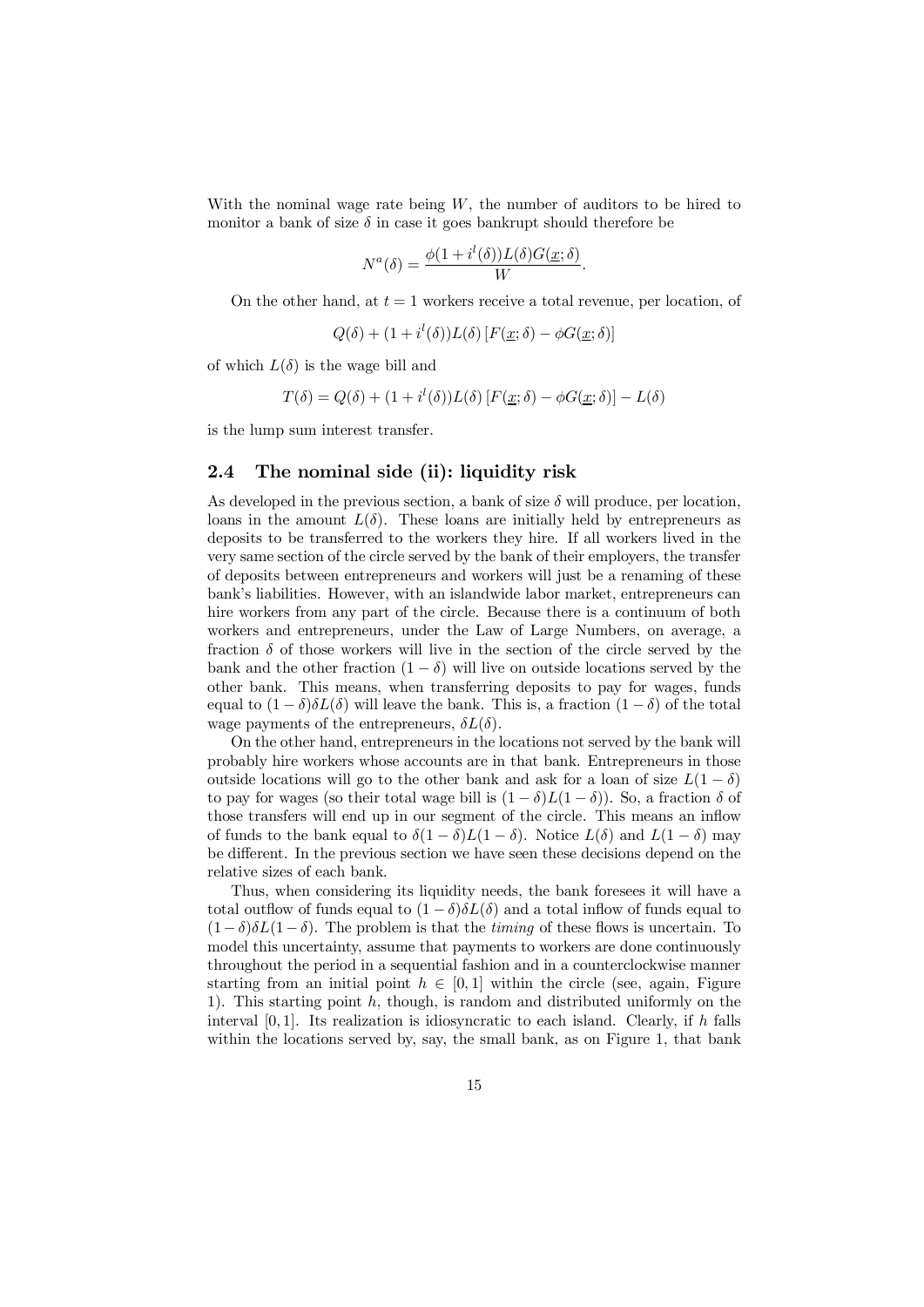will start with an inflow of funds as the large bank starts transferring wages to clients of the small bank. On the contrary, if  $h$  falls outside the locations served by the small bank, that bank will start with an outflow of funds as it starts transferring wages to clients of the large bank. The reason of modeling the continuous of islands aims at having different banks with different sizes facing different liquidity needs once all idiosyncratic liquidity risks are realized.

All payments among banks are done in reserves. These reserves are provided by the central bank through an open market operation (OMO) performed at the very beginning of period  $t = 0$ , before uncertainty about the initial location receiving funds,  $h$ , is resolved. The OMO is done through a fixed rate, full allotment, tender. The interest rate of the operation is the official rate  $i^o$ . Let  $M(\delta)$  denote the allotment to bank  $\delta$ . Once h is resolved, given this allotment to bank  $\delta = {\delta_S, \delta_L}$ ,  $M(\delta)$ , and its planned loan provision,  $L(\delta)$ , each bank on each island can compute the evolution of its liquidity throughout period  $t = 0$ . Without recourse to the interbank market, the bank starts period  $t = 0$  with  $M(\delta)$  reserves. Now, two things may happen, namely, that the realization of h falls within the locations served by bank  $\delta$  or within the locations served by the other bank. To fix ideas, I will work out the problem faced by the small bank  $(\delta = \delta_S)$  in Figure 1. I will then provide equivalent expressions for the large bank of this island which can be worked out similarly.

Start by assuming that the initial location receiving payments is not served by the small bank, i.e.  $h \in (0, 1 - \delta]$ . Because payments are done continuously in a counterclockwise manner, funds will leave the bank at the rate  $\delta L(\delta)$  for the first fraction  $h$  of the period. Thus, the average reserve holdings for this section of the period will be

$$
\int_0^h \left[ M(\delta) - \delta L(\delta) t \right] dt. \tag{12}
$$

Once these payments are done, it will be the turn of the locations served by the small bank which means this bank will experience an inflow of funds at the rate  $(1 - \delta)L(1 - \delta)$ . Notice at the time the bank starts receiving funds, its liquidity position has reached a level of  $M(\delta) - \delta L(\delta)h$ . Thus, the average reserve holdings for this section of the period will be

$$
\int_0^\delta \left[ M(\delta) - \delta L(\delta) h + (1 - \delta)L(1 - \delta)t \right] dt.
$$
 (13)

Once all locations of the bank have received payment, it will be the turn of the reminder outside locations. They represent a mass  $1 - \delta - h$  of the circle and, again, funds will leave the bank at the rate  $\delta L(\delta)$ . Notice that the level of funds at the bank starts at  $M(\delta) - \delta L(\delta)h + (1 - \delta)L(1 - \delta)\delta$  so that the average reserve holdings will be

$$
\int_0^{1-\delta-h} \left[ M(\delta) - \delta L(\delta)h + (1-\delta)L(1-\delta)\delta - \delta L(\delta)t \right] dt.
$$
 (14)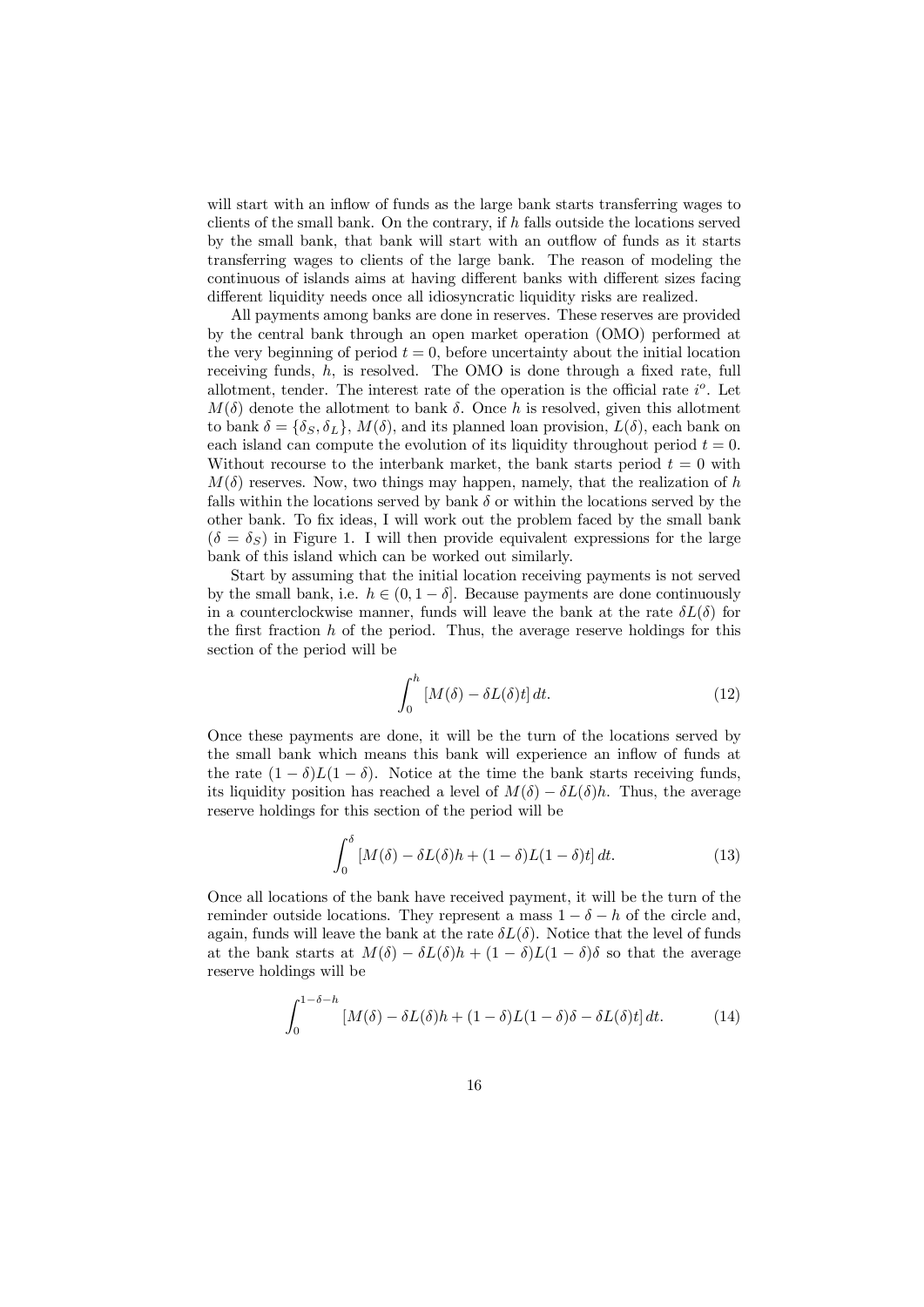Adding terms (12) through (14), the average reserve position of the bank throughout period  $t = 0$  would be

$$
M(\delta) - h\delta \mathbb{L} + \frac{\delta(1-\delta)}{2} \mathbb{L} + \frac{\delta(1-\delta)}{2} \left[ L(1-\delta) - L(\delta) \right] - R(\delta) \tag{15}
$$

where

$$
\mathbb{L} = (1 - \delta)L(1 - \delta) + \delta L(\delta)
$$

is total payments done at the island and  $R(\delta)$  is the reserve requirement that needs to be satisfied by the bank (which are predetermined and may equal 0).

On the other hand, if the initial location receiving payments is served by the small bank, i.e.  $h \in (1-\delta, 1]$ , then funds will initially enter the bank at the rate  $(1 - \delta)L(1 - \delta)$  for the first fraction  $h - 1 + \delta$  of the period. Performing similar computations as above produces an average reserve position of the bank equal to

$$
M(\delta) - (1 - h)(1 - \delta)\mathbb{L} + \frac{\delta(1 - \delta)}{2}\mathbb{L} + \frac{\delta(1 - \delta)}{2}[L(1 - \delta) - L(\delta)] - R(\delta). \tag{16}
$$

By inspecting (15) one can see that, given the OMO allotment,  $M(\delta)$ , and the planned loan and deposit productions,  $L(\delta)$  and  $L(1 - \delta)$ , whenever h falls on outside locations, so that  $h \in (0, 1 - \delta]$ , the larger the realization of h the more likely is the average reserve position to be negative. In particular, for

$$
0 \le h \le h_A(\delta) \equiv \frac{M(\delta) - R(\delta)}{\delta \mathbb{L}} + \frac{(1 - \delta)}{2} + \left(\frac{1 - \delta}{2}\right) \left(\frac{L(1 - \delta) - L(\delta)}{\mathbb{L}}\right) (17)
$$

the average reserve position will be positive while it will be negative for

$$
h_A(\delta) < h \le 1 - \delta. \tag{18}
$$

Similarly, by inspecting (16) one can see that, given the OMO allotment,  $M(\delta)$ , and the planned loan and deposit productions,  $L(\delta)$  and  $L(1 - \delta)$ , whenever h falls on inside locations, so that  $h \in (1 - \delta, 1]$ , the smaller the realization of h the more likely is the average reserve position to be negative. In particular, for

$$
1 - \delta \le h \le h_B(\delta) \equiv 1 - \frac{M(\delta) - R(\delta)}{(1 - \delta)\mathbb{L}} - \frac{\delta}{2} - \frac{\delta}{2} \left( \frac{L(1 - \delta) - L(\delta)}{\mathbb{L}} \right) \tag{19}
$$

the average reserve position will be negative while it will be positive for

$$
h_B(\delta) < h \le 1. \tag{20}
$$

Assume the central bank offers two permanent standing facilities. First, there is a marginal lending facility in which commercial banks can obtain as much liquidity as needed at a penalty rate  $i^{LF} > i^{o}$ .<sup>10</sup> Second, there is a

 $10$ Actually, when in place, commercial banks can borrow from marginal lending facilities against the presentation of eligible collateral as they do with the OMO.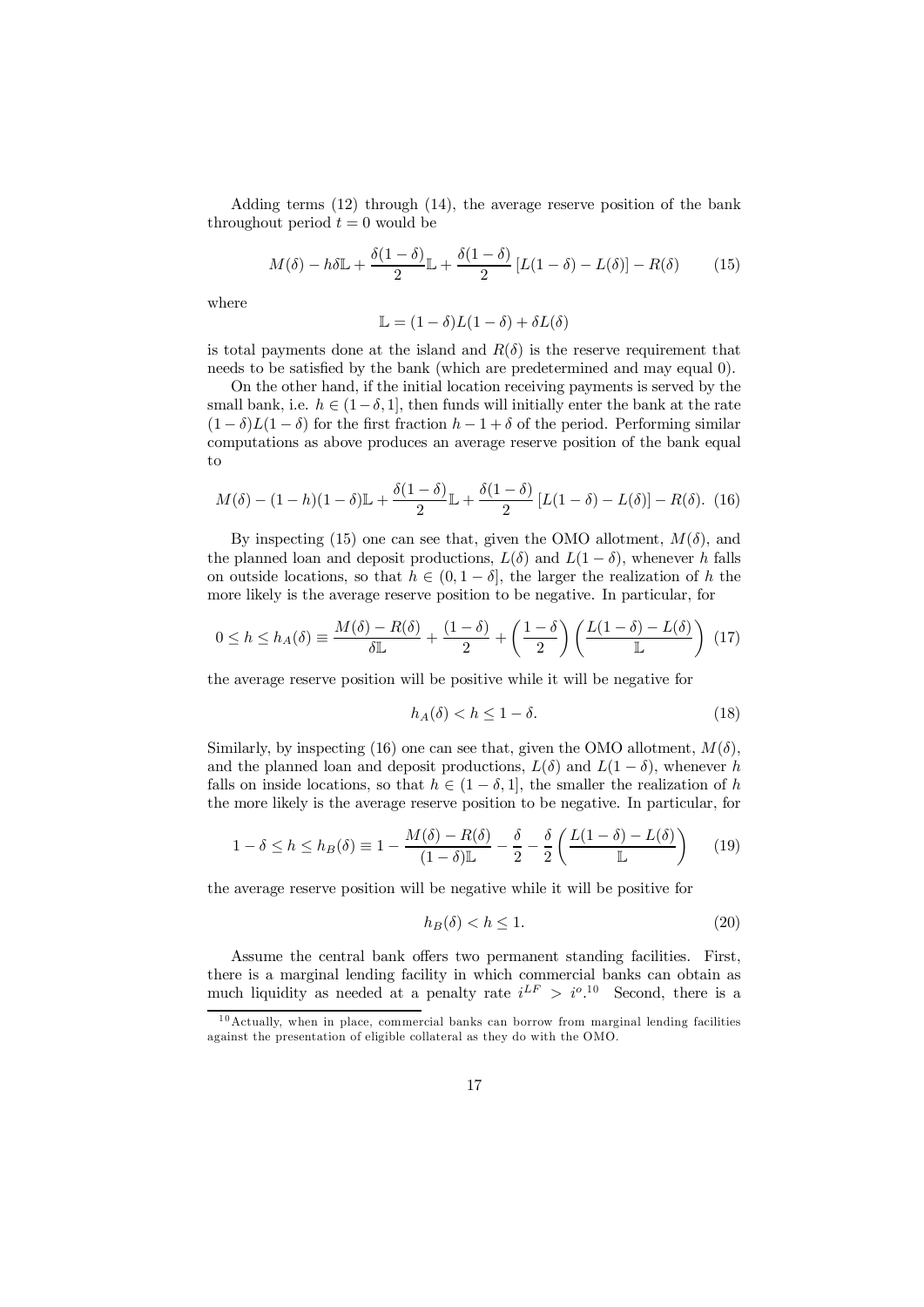deposit facility in which commercial banks can place any excess liquidity remunerated at the rate  $i^{DF} < i^{o}$ .<sup>11</sup> Now assume an economywide interbank market opens at the beginning of period  $t = 0$  right after the uncertainty about h is resolved. In this market, banks with excess reserves can provide liquidity to banks with liquidity deficits. Let  $I(\delta, h)$  be the lending of the bank in the interbank market (borrowing if negative) for a particular realization of h. Clearly, under no uncertainty about the liquidity position at  $t = 1$ , which is the case here once the value of  $h$  is known, if the return on lending in the interbank market is larger than the rate of the deposit facility,  $i^{DF}$ , and the cost of borrowing in the interbank market is smaller than the rate of the marginal lending facility,  $i^{LF}$ , it must be the case that the supply of funds in the interbank market will equal either (15) or (16), that is, if  $h \in (0, 1 - \delta]$ 

$$
I_A(\delta, h) = M(\delta) - R(\delta) - h\delta \mathbb{L} + \frac{\delta(1-\delta)}{2} \mathbb{L} + \frac{\delta(1-\delta)}{2} \left[ L(1-\delta) - L(\delta) \right] (21)
$$

while if  $h \in (1 - \delta, 1]$ 

$$
I_B(\delta, h) = M(\delta) - R(\delta) - (1 - h)(1 - \delta)\mathbb{L} + \frac{\delta(1 - \delta)}{2}\mathbb{L}
$$

$$
+ \frac{\delta(1 - \delta)}{2}[L(1 - \delta) - L(\delta)].
$$
(22)

Notice a particular small bank in a particular island will be a lender or a borrower in the interbank market depending on its particular realization of h as compared with its threshold (17) and (19).

Because there are solvency risks in this economy and because loans in the interbank market are unsecured, a bank demanding reserves will have to pay a spread or risk premium, call it  $s(\delta)$ , to lenders. With this premium, lenders are sure to obtain on average a rate  $i$  on that loan. Since the default probability of a bank of size  $\delta$  is  $\Xi[\underline{x}(\delta);\delta]$ , the spread paid by these banks in case they borrow in the interbank market should satisfy

$$
1 + i = [1 - \Xi(\underline{x}(\delta); \delta)][1 + i + s(\delta)]
$$

or

$$
s(\delta) = \frac{\Xi\left[\underline{x}(\delta); \delta\right]}{1 - \Xi\left[\underline{x}(\delta); \delta\right]} (1 + i).
$$
 (23)

Thus, the condition for trade in the interbank market to happen is  $i^{DF} < i <$  $i + s(\delta) < i^{LF}.$ 

With all this information, we are now ready to solve for the bank's bid at the OMO. Remember by the time this OMO takes place banks are uncertain about

 $11$ Nowdays many central banks offer explicitly such facilities with the aim of setting a corridor for overnight rates. Such corridors do also implicitly exist whenever these facilities are not provided. In such cases, the rate of the discount window (plus a valuation of any nonpecuniary costs associated with its use) can provide an upper bound (corresponding to the marginal lending rate) while zero provides the lower bound (corresponding to the deposit rate).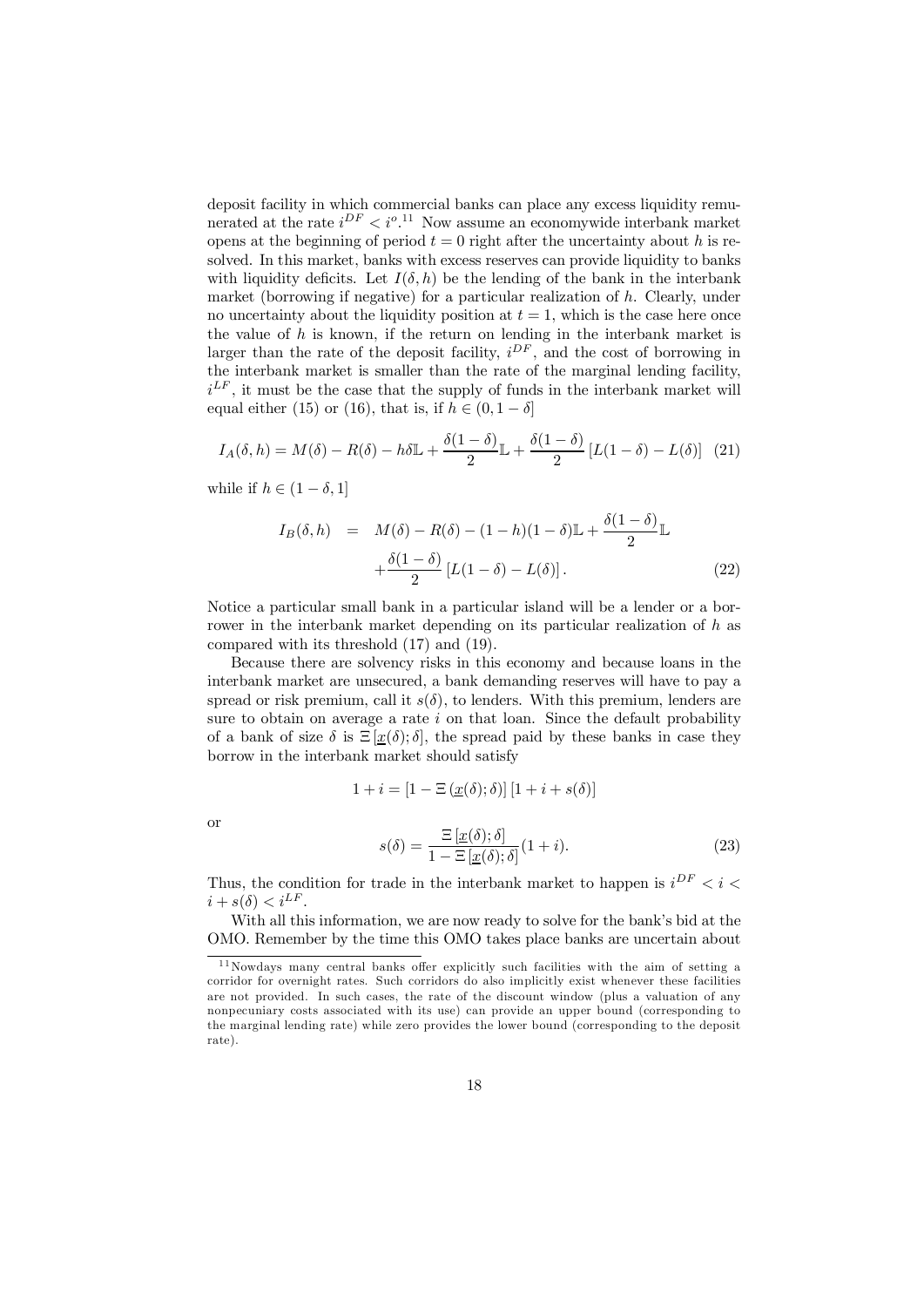the timing of payments, namely, the realization of  $h$ . Thus, the bank maximizes the expected profits from liquidity management. The costs of obtaining liquidity are represented by the official rate  $1 + i^{\circ}$ . The net revenues will depend on the position of the bank in the interbank market which itself will depend upon the realization oh h. For  $h \in (0, h_A]$  and  $h \in (h_B, 1]$  the bank will have excess reserves that can be loaned out in the interbank market obtaining a rate  $1 + i$ while for  $h \in (h_A, 1 - \delta]$  or  $h \in (1 - \delta, h_B]$  the bank will have a reserve deficit that will be borrowed from the interbank market at the rate  $1 + i + s(\delta)$ . Then expected profits from liquidity management equal

$$
\Pi\left[M(\delta)\right] = (1+i) \int_0^{h_A(\delta)} I_A(\delta, h)dh + (1+i+s(\delta)) \int_{h_A(\delta)}^{1-\delta} I_A(\delta, h)dh \n+ (1+i+s(\delta)) \int_{1-\delta}^{h_B(\delta)} I_B(\delta, h)dh + (1+i) \int_{h_B(\delta)}^1 I_B(\delta, h)dh \n- (1+i^o)M(\delta)
$$
\n(24)

where  $I_A(\delta, h)$  and  $I_B(\delta, h)$  are, respectively, displayed in (21) and (22).

Taking first order conditions with respect to  $M(\delta)$  in (24) produces the following demand for reserves at the OMO

$$
M(\delta) = R(\delta) + \frac{\delta(1-\delta)}{2} \mathbb{L} - \frac{\delta(1-\delta)}{2} [L(1-\delta) - L(\delta)]
$$

$$
-\delta(1-\delta) \mathbb{L} \left(\frac{i^o - i}{s(\delta)}\right). \tag{25}
$$

Substituting this demand in either  $(21)$  or  $(22)$  yields the supply of funds in the interbank market: if  $h \in (0, 1 - \delta]$ 

$$
I_A(\delta, h) = \delta(1 - \delta)\mathbb{L}\left(1 - \frac{i^o - i}{s(\delta)}\right) - h\delta\mathbb{L}
$$
\n(26)

while if  $h \in (1 - \delta, 1]$ 

$$
I_B(\delta, h) = \delta(1 - \delta) \mathbb{L}\left(1 - \frac{i^o - i}{s(\delta)}\right) - (1 - h)(1 - \delta)\mathbb{L}.
$$
 (27)

Several comments regarding (25), (26) and (27) are in order here. First, notice the role of reserve requirements. They are just incorporated deterministically in the reserve demand at the OMO and do not affect the supply of funds in the interbank market. These requirements could well be set at 0 without no implications on the equilibrium at the interbank market. Second, because each island contains a small bank and because the realization of  $h$  is idiosyncratic to each island, there will be one small bank on each value of h and the total supply of funds in the interbank market by small banks,  $I(\delta)$ , will be

$$
I(\delta) = \int_0^{1-\delta} I_A(\delta, h)dh + \int_{1-\delta}^1 I_B(\delta, h)dh
$$
  
=  $\delta(1-\delta) \left(\frac{1}{2} - \frac{i^o - i}{s(\delta)}\right) \mathbb{L}.$  (28)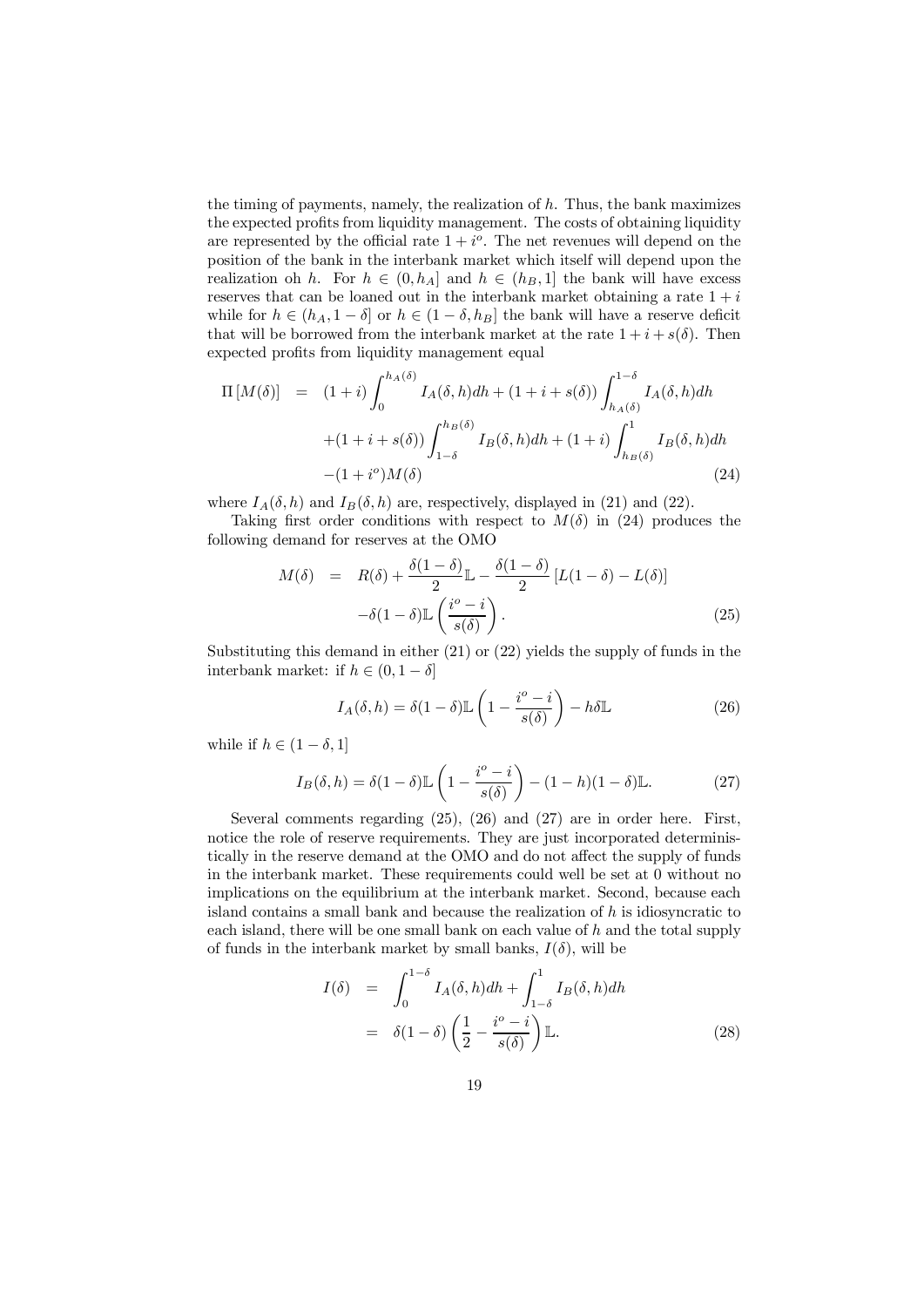Thus, the only individual variable entering the supply of interbank funds by small banks is their borrowing spread. Again, all deterministic reserve needs derived from different loan behavior or different sizes are anticipated and taken care of with the bidding behavior at the OMO.

From the discussion above, we can see that although the derivations have been done for small banks, nothing prevents the same computations to be done for the large bank. The only difference is that if  $h \in (0, 1-\delta]$  the bank will start with an inflow of funds while if  $h \in (1 - \delta, 1]$  the bank starts with an outflow of funds. So, repeating the derivations above for the large bank, the supply of funds in the interbank market: if  $h \in (0, 1 - \delta]$  would be<sup>12</sup>

$$
I_A(1-\delta,h) = h\delta \mathbb{L} - \delta(1-\delta)\mathbb{L}\frac{i^o - i}{s(1-\delta)}.
$$

The thresholds for this magnitude to be positive or negative is now

$$
h_A(1 - \delta) = \frac{(1 - \delta)}{2} + \left(\frac{1 - \delta}{2}\right) \left(\frac{L(1 - \delta) - L(\delta)}{L}\right)
$$

$$
-\frac{M(1 - \delta) - R(1 - \delta)}{(1 - \delta)L}
$$
(29)

so that the reserve position will be negative if

$$
0 < h \le h_A(1 - \delta)
$$

and positive if

$$
h_A(1-\delta) < h \le 1 - \delta.
$$

On the other hand, if  $h \in (1 - \delta, 1]$ , the supply of funds is

$$
I_B(1-\delta,h) = (1-h)(1-\delta)\mathbb{L} - \delta(1-\delta)\mathbb{L}\frac{i^o - i}{s(1-\delta)}.
$$

The thresholds for this magnitude to be positive or negative is now

$$
h_B(1-\delta) \equiv 1 + \frac{M(1-\delta) - R(1-\delta)}{\delta \mathbb{L}} - \frac{\delta}{2} - \frac{\delta}{2} \left( \frac{L(1-\delta) - L(\delta)}{\mathbb{L}} \right) - (30)
$$

so that the reserve position will be positive if

$$
1 - \delta < h \le h_B(1 - \delta)
$$

and negative if

$$
h_B(1-\delta) < h \le 1.
$$

Similarly, the demand for funds at the OMO for large banks will be,

$$
M(1 - \delta) = R(1 - \delta) + \frac{\delta(1 - \delta)}{2} \mathbb{L} + \frac{\delta(1 - \delta)}{2} [L(1 - \delta) - L(\delta)]
$$

$$
-\delta(1 - \delta) \mathbb{L} \left( \frac{i^{\circ} - i}{s(1 - \delta)} \right). \tag{31}
$$

 $12$ Notice in this case the large bank will start with an inflow of funds.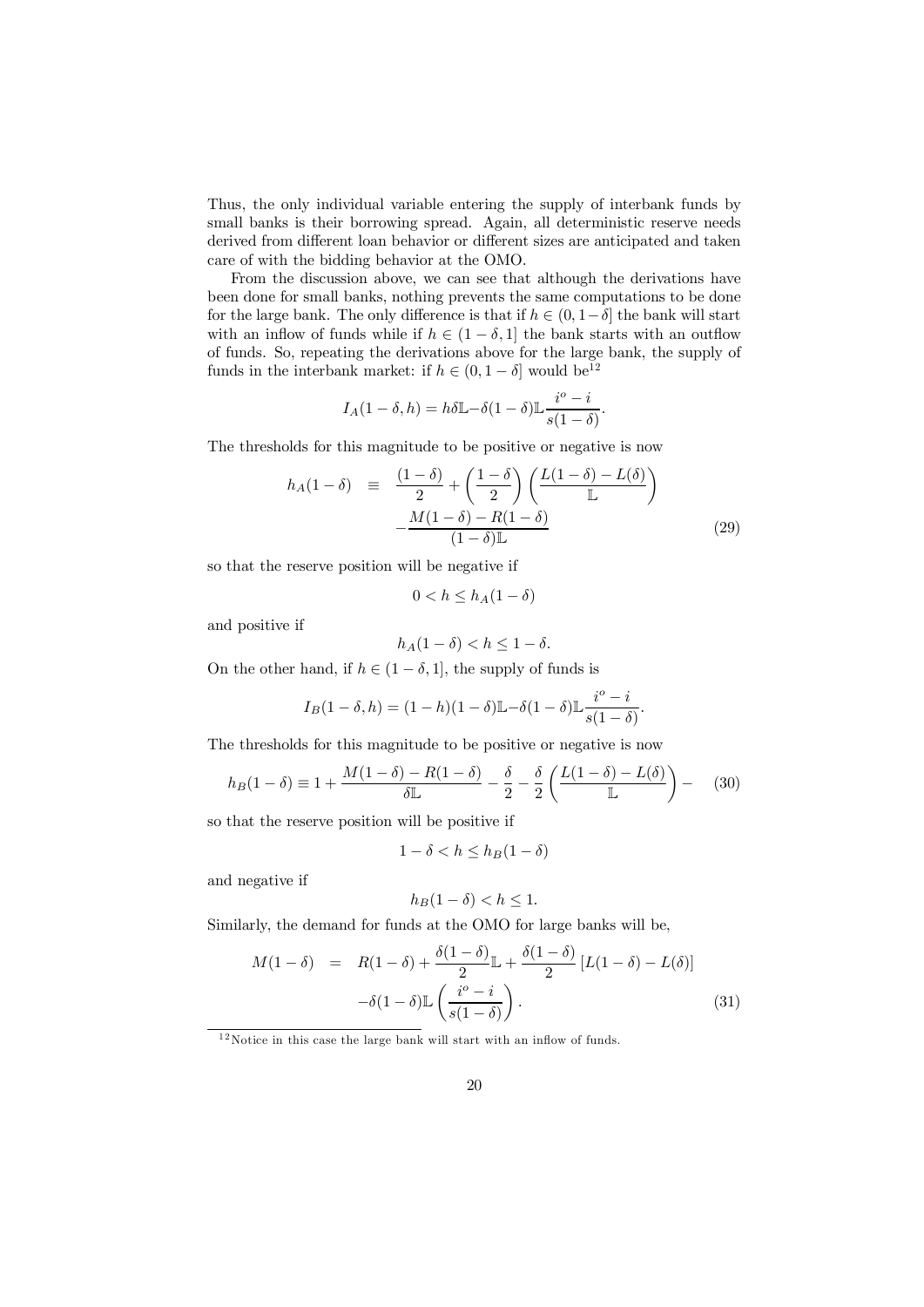Again, as there is also a continuum of islands with one bank each and the realization of  $h$  is idiosyncratic to each island, the total supply of funds in the interbank market by large banks,  $I(1 - \delta)$ , will be

$$
I(1 - \delta) = \int_0^{1-\delta} I_A(1 - \delta, h)dh + \int_{1-\delta}^1 I_B(1 - \delta, h)dh
$$

$$
= \delta(1 - \delta) \left(\frac{1}{2} - \frac{i^{\circ} - i}{s(1 - \delta)}\right) \mathbb{L}.
$$
(32)

Looking at  $(28)$  and  $(32)$  one can see that the net position in the interbank market of large and small banks will depend on the spread between the official and the interbank rates,  $i^o - i$ , together with the borrowing premium of each class of banks,  $s(\delta)$  and  $s(1 - \delta)$ . Below I will solve for the interbank rate and evaluate the net position of large and small banks in the interbank market.

There is an additional point to be made here. As the reader may have noticed, liquidity costs are not included in the solvency problem above. One may think that the revenues/costs of maintaining a liquidity position should be taken into account when determining the amount of loans to be made by the bank. This is not done for two reasons. First, the liquidity and solvency problems are separated for tractability. The solvency problem becomes complicated if it includes also the liquidity problem. This is because the liquidity costs, affecting solvency risk, depend on the default probability through the interbank borrowing premium. Second, actual depository institutions take liquidity management as a residual of other operations of the bank. This means they conduct operations on other parts of the balance sheet and then find reserves to back up those positions. In this sense, here I assume these liquidity costs of interbank trade associated with payments by banks are relatively small and therefore negligible when considering solvency risks.

Finally, the reader may have also noticed that on  $t = 1$ , as workers pay entrepreneurs for the purchase of consumption goods, new transfers of reserves between banks will take place depending on the consumption patterns of these workers. On this regard, I concentrate only on the net positions of banks in the interbank at  $t = 0$  and ignore flows on  $t = 1$  by assuming that the interbank market is closed on this later date and reserve compensation is done through the standing facilities of the central bank. This is done for two reasons. First, I would like to keep the analysis as simple as possible without the need to explicitly modelling the consumption patterns of workers through different locations or the resolution of bank's defaults. Second, in a fully dynamic general equilibrium model, there will be a continuation value of keeping reserves at  $t = 1$  if the time horizon continues after that date. As I have not modelled this continuation value, I prefer to ignore reserve demand in the interbank market on that day and concentrate on net positions at  $t = 0$ .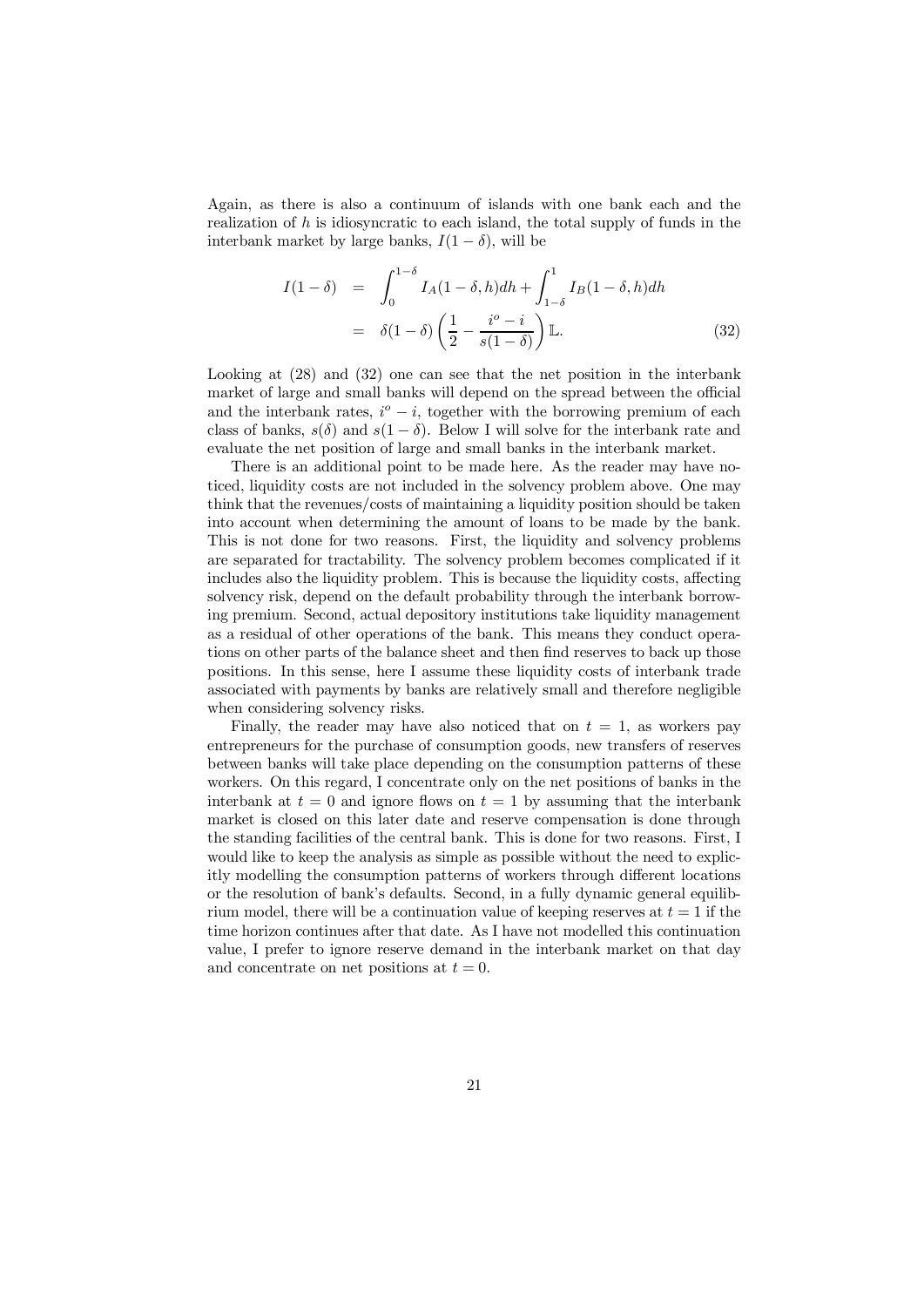### 2.5 The real side: workers and entrepreneurs

In each location there is a continuum of measure one of workers and a measure one of entrepreneurs. As these locations are formally identical, I will describe the problem in one of them. Workers supply inelastically one unit of labor to the market. Independently of working as auditors or for an entrepreneur, they all receive the certain equilibrium nominal wage  $W$  plus the DI transfer  $T$  so that their utility will be

$$
u\left(\frac{W+T}{P}\right) = u(w+t)
$$
\n(33)

where  $P$  is the nominal price level,  $w$  is the real wage and  $t$  is the real value of the DI transfer. In this expression  $u$  is a strictly increasing, strictly concave function satisfying the Inada conditions.

Entrepreneurs in any location  $j$  demand labor. If an entrepreneur  $e$  in location j hires  $n_{ej}$  workers, his output will be

 $q_{ej}z(n_{ej})^{\alpha},$ 

with  $0 < \alpha < 1$ . The parameter z indexes the level of technology and is equal for all entrepreneurs in all locations on any island. Furthermore,  $q_{ej}$  is an indicator function taking value 1 or 0. Treating all entrepreneurs symmetrically, from the point of view of a single entrepreneur in a particular location j at  $t = 0$ , he will be able to produce  $(q_{ej} = 1)$  with probability  $x_j$  and will not be able to produce  $(q_{ej} = 0)$  with probability  $1 - x_j$ . Therefore, with probability  $x_j$  the entrepreneur will have access at  $t = 1$  to the real value of the profits derived from selling his production while with probability  $1 - x_j$  the entrepreneur will not be able to produce anything. From the point of view of the location,  $x_i$  is also the random fraction of entrepreneurs in location  $j$  who will be able to produce at  $t = 1$ . Notice this probability is itself a random variable with marginal distribution function  $\Xi(x)$ .<sup>13</sup>

Because managers enter the period with no resources, and because wages need to be paid for in advance, managers have to ask for a loan to the bank in their location. Because  $x_i$  and  $q_{ej}$  are realized after the labor decision is taken and because of limited liability, all entrepreneurs in location  $j$  choose the same amount of labor,  $n_{ej} = n_j$ , to maximize expected real profits

$$
E(\pi_j) = \mu \left[ z n_j^{\alpha} - (1 + i_j^l) w n_j \right] \tag{34}
$$

where  $i_j^l$  is the nominal interest rate on loans in the location the entrepreneur lives which equals either  $i^{l}(\delta_{S})$  or  $i^{l}(\delta_{L})$  on which bank serves that location. The first order condition with respect to labor input for the manager is

$$
\alpha z n_j^{\alpha - 1} = (1 + i_j^l) w \tag{35}
$$

<sup>&</sup>lt;sup>13</sup>The Appendix shows how to connect the distribution  $\Xi(x)$  at the location level with the distribution  $\Xi(x, \delta)$  at the bank level.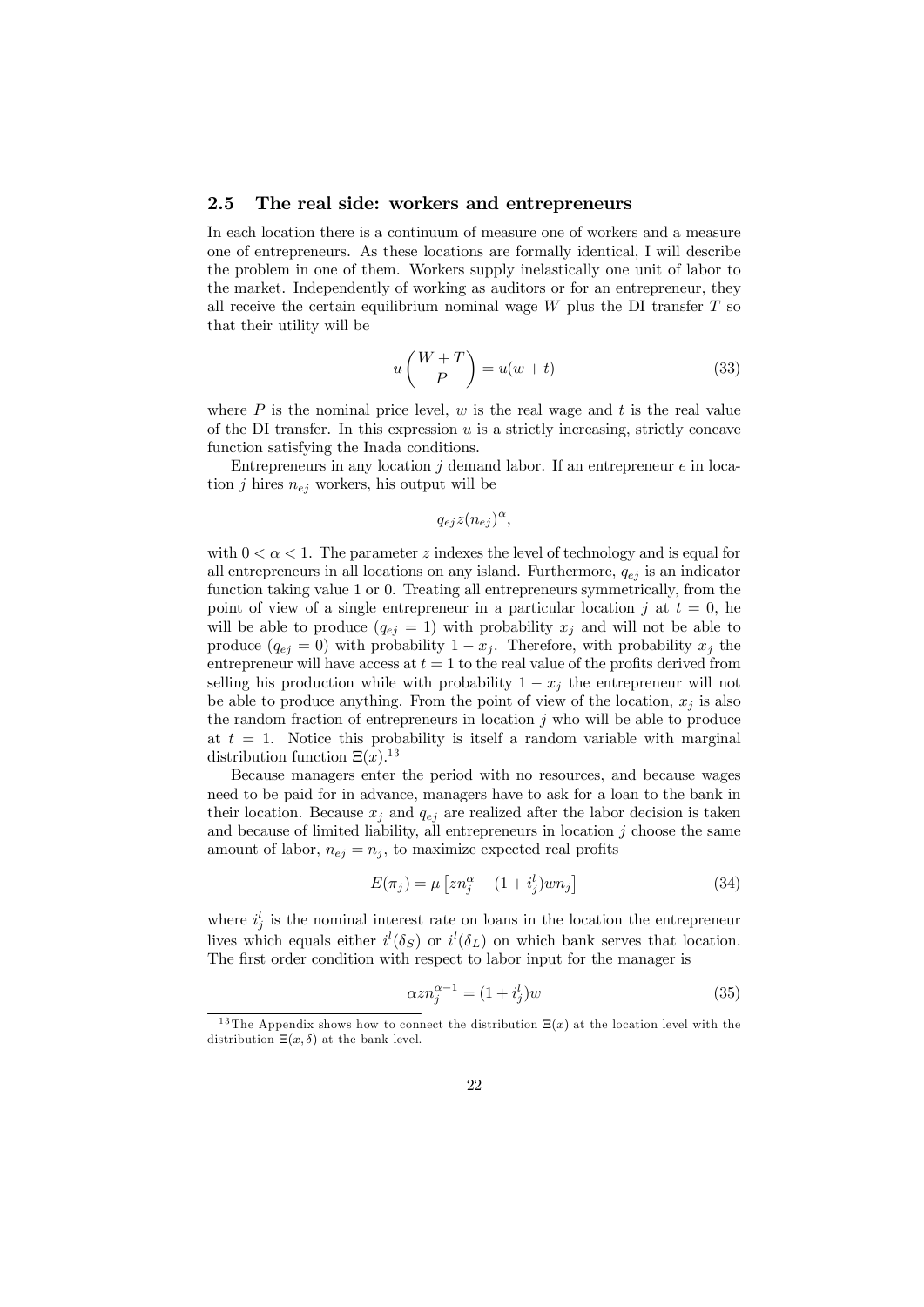so that demand for labor is

$$
n(i_j^l, w) = \left[\frac{\alpha z}{(1 + i_j^l)w}\right]^{1/(1-\alpha)},
$$
\n(36)

and expected real profits are

$$
E(\pi_j) = \mu \left[ (1 - \alpha) \left( \frac{z \alpha^{\alpha}}{(1 + i_j^{l})^{\alpha} w^{\alpha}} \right)^{1/(1 - \alpha)} \right] > 0.
$$

Nominal loan demand of these entrepreneurs in that location will therefore be

$$
L_j^d = Wn(i_j^l, w) = W\left[\frac{\alpha z}{(1+i_j^l)w}\right]^{1/(1-\alpha)} = P\left[\frac{\alpha z}{(1+i_j^l)w^{\alpha}}\right]^{1/(1-\alpha)}.
$$
 (37)

## 3 General equilibrium

### 3.1 Characterization

As mentioned above, there are two types of banks in the economy with sizes  $0 < \delta_S < 0.5 < \delta_L < 1$ . For simplicity, let  $\delta s = \delta$  and  $\delta_L = 1 - \delta$ . To characterize the equilibrium of this economy, start with investors. These agents split their nominal assets, A, between equity in all banks in the circle, that is,

$$
\delta Q(\delta) + (1 - \delta)Q(1 - \delta) = A.
$$

This is repeated for all islands in the economy as they all start identical. For all banks to be financed through equity, and therefore function, it must be the case that investors should receive the same expected return on all types of equity. Furthermore, competition in the market for bank equity will drive down the return on equity to its opportunity cost,  $i^{\circ}$ . Using (9) this means that

$$
\eta(\delta) = \eta(1 - \delta) = \eta = 1.
$$

This condition determines, for each bank, an equilibrium solvency threshold level  $\underline{x}(\delta_b)$  satisfying

$$
1 - \phi h \left[ \underline{x}(\delta_b); \delta_b \right] = \frac{1}{1 + i^o},\tag{38}
$$

where  $\delta_b$  is either  $\delta$  or  $1 - \delta$ . With these threshold levels, FOCs (6) and (8) provide with the equilibrium leverage  $\lambda(\delta_b)$  and loan rate  $i^l(\delta_b)$  for each bank

$$
1 + i^{o} = \left[\frac{1 + i^{l}(\delta_{b})}{1 + i^{o}}\right] [\mu - F[\underline{x}(\delta_{b}); \delta_{b}]] + (1 + i^{l}(\delta_{b})) (F[\underline{x}(\delta_{b}); \delta_{b}] - \phi G[\underline{x}(\delta_{b}); \delta_{b}])
$$
(39)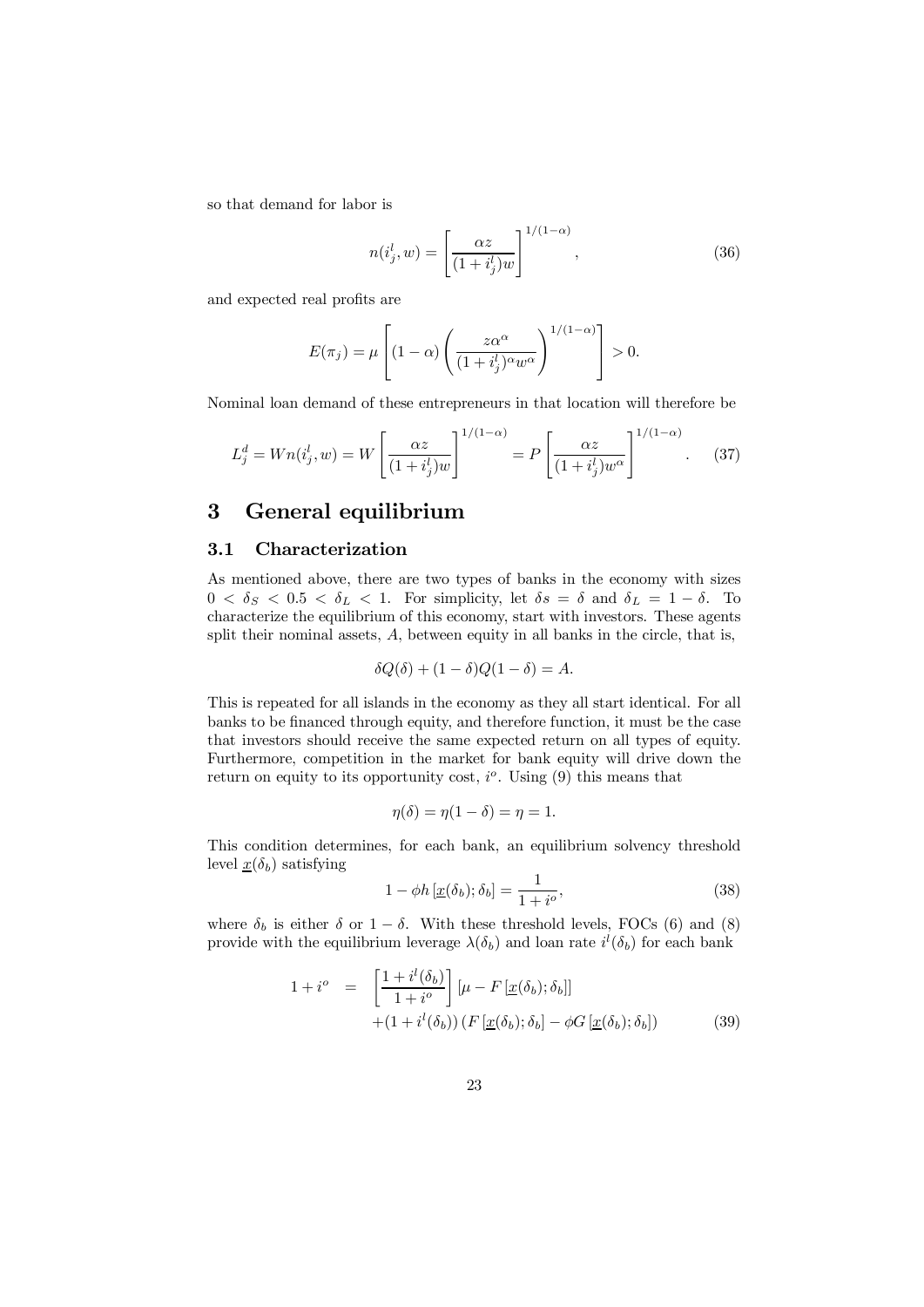$$
\lambda(\delta_b) = \min\left\{\frac{1}{1 + i^o - (1 + i^l(\delta_b))\left[F\left[\underline{x}(\delta_b); \delta_b\right] - \phi G\left[\underline{x}(\delta_b); \delta_b\right]\right]}, \frac{1}{\kappa}\right\}.
$$
 (40)

Leverage  $\lambda(\delta_b)$  together with bank equity  $Q(\delta_b)$  generate the supply of loans to be produced in each of the locations served by each bank

$$
L(\delta_b) = \lambda(\delta_b) Q(\delta_b).
$$

On the other hand, given the real wage rate, w, and the loan rates  $i^{l}(\delta_b)$ , expression (36) determines the demands for labor by entrepreneurs

$$
n [i^{l}(\delta_{b}), w] = \left[\frac{\alpha z}{(1 + i^{l}(\delta_{b}))w}\right]^{1/(1-\alpha)}
$$

:

:

:

Since labor demand is the same for all locations served by each bank, equilibrium in the labor market implies that

$$
1 - N^a = \delta n \left[ i^l(\delta), w \right] + (1 - \delta) n \left[ i^l(1 - \delta), w \right]
$$

$$
= \delta \left[ \frac{\alpha z}{(1 + i^l(\delta))w} \right]^{1/(1-\alpha)} + (1 - \delta) \left[ \frac{\alpha z}{(1 + i^l(1 - \delta))w} \right]^{1/(1-\alpha)} \tag{41}
$$

where the left hand side is the aggregate labor supply for production purposes which equals,  $1 - N^a$ , that is, total labor minus total auditing services. The total measure of auditors for the whole economy will be

$$
N^{a} = N^{a}(\delta) \Xi \left[ \underline{x}(\delta); \delta \right] + N^{a} (1 - \delta) \Xi \left[ \underline{x} (1 - \delta); 1 - \delta \right]
$$
  
= 
$$
\frac{\phi(1 + i^{l}(\delta)) L(\delta) G \left[ \underline{x}(\delta); \delta \right]}{W} \Xi \left[ \underline{x}(\delta); \delta \right]
$$
  
+ 
$$
\frac{\phi(1 + i^{l} (1 - \delta)) L(1 - \delta) G \left[ \underline{x} (1 - \delta); 1 - \delta \right]}{W} \Xi \left[ \underline{x} (1 - \delta); 1 - \delta \right] (42)
$$

Additionally, given the price level,  $P$ , the real wage rate,  $w$ , and the loan rates  $i^{l}(\delta_{b})$ , expression (37) determines nominal loan demands by entrepreneurs

$$
L^d \left[ i^l(\delta_b), w, P \right] = Wn \left[ i^l(\delta_b), w \right] = P \left[ \frac{\alpha z}{(1 + i^l(\delta_b))w^{\alpha}} \right]^{1/(1-\alpha)}
$$

Because loan demand is the same for all locations served by each bank, equilibrium in the loan market implies that

$$
L(\delta) = L^d \left[ i^l(\delta), w \right] = P \left[ \frac{\alpha z}{(1 + i^l(\delta))w^{\alpha}} \right]^{1/(1-\alpha)}
$$

and

$$
L(1 - \delta) = L^d \left[ i^l (1 - \delta), w \right] = P \left[ \frac{\alpha z}{(1 + i^l (1 - \delta)) w^{\alpha}} \right]^{1/(1 - \alpha)}
$$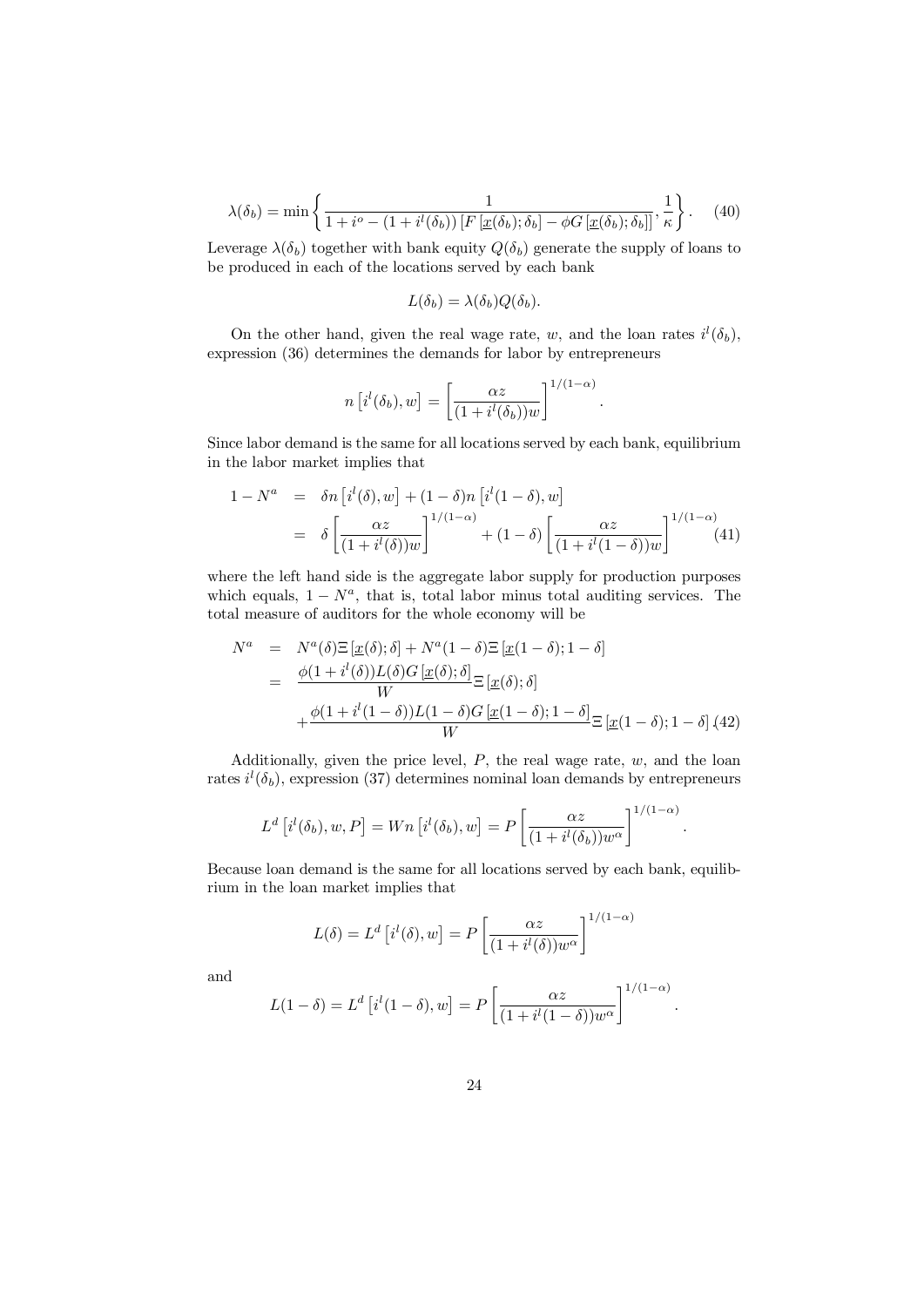These expressions together with  $(41)$  and  $(42)$  determine the price level P together with the nominal (or real) wage rate  $W$  (or  $w$ ). Notice loan supply must equal loan demand on each location, i.e.

$$
L^d\left[i^l(\delta_b), w\right] = L(\delta_b) = \lambda(\delta_b) Q(\delta_b).
$$

Thus, given the chosen leverages,  $\lambda(\delta_b)$ , bank capital must be allocated across banks for this condition to be met for all of them. Additionally, deposit rates  $i^d(\delta_b)$  are computed from

$$
i^d(\delta_b) = i^o + (1 + i^l(\delta_b)) \int_{x_{\min}}^{\underline{x}(\delta_b)} [\underline{x}(\delta_b) - (1 - \phi)x] d\Xi(x; \delta).
$$

Because there is a measure 1 of both large and small banks, from (28) and (32) equilibrium in the money market implies

$$
I(\delta) + I(1 - \delta) = \delta(1 - \delta) \left(\frac{1}{2} - \frac{i^{\circ} - i}{s(\delta)}\right) \mathbb{L} + \delta(1 - \delta) \left(\frac{1}{2} - \frac{i^{\circ} - i}{s(1 - \delta)}\right) \mathbb{L} = 0
$$

so that the equilibrium interbank rate is

$$
i = i^o - \frac{s(\delta)s(1-\delta)}{s(\delta) + s(1-\delta)}.\tag{43}
$$

Substituting back this rate in (28) and (32) produces the net position of small and large banks:

$$
I(\delta) = \frac{\delta(1-\delta)}{2} \left( \frac{s(\delta) - s(1-\delta)}{s(\delta) + s(1-\delta)} \right) \mathbb{L}
$$
 (44)

and

$$
I(1 - \delta) = \frac{\delta(1 - \delta)}{2} \left( \frac{s(1 - \delta) - s(\delta)}{s(\delta) + s(1 - \delta)} \right) \mathbb{L}.
$$
 (45)

Notice that although the interbank rate is below the official rate,  $i < i^{\circ}$ , see (43), the rate paid by borrowers which includes the risk premium exceeds the official rate, i.e., for small banks,

$$
i + s(\delta) = i^o + \frac{s(\delta)^2}{s(\delta) + s(1 - \delta)} > i^o
$$

while for large banks

$$
i + s(1 - \delta) = i^{\circ} + \frac{s(1 - \delta)^2}{s(\delta) + s(1 - \delta)} > i^{\circ}.
$$

Furthermore, substituting the equilibrium rates in (25) and (31) produces, respectively, the bids of small and large banks:

$$
M(\delta) = R(\delta) + \frac{\delta(1-\delta)}{2} \mathbb{L} - \frac{\delta(1-\delta)}{2} \left[ L(1-\delta) - L(\delta) \right]
$$

$$
-\delta(1-\delta) \mathbb{L} \frac{s(1-\delta)}{s(\delta) + s(1-\delta)} \tag{46}
$$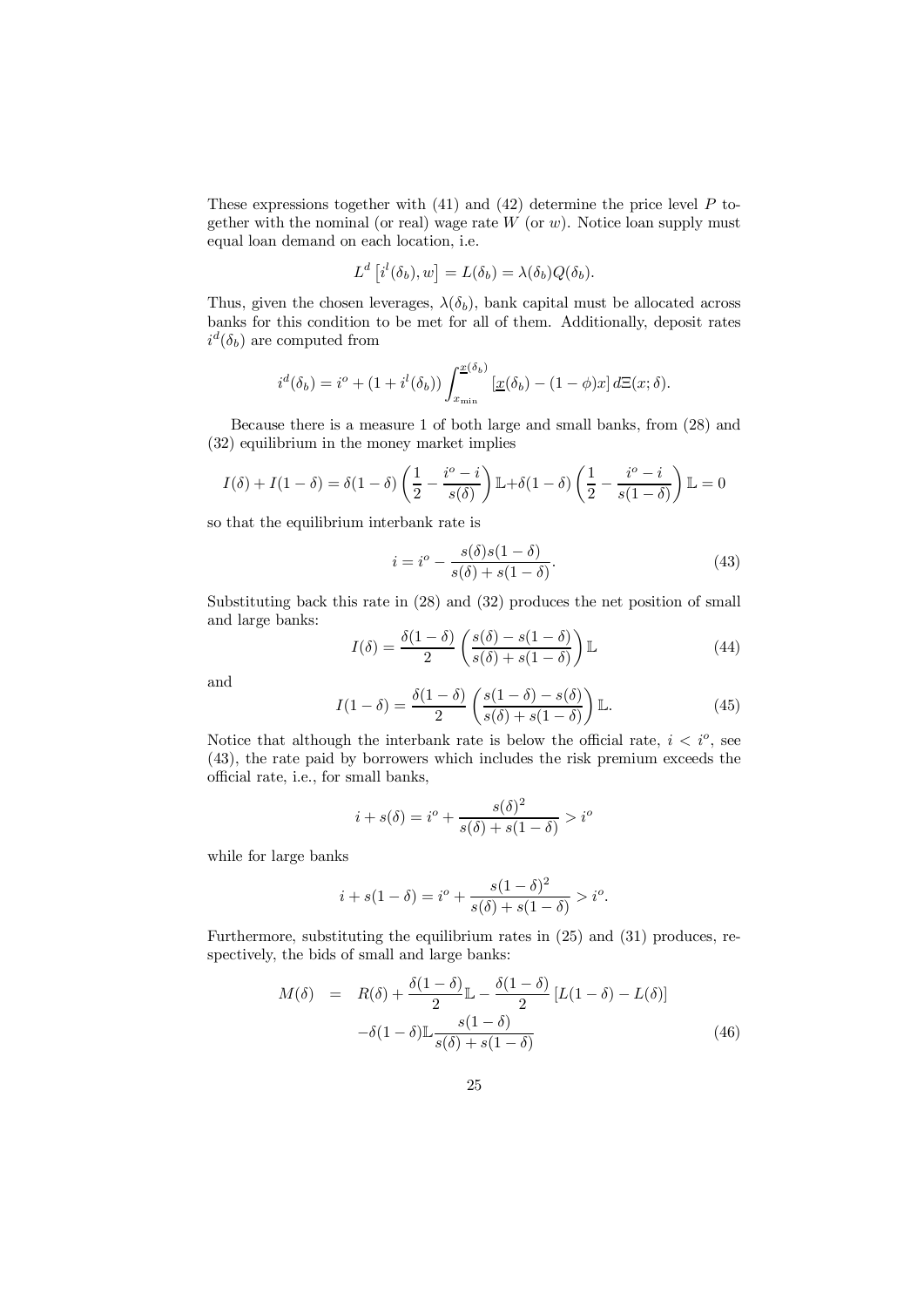and

$$
M(1 - \delta) = R(1 - \delta) + \frac{\delta(1 - \delta)}{2} \mathbb{L} + \frac{\delta(1 - \delta)}{2} [L(1 - \delta) - L(\delta)]
$$

$$
- \delta(1 - \delta) \mathbb{L} \frac{s(\delta)}{s(\delta) + s(1 - \delta)}.
$$
(47)

Finally, for completeness, notice that substituting equilibrium bids (46) and  $(47)$  in the thresholds  $(17)$ ,  $(19)$ ,  $(29)$  and  $(30)$  yields

$$
h_A(\delta) = h_A(1 - \delta) = (1 - \delta) \frac{s(\delta)}{s(\delta) + s(1 - \delta)}
$$

while

$$
h_B(\delta) = h_B(1 - \delta) = 1 - \delta \frac{s(\delta)}{s(\delta) + s(1 - \delta)}.
$$

Notice  $0 < h_A < 1 - \delta < h_B < 1$  as needed.

### 3.2 The role of diversification,  $\delta$

As mentioned above, the system (38)-(40) determines the cutoff value,  $\underline{x}(\delta_b)$ , bank leverage,  $\lambda(\delta_b)$ , and the loan rate,  $i^l(\delta_b)$ , for small and large banks (so that  $\delta_b$  could be either  $\delta$  or  $1-\delta$ ). The question is how these equilibrium values change with the size (diversification) of banks,  $\delta_b$ . Unfortunately, the answer to this question depends on the particular set of distribution function  $\Xi(x; \delta_b)$  and there are no general results. To see this, applying the implicit function theorem to (38), we see that

$$
\underline{x}'(\delta_b) = -\frac{\partial h(\underline{x}; \delta_b)}{\partial \underline{x}} \left[ \frac{\partial h(\underline{x}; \delta_b)}{\partial \delta_b} \right]^{-1}
$$

evaluated at the equilibrium threshold  $x(\delta_b)$ . By Assumption 1(iv) the denominator is positive and the numerator is negative provided  $x(\delta_b) < \hat{x}(\delta_b)$ . This means that, under Assumption 1, the threshold  $x(\delta_b)$  is increasing with diversification.

However, another issue is the effect of diversification on the bank default probability,  $\Xi[\underline{x}(\delta_b); \delta_b]$ , and leverage  $\lambda(\delta_b)$ . The total effect on the default probability is

$$
\frac{d\Xi\left[\underline{x}(\delta_b); \delta_b\right]}{d\delta_b} = \frac{\partial \Xi\left(\underline{x}; \delta_b\right)}{\partial \underline{x}} \underline{x}'(\delta_b) + \frac{\partial \Xi\left(\underline{x}; \delta_b\right)}{\partial \delta_b},
$$

again evaluated at the equilibrium threshold  $\underline{x}(\delta_b)$ . The first term of the right hand side is positive while, in general, for low values of  $\underline{x}(\delta_b)$ , the second term is negative. Thus, the total derivative is ambiguous. This makes the effect on leverage ambiguous too.

Intuition, however, tells us that an increase in risk associated with an decrease in diversification,  $\delta_b$ , would drive an increase in the default probability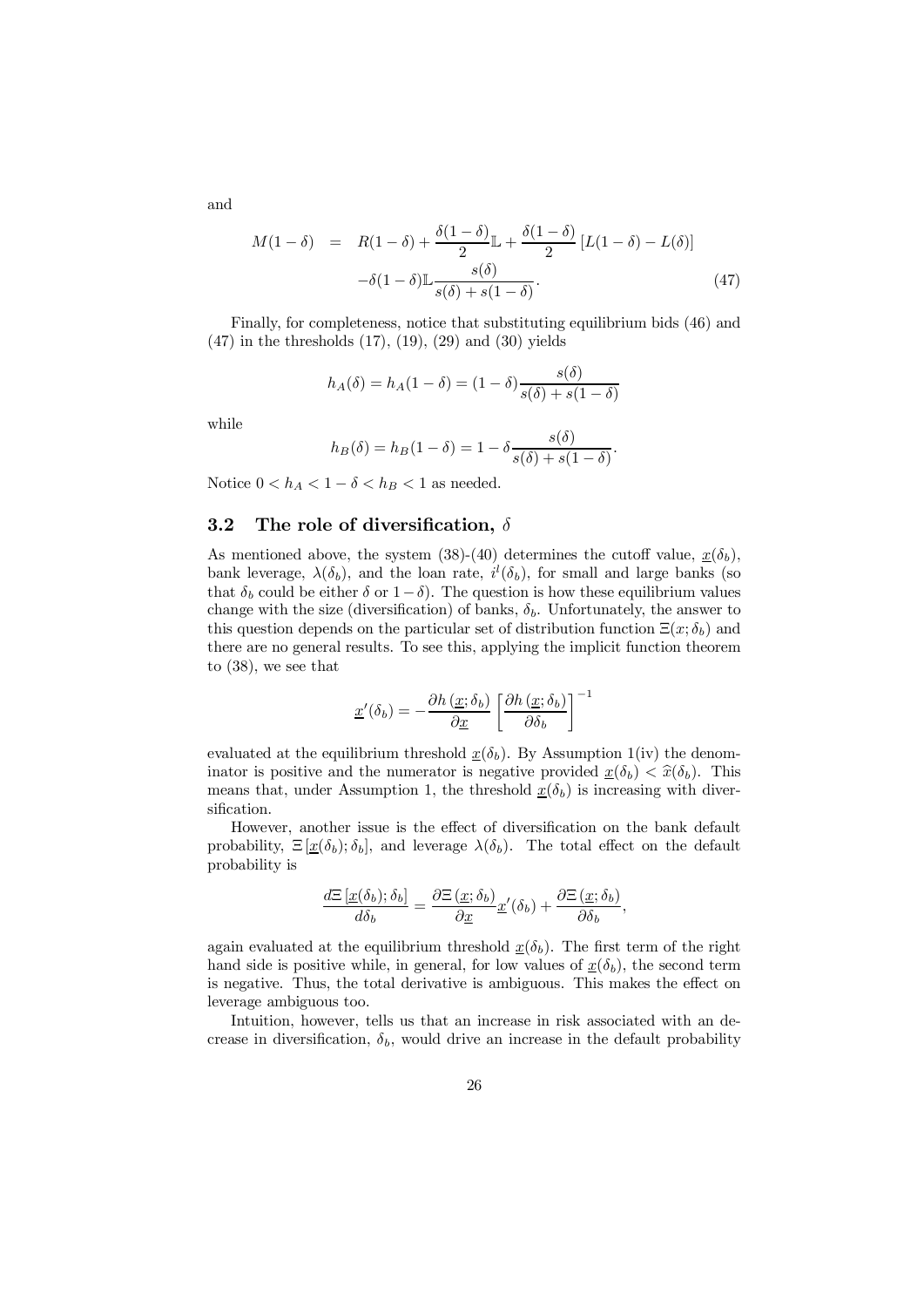and a reduction in leverage.<sup>14</sup> The reason is that keeping the threshold  $\underline{x}(\delta_b)$ and leverage,  $\lambda(\delta_b)$ , constant, an increase in risk will make some banks raise their returns while some other banks will experiment larger losses. Therefore, If small banks had the same threshold, leverage and loan rates than large banks, they will produce larger monitoring costs reducing the return of depositors and their equity holders would have larger returns. To drive the returns of both equity holders and depositors to their opportunity costs, bank leverage have to decrease as well as the threshold. The reduction on the threshold, though, does not totally compensate the increase in default risk so that small banks default at a larger rate than large banks. Then, we should observe

$$
\underline{x}(\delta) < \underline{x}(1-\delta); \ \Xi\left[\underline{x}(\delta); \delta\right] > \Xi\left[\underline{x}(1-\delta); 1-\delta\right]; \ \text{and} \ \lambda(\delta) < \lambda(1-\delta).
$$

If this is the case, then expression (23) tells us that the risk premium small banks have to pay to borrow at the interbank market should be larger than that of large bank, that is

$$
s(\delta) > s(1 - \delta)
$$

so that, from (44) and (45), small banks are net lenders in the money market  $(I(\delta) > 0)$  while large banks are net net borrowers  $(I(1 - \delta) < 0)$ . Furthermore, let  $\Theta(\delta_b)$  be the excess reserves above reserve requirements and expected payment needs bank  $\delta_b = {\delta, 1 - \delta}$  bids at the OMO, that is

$$
\Theta(\delta_b) = M(\delta_b) - R(\delta_b) - \delta_b(1 - \delta_b) [L(\delta_b) - L(1 - \delta_b)].
$$

Looking at (46) and (47), these excess reserves are

$$
\Theta(\delta_b) = \frac{\delta_b (1 - \delta_b)}{2} \mathbb{L} - \frac{\delta_b (1 - \delta_b)}{2} [L(\delta_b) - L(1 - \delta_b)] -\delta_b (1 - \delta_b) \mathbb{L} \frac{s(1 - \delta_b)}{s(\delta_b) + s(1 - \delta_b)}.
$$

It is easy to see that lower payment needs,  $L(\delta) < L(1-\delta)$ , by small banks together with a larger premium,  $s(\delta) > s(1 - \delta)$ , make small banks demand a larger amount of excess reserves at the OMO as compared with large banks. These excess reserves are then offered at the interbank market.

### 4 Testable implications

In the model, the driving force behind the different behavior of large and small banks is assumptions (ii) and (iii), that is, the hypothesis that the distribution of solvent entrepreneurs faced by smaller banks represent a mean preserving spread with respect to that of larger banks. To gauge whether this assumption is validated by the data, I first compare the distributions of the ratio of performing

<sup>&</sup>lt;sup>14</sup>See Acosta-Ormaechea and Morozumi [1], Cesa-Bianchi and Fernandez-Corugedo [10], Chugh [13] or Dorofeenko et al. [19], among others, for a similar discussion within the context of an agency cost model between banks and entrepreneurs.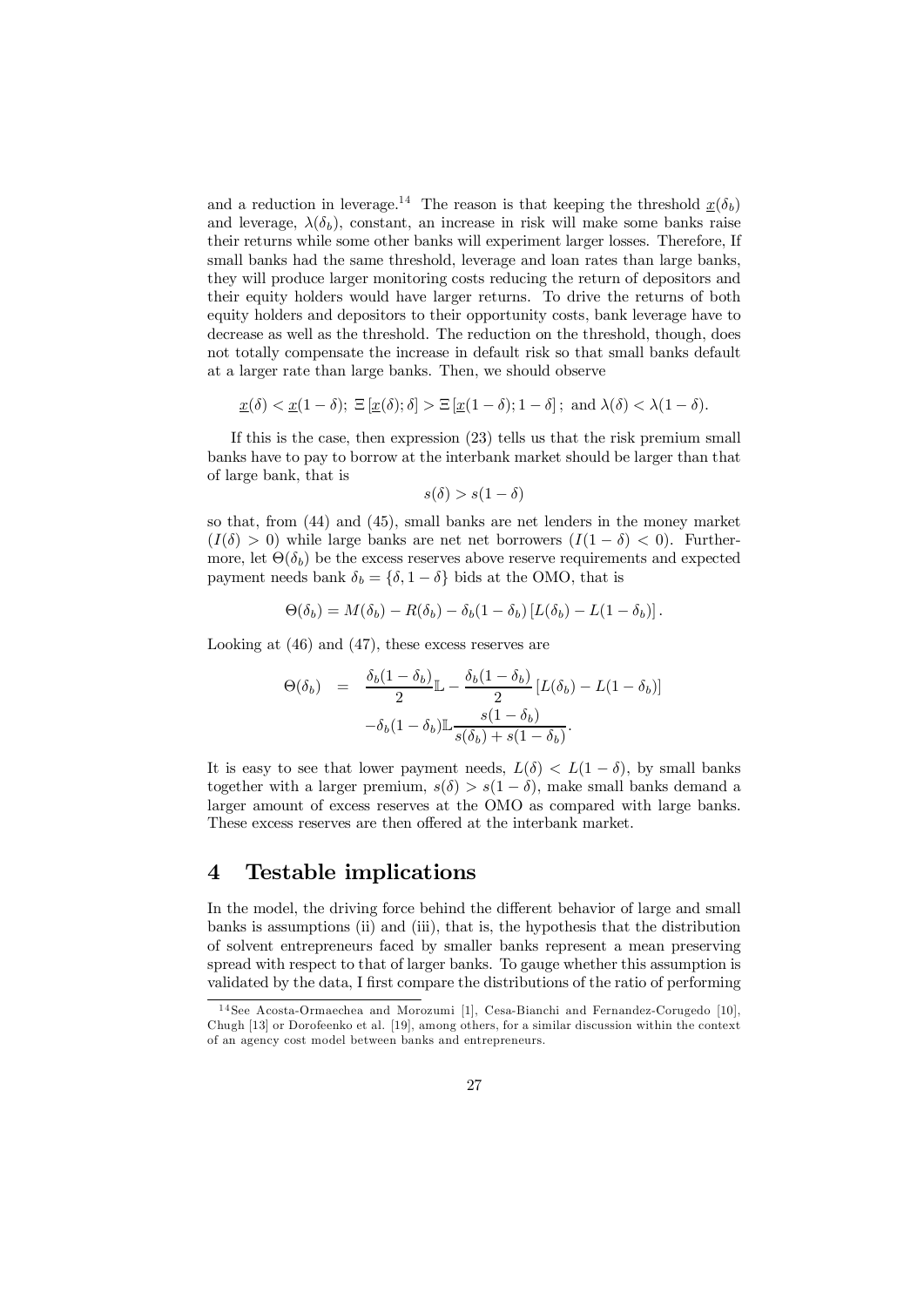loans and leases relative to total loans and leases (the variable  $x$  in the model) for large and small banks. In the data, performing loans are equal to total loans and leases minus nonperforming loans and leases. Nonperforming loans and leases are defined as those loans and leases 90 days or more past due plus loans in nonaccrual status. The data is taken from the Call Reports collected at the FDIC and covers each depository institution operating in the US from the fourth quarter of 1992 until the fourth quarter of 2015. It is a steady feature of the data the reduction in the number of banks operating in the US due to exits and mergers. In any case, the number of banks in the sample run from 11964 (first quarter of 1993) to  $4848$  (fourth quarter of 2015).

To compare the distributions of performing loans, I proceed as follows. For each quarter, I compute the difference between the performing loan ratio of each bank and the weighted average of these ratios for that quarter where the weights are given by the share of the bank loans relative to the total of loans for the quarter. These differences are then ordered according to the size of the bank as measured by loans. For that quarter I then take the observations on performing loan ratio differences for the 100 smallest banks, which will represent the group of small banks, and those of the 100 largest banks, which will represent the group of large banks. To have an idea of the demographics, the group of 100 smallest banks has produced on average 0.0083 percent of the loans in the sample with the largest bank in this group having a share 0.0002 percent of the loans served in a quarter. On the contrary, the group of 100 largest banks has produced on average 68 percent of the loans in the sample with the smallest bank in this group having a share 0.082 percent of the loans served in a quarter. With these two groups, I compute the weighted average of the performing loan ratio differences as well as the weighted cross section standard deviation for each group where, again the weights are the loan share of each bank with respect to the weighted average of its group. Once I have theses statistics, I run a Welch's t-test on the equality of the two means. Finally, I repeat this procedure for each quarter in the sample which implies a total of 93 tests. In all these instances, the tests cannot reject the equality of the means of each bank group. The procedure is repeated for the 500 smallest and largest banks and results are the same. <sup>15</sup> In all quarters, the test cannot reject the equality of means. Furthermore, Figure 2(a) plots the cross section weighted standard deviations of the performing loan ratio differences of each size groups for each quarter in the sample. The cross section dispersion of the small bank group is clearly larger than that of the large bank group in  $90$  out of the  $93$  quarters of the sample. Panel (b) of that figure repeats the exercise for groups of 500 banks. Results are equivalent.

The results described in the previous paragraph provide support to the idea that observations on performing loan ratios for small banks are drawn from a distribution with the same mean and larger dispersion than the one for large

<sup>&</sup>lt;sup>15</sup>In this case, the group of 500 smallest banks has produced on average 0.088 percent of the loans in the sample with the largest bank in this group having a share 0.0004 percent of the loans served in a quarter. On the contrary, the group of 100 large banks has produced on average 84 percent of the loans in the sample with the smallest bank in this group having a share 0.011 percent of the loans served in a quarter.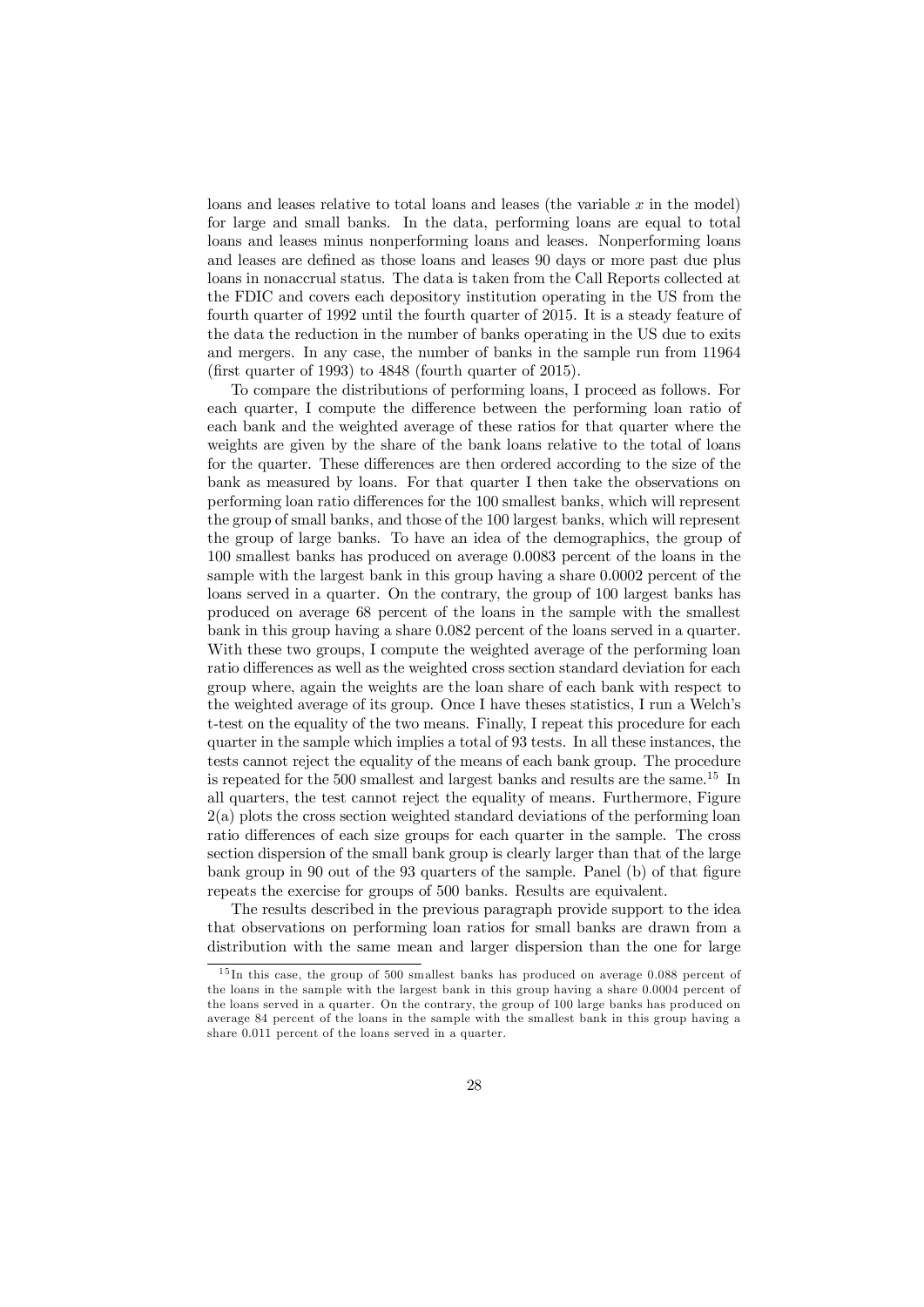banks. Assuming that each observation corresponding to these 100 small banks over the 93 quarters are generated by the same distribution, I pool this data and end up with 9300 draws from  $\Xi(x, \delta_S)$ . This empirical distribution is the one plotted under the name "small" on panel (a) of Figure 3. The distribution under the name "large" is constructed in a similar manner but pooling the 100 largest banks of each quarter instead. The Kolmogorov-Smirnov test rejects the hypothesis that the two distributions are equal at a confidence level below 0.1 percent. Panel (b) of Figure 3 presents similar distributions but now taking the smallest and largest 500 banks. The Kolmogorov-Smirnov test still rejects the hypothesis of equality of distributions at the  $0.1$  percent significance level. I take all these results as evidence validating assumptions (ii) and (iii).

Given the difference in the distributions of performing loan ratios between large and small banks, the model predicts three results: (i) large banks are more leveraged than small banks, (ii) large banks should be net buyers of funds in the interbank market while small banks should be net lenders, and (iii) large banks borrow at lower rates in the interbank market than small banks. Implication (i) has already been documented in Demsetz and Strahan [17], who directly link it to differences in diversification and, more recently, by Laeven et al [15], among others. Figure 4(a) provides some evidence along these lines. It shows empirical distributions for small and large banks constructed with the same bank groups as the one in Figure  $3(a)$ , but using the difference between leverage for each bank and the weighted average across all observations within the same quarter. Here leverage is defined as the inverse of the Tier 1 risk-based capital ratio. The higher leverage of large banks is evident in the Figure. The average leverage of the distribution of large banks is 10.75 while it is only 4.09 for small banks. Panel (b) repeats the exercise for groups of 500 banks with similar results. In this case the average leverage for large and small banks is 10.32 and 5.05, respectively. The Kolmogorov-Smirnov test rejects the hypothesis of equality of distributions in the two cases at the 0.1 percent significance level.

As mentioned in the Introduction, implication (ii) has been repeatedly reported in the literature.<sup>16</sup> Figure 5 provides some evidence that this is, in fact, the case for the sample at hand. Panel (a) of this figure shows, for each quarter in the sample, the fraction of banks with negative and positive positions in the interbank market within each size group, taking the 100 smallest and largest banks (panel (b) presents similar results for the 500 smallest and largest banks). Notice these fractions do not have to add up to 1 within each group as some banks are not present in the market at all times. The lines correspond to the whole sample. On average, at any point in time before the financial crisis of 2007-2008, between 40 and 70 percent of banks were selling funds in the market (had positive positions) while generally between 20 and 40 percent were buying funds (had negative positions). Although the fraction of borrowers have remained more or less stable after 2008, the fraction of lenders have dramatically decreased after that year. If we look at the 100 smallest banks, however, sys-

 $16$ See, among others, Gambs and Kimball [22], Furfine [20], Allen et al. [2], and, more recently, Cocco et al. [14], Craig and von Peter [16] or the anecdotal evidence described in Stigum and Crescenzi [16].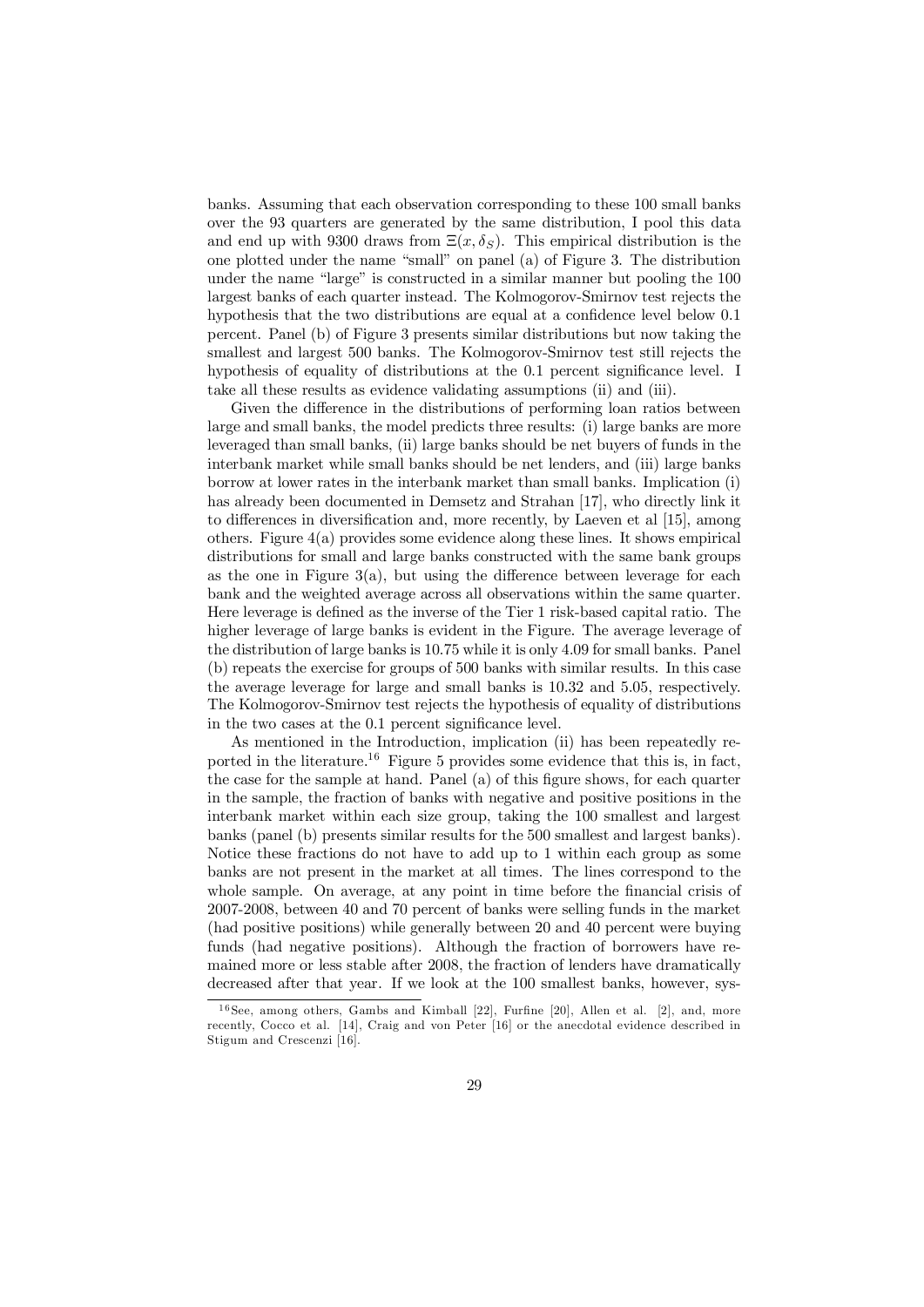tematically, more than 60 percent of banks are sellers while less than 20 percent are borrowers. Again, the fraction of lender banks have decreased after the crisis but still is above 40 percent. The situation is radically different when we look at the 100 largest banks. Around 20 percent of these banks are systematically lenders while around 80 percents are borrowers.

Finally, regarding implication (iii), several authors have documented the fact that larger banks borrow at a discount in the interbank market. For example, Angelini, Nobili and Picillo [4] use data for the Italian interban market, and note that bank size is the only relevant variable that determines borrowing spreads before the  $2007-2008$  financial crisis. In particular, they find that large banks borrow at significantly lower rates than smaller banks. In fact, lender size also presents a consistently negative and significant relationship with the lending rate during the crisis period. This negative coefficient is corroborated by Iori et al [27] who also use data for the Italian interbank market. Furthermore, Cocco et al. [14] find that in the case of the Portuguese market larger banks trade at more favorable rates after controlling for the degree of lending relationships and the size of the counterparty. For the Federal Funds Market, King [29] shows how an increase in bank size is associated with lower rates paid and a greater probability of borrowing.

## 5 Conclusions

This paper develops a new model of banking and payment systems to rationalize the idea that small banks tend to be net sellers of funds in money markets while large banks tend to be net borrowers. When developing the model, care has been taken in reproducing actual institutions present in our monetary systems. In particular, broad money (deposits) is created by commercial banks and used by the nonfinancial sector of the economy to finance the real activity. At the same time, narrow money is created by the central bank, used by commercial banks to face the net payments derived from the creation of broad money and exchanged between these banks through the interbank market. The connection between these two layers of liquidity (narrow and broad) is provided by the endogenous loan and deposit creation of commercial banks.

With this model in hand, the paper then shows that the reason for the money market dichotomy associated with bank size can be linked to the lower diversi fication and higher solvency risks exhibited by small banks. Because of higher risk, small banks face higher premiums when borrowing unsecured from money markets. Thus, they have incentives to bid an excess of reserves at the central bank open market operation and offer these reserves at the interbank market. Large banks face the opposite problem. There is no need to impose other types of exogenous asymmetries between banks with different sizes with respect to the degree of risk aversion, deposit-taking costs or opacity. Of course these other dimensions could be relevant to explain the observed differences between large and small banks. However, this paper contends that the mechanism associated with these differences should be analyzed in a model as presented here that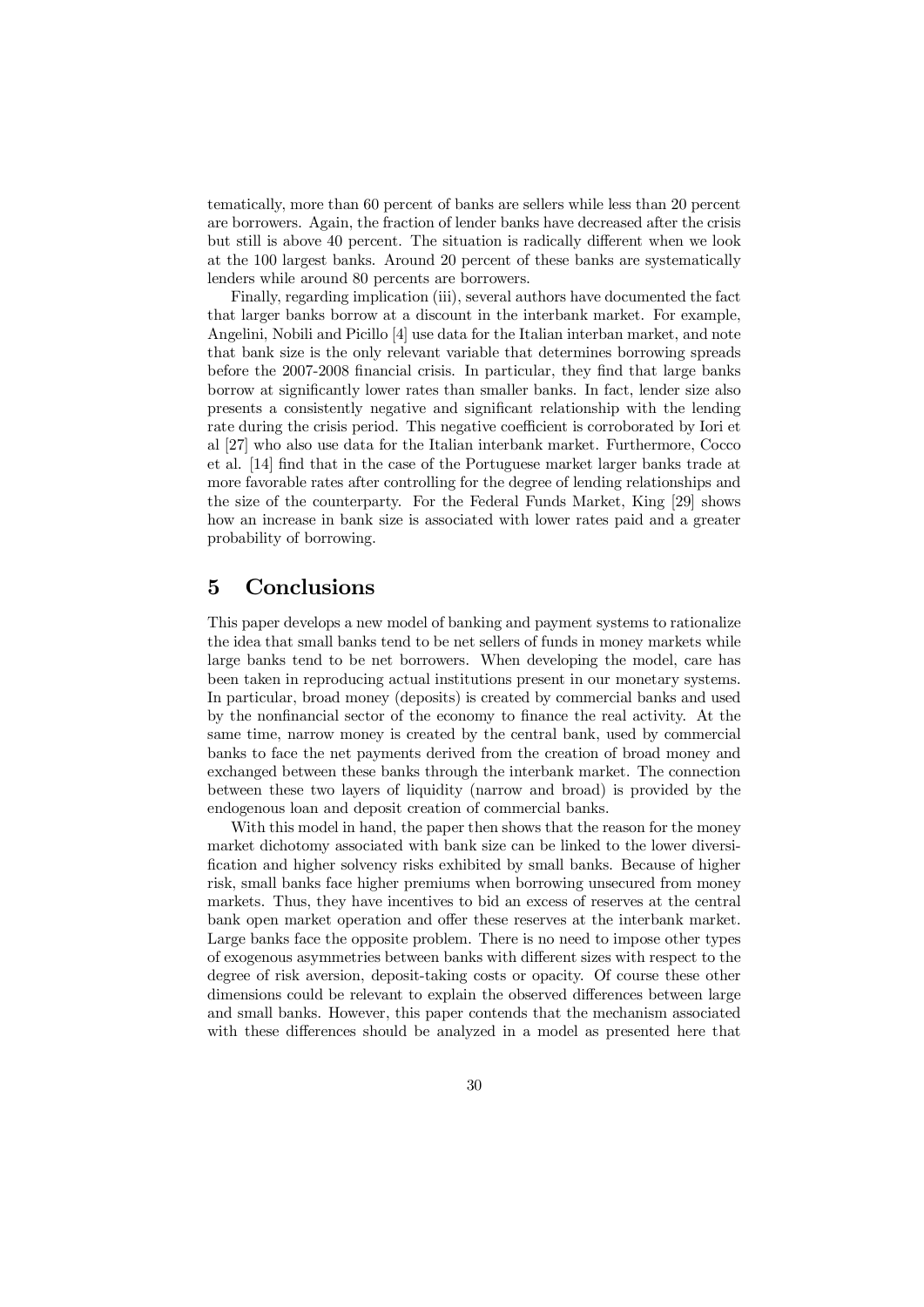reproduces actual monetary institutions.

The model presented here produces several testable implications. Apart from the money market dichotomy, small banks in the model maintain lower leverage ratios or pay larger borrowing rates in money markets than larger banks. These implications are corroborated by the data. Also, the model is static and there is no aggregate risk. Thus, it is just natural to embed it into a DSGE model to analyze the dynamic effects associated with endogenous leverage at the banking sector. All these questions are left for future research.

### References

- [1] Acosta-Ormaechea, S., and A. Morozumi (2012): "Idiosyncratic uncertainty, asymmetric information, and private credit" CFCM Working Paper 12/12.
- [2] Allen, L., S. Peristiani, and A. Saunders (1989): "Bank size, collateral, and net purchase behavior in the federal funds market: Empirical evidence" *Journal of Business* 62(4), pp. 501-515.
- [3] Allen, L., and A. Saunders (1986): "The large-small bank dichotomy in the federal funds market" *Journal of Banking & Finance* 10 (2), pp. 219-230.
- [4] Angelini, P., A. Nobili and C. Picillo (2011): "The interbank market after august 2007: What has changed and why?" *Journal of Money, Credit and Banking* 43, pp. 923-958.
- [5] Ashcraft, A., J. McAndrews, and D. Skeie (2011): "Precautionary reserves and the interbank market" *Journal of Money, Credit and Banking* 43(7), pp. 311-348.
- [6] Bagnoli, M, and T. Bergstrom (2005): "Log-concave probability and its applications", *Economic Theory* 26(2), pp. 445–469.
- [7] Banciu, M. and P. Mirchandany (2013): "Technical note New results concerning probability distributions with increasing generalized failure rates" *Operations Research* 61(4), pp. 925–931.
- [8] Bernanke, B., M. Gertler, and S. Gilchrist (1999): "The financial accelerator in a quantitative business cycle framework", in J. B. Taylor and M. Woodford, editors, *Handbook of Macroeconomics*, Amsterdam, 1999. Elsevier Science.
- [9] Carlstrom, C., and T. Fuerst (1997): "Agency costs, net worth, and business ‡uctuations: a computable general equilibrium analysis", *American Economic Review* 87, pp. 893-910.
- [10] Cesa-Bianchi, A. and E. Fernandez-Corugedo (2014): "Uncertainty in a model with credit frictions", Bank of England Working Paper No. 496.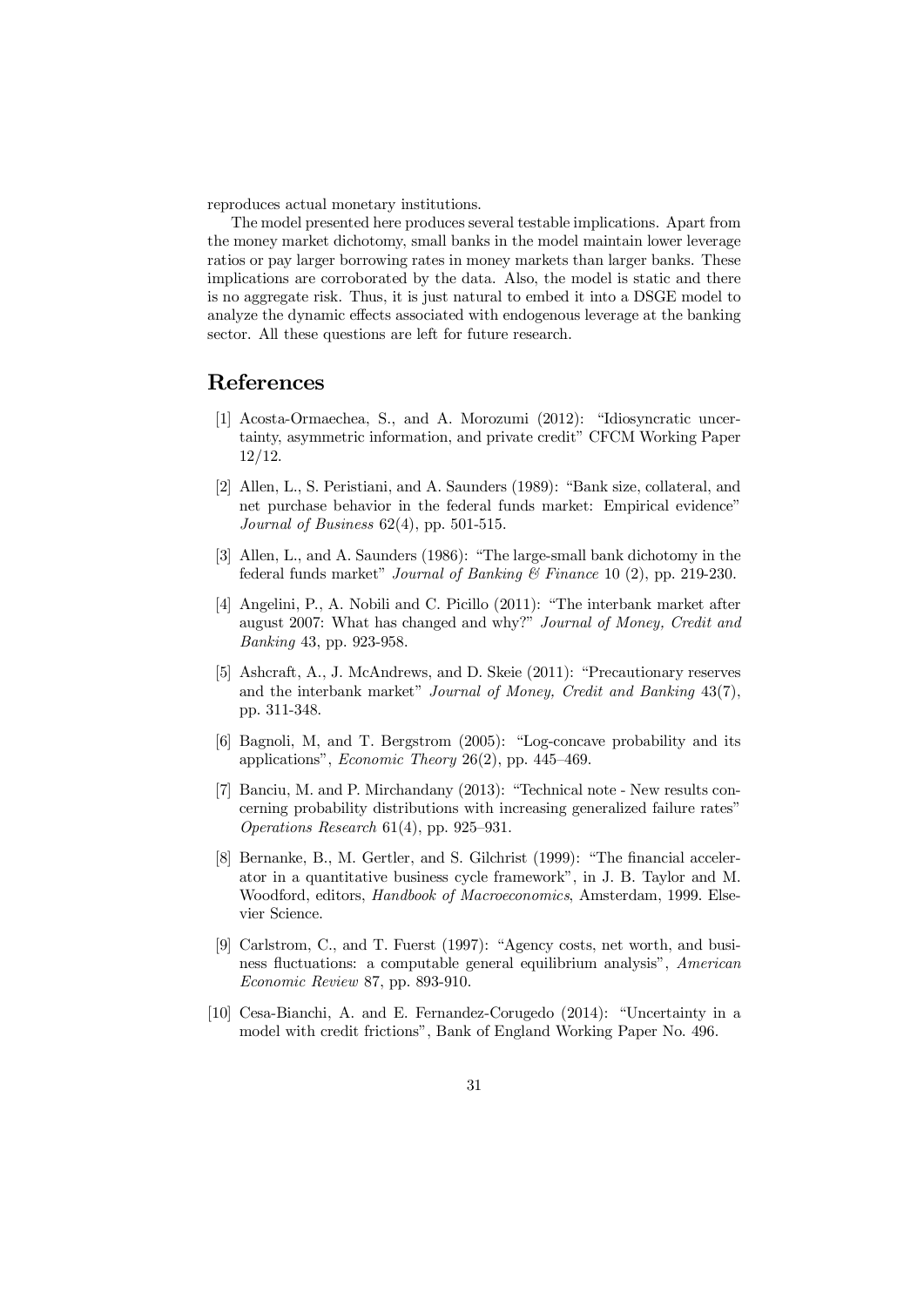- [11] Chari, V.V. and C. Phelan (2014): "On the social usefulness of fractional reserve banking" *Journal of Monetary Economics* 65, pp. 1-13.
- [12] Chen, A. H., and S. C. Mazumdar (1992): "An instantaneous control model of bank reserves and federal funds management" *Journal of Banking and Finance* 16(6), pp. 1073-1095.
- [13] Chugh, S. K. (2016): "Firm risk and leverage-based business cycles" *Review of Economic Dynamics* 20, pp.111–131.
- [14] Cocco, J. F., F. J. Gomes, N. C. Martins (2009): "Lending relationships in the interbank market" *Journal of Financial Intermediation* 18, pp. 24–48.
- [15] Constancio, V. (2011): "Challenges to monetary policy in 2012", speech at the 26th International Conference on Interest Rates, available at http://www.ecb.europa.eu/press/key/date/2011/html/sp111208.en.html.
- [16] Craig, B., and G. von Peter (2010): "Interbank tiering and money center banks" BIS working paper 320.
- $[17]$  Demsetz, R. S., and P. E. Strahan  $(1997)$ : "Diversification, size and risk at bank holding companies" *Journal of Money, Credit and Banking* 29(3), pp. .
- [18] Disyatat, P. (2011): "The bank lending channel revisited" *Journal of Money, Credit and Banking* 43 (4), pp. 711-734.
- [19] Dorofeenko, V. G. Lee, and K. D. Salyer (2008): "Time-varying uncertainty and the credit channel", *Bulletin of Economic Research* 60(4), pp. 375-403.
- [20] Furfine, C. H. (1999): "The microstructure of the federal funds market" *Financial Markets, Institutions & Instruments*, 8(5), pp. 24-44.
- [21] Gale, D., and M. Hellwig (1985): "Incentive-compatible debt contracts: the one-period problem", Review of Economic Studies 52, pp. 647-664.
- [22] Gambs, C. M., and D. V. Kimball: "Small banks and the federal funds market" *Economic Review*, Federal Reserve Bank of Kansas City.
- [23] Goodfriend, M. and B. McCallum (2007): "Banking and interest rates in monetary policy analysis: A quantitative exploration" *Journal of Monetary Economics* 54, pp. 1480-1507.
- [24] Goodhart, C. (2007): "Whatever became of the monetary aggregates?" LSE Financial Market Group Special Papers 172.
- [25] Ho, T. S. Y., and A. Saunders (1985): "A micro model of the federal funds market" *Journal of Finance* 40(3), pp. 977-88.
- [26] Holmes, A. R. (1972): "Operational constraints on the stabilization of money supply growth" in *Money* and finance: readings in theory, policy *and institutions*. Wiley, pp. 391-400.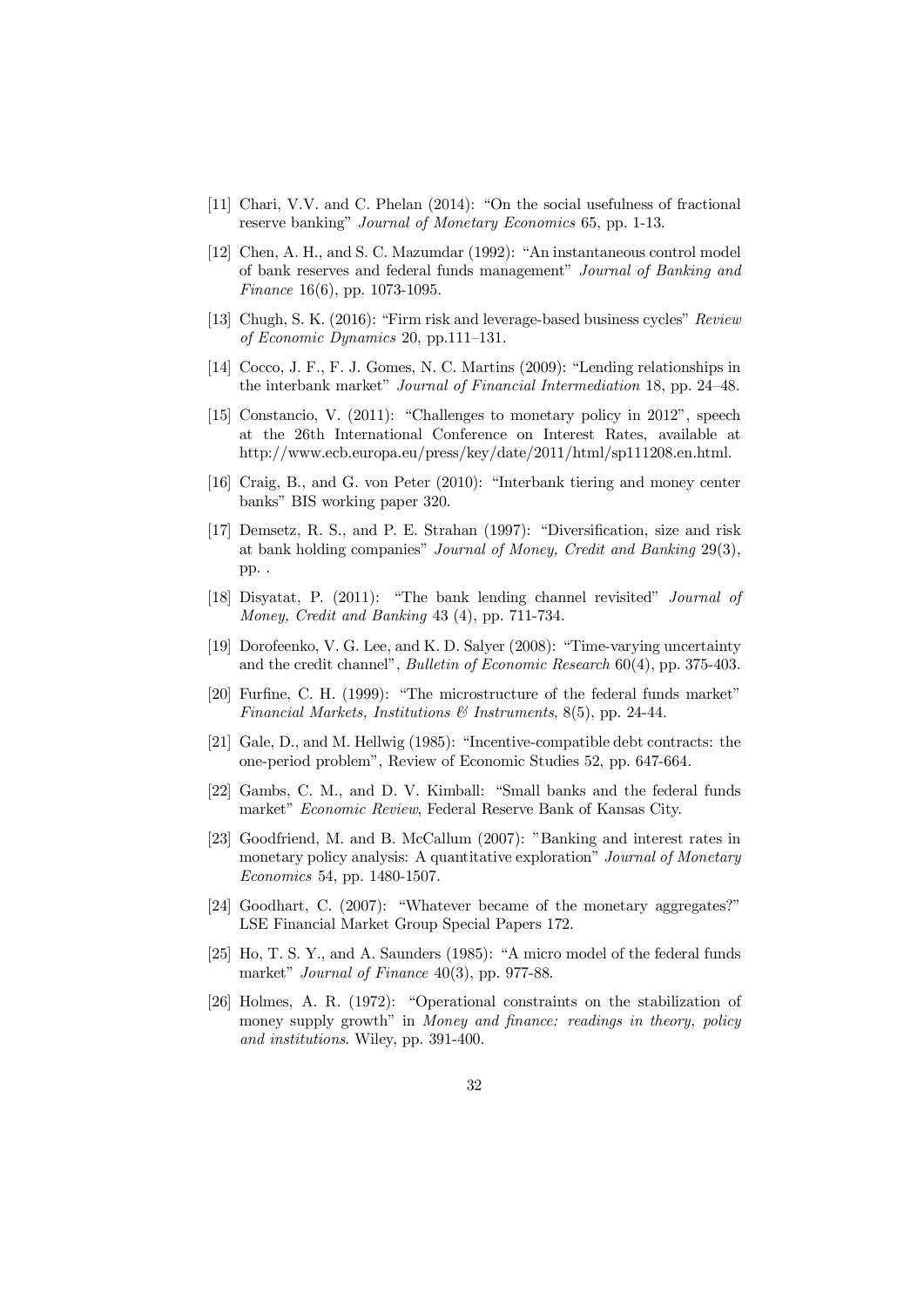- [27] Iori, G., B. Kapar, and J. Olmo (2015):"Bank characteristics and the interbank money market: A distributional approach" *Studies in Nonlinear Dynamics and Econometrics* 19(3), pp. 249–283.
- [28] Jakab, Z. and M. Kumhof (2015): "Banks are not intermediaries of loanable funds - and why this matters" Bank of England Working Paper 529.
- [29] King T. B. (2008): "Discipline and liquidity in the interbank market" *Journal of Money, Credit and Banking*, 40(2–3), pp. 295-317
- [30] Kiyotaki, N. and J. Moore (2002): "Evil is the root of all money" *American Economic Review* 92(2), pp. 62-66.
- [31] Laeven, L., L. Ratnovski, and H. Tong (2014): "Bank size and systemic risk" IMF Staff Discussion Note  $14/04$ .
- [32] McLeay, M., A. Radia and R. Thomas (2014): "Money creation in the modern economy" Bank of England Quarterly Bulletin 54, First quarter.
- [33] Sheard, P. (2013):"Repeat after me: Banks cannot and do not "lend out" reserves" Credit Market Services, Standard and Poor's, available at http://issuu.com/positivemoney/docs/sp-banks-cannot-anddo-notlend-out.
- [34] Stigum, M. and A. Crescenzi (2007): *Stigum*'*s Money Market*, McGraw-Hill, 4th ed.
- [35] Tobin, J. (1963): "Commercial banks as creators of 'money"', Cowles Foundation Discussion Paper 159, Yale University.
- [36] Townsend, R. (1979): "Optimal contracts and competitive markets with costly state verification" *Journal of Economic Theory* 21, pp. 383-410.
- [37] Werner. R. A. (2014): "How do banks create money, and why can other firms not do the same? An explanation for the coexistence of lending and deposit-taking" *International Review of Financial Analysis* 36, pp. 71–77.
- [38] Werner. R. A. (2014): "Can banks individually create money out of nothing? The theories and the empirical evidence" *International Review of Financial Analysis* 36, pp. 1–19.
- [39] Williamson, S. D. (1987): "Costly monitoring, loan contracts and equilibrium credit rationing" *Quarterly Journal of Economics* 102(1), pp. 135-146.

## A Construction of  $\Xi(x; \delta)$

Let the circle be divided in 2N identical contiguous intervals called villages so that each village covers a measure  $1/(2N)$  of continuous locations. Let  $x_v \in [0, 1],$  be the fraction of entrepreneurs living in village  $v \in \{1, 2, \ldots, N\}$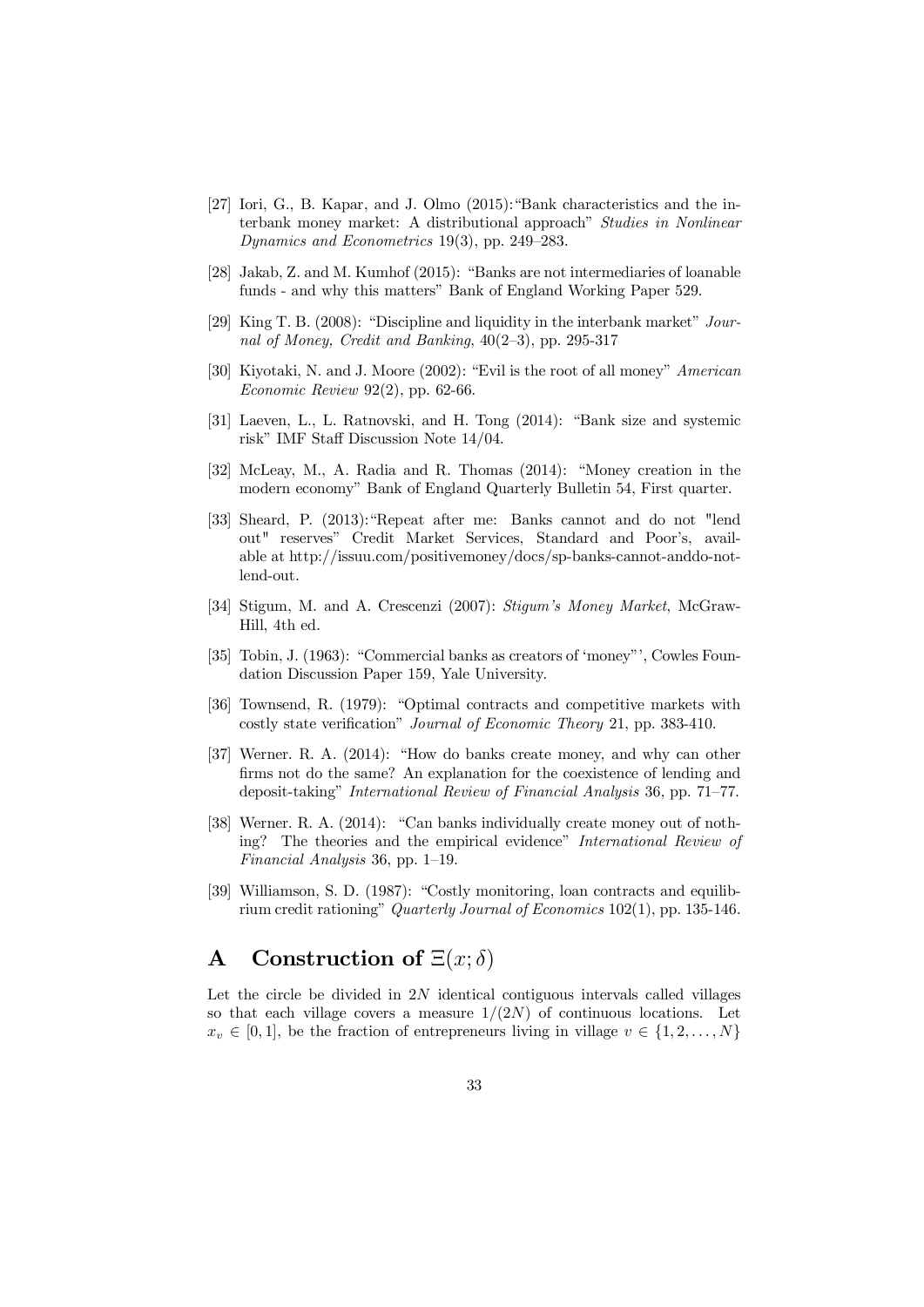who are able to pay back the bank loan. Assume all these fractions  $x_v, v \in$  $\{1, 2, \ldots, 2N\}$ , are random variables with identical marginal distributions (not necessarily independent) denoted  $\Xi(x)$ . Let  $\mu$  and  $\sigma$  be, respectively, the mean and standard deviation of  $\Xi(x)$ . Furthermore, assume the fractions  $x_v, v \in$  $\{1, 2, \ldots, 2N\}$ , are correlated across villages in the following manner. The covariance between the fraction of solvent entrepreneurs in villages  $v$  and  $j$ , for all  $v \in \{1, 2, ..., 2N\}$  and  $j \in \{1, 2, ..., 2N\}$ , is assumed to be

$$
cov[x_v, x_j] = \sigma^2 [1 - 4\theta d(j, k)] \tag{48}
$$

where  $d(j, k)$  is the minimum distance, along the circumference of the circle, between villages  $v$  and  $j$  as measured by the distance between their center locations, and  $\theta \in [0, 1]$  is a parameter. Thus, the correlation of the fraction of solvent entrepreneurs gets smaller with distance with this correlation ranging from 1 (for arbitrarily close villages) to  $1 - 2\theta$  (for locations opposite in the circle). The parameter  $\theta$  controls the minimum correlation observed in the circle which happens between opposite locations.

Now take a general bank of measure  $\delta$  meaning serving a number  $2\delta N$  of contiguous villages. Let  $\Delta$  be the set of contiguous villages this bank serves. Define the average solvency rate of entrepreneurs among *all villages* served by bank  $\delta$  as

$$
x(\delta) = \frac{1}{2\delta N} \sum_{v \in \Delta} x_v.
$$

Because the realization of  $x_v$  is correlated among neighbor locations, this average default rate  $x(\delta)$  is itself also a random variable following the probability distribution  $\Xi(x;\delta)$ . Let  $\mu(\delta)$  and  $\sigma(\delta)$  be, respectively, the mean and standard deviation of  $\Xi(x; \delta)$ . Clearly, the mean of this distribution is

$$
\mu(\delta) = E[x(\delta)] = \frac{1}{2\delta N} \sum_{v \in \delta} E(x_v) = \mu
$$

while, from (48), the variance is

$$
\sigma^2(\delta) = Var[x(\delta)] = \frac{1}{(2\delta N)^2} \sum_{v \in \Delta} \sum_{j \in \Delta} cov[x_v, x_j]
$$

$$
= \sigma^2 - \frac{4\theta \sigma^2}{(2\delta N)^2} \sum_{v \in \Delta} \sum_{j \in \Delta} d(v, j).
$$

For  $2\delta N \leq N+1$  (so that the bank could cover up to a little more than 50 percent of the loan market), it can be shown that

$$
\sigma^2(\delta) = \sigma^2 - \frac{4\theta\sigma^2\delta}{(2\delta N)^2} \left[ \frac{(2\delta N)^2 - 1}{3} \right].
$$

Clearly,  $\sigma^2(\delta)$  is decreasing in bank size,  $\delta$ <sup>17</sup> Also notice that, as  $N \to \infty$ , the

<sup>&</sup>lt;sup>17</sup>The case  $2\delta N > N+1$  is a little bit more cumbersome to compute. In that case, however, the volatility of  $x(\delta)$  is still decreasing in  $\delta$ . As this case is not relevant empirically, it has not been worked out here.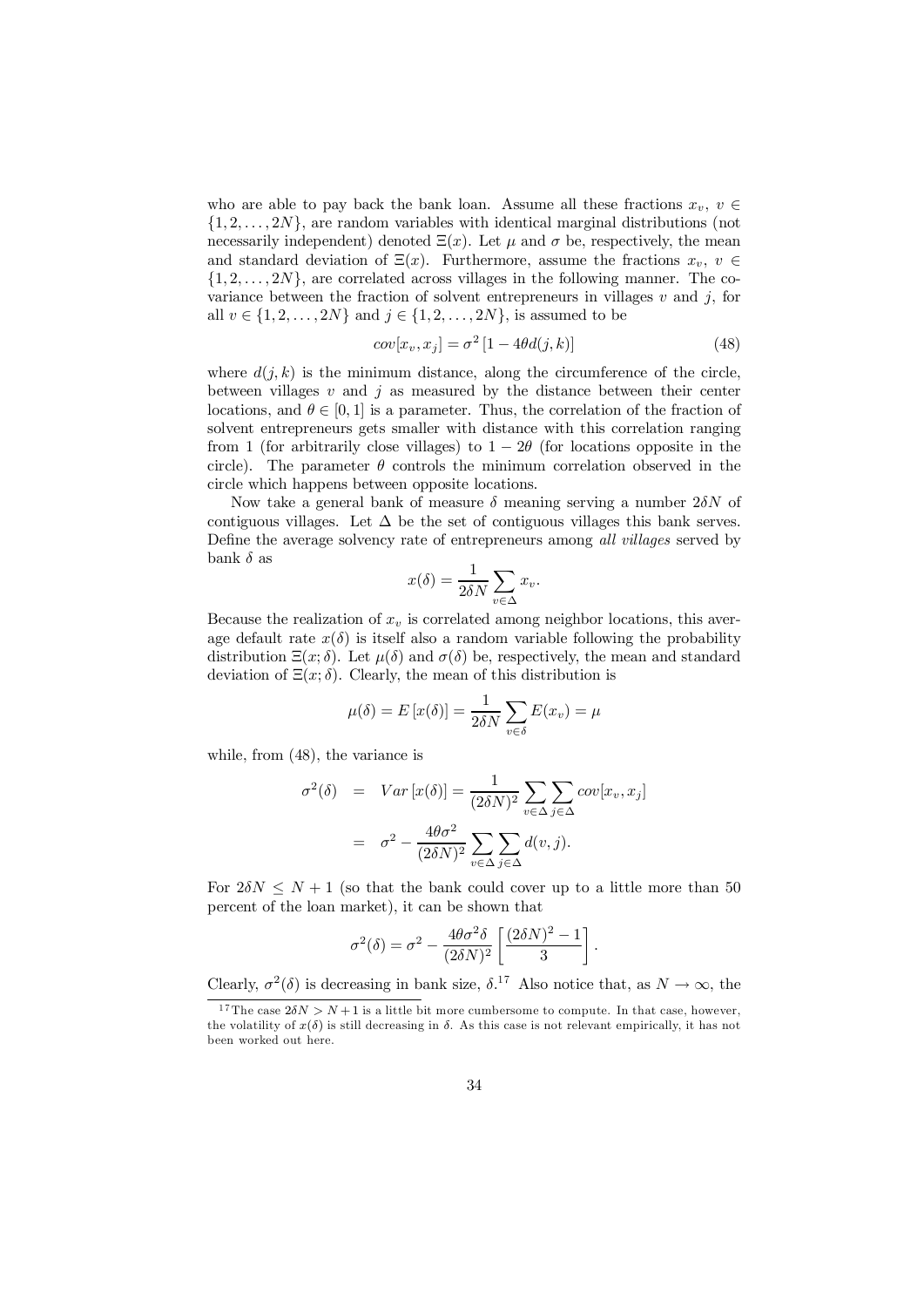variance settles at

$$
\lim_{N \to \infty} \sigma^2(\delta) = \sigma^2 - \frac{4\theta\sigma^2\delta}{3}
$$

which also decreases with the degree of diversification  $\delta$ .

## B The Loan Supply Schedule

Here I show how to derive the properties of the loan supply schedule from expressions (6)-(8) in the text. For convenience, these expressions are reproduced here:

$$
\left(\frac{1+i^{l}}{1+i^{o}}\right)\left[\mu - F(\underline{x};\delta)\right] + \eta \left[\left(1+i^{l}\right)\left(F(\underline{x};\delta) - \phi G(\underline{x};\delta)\right) - 1 - i^{o}\right] = 0 \quad (49)
$$

$$
F'(\underline{x}; \delta) = \eta(1 + i^o) \left[ F'(\underline{x}; \delta) - \phi G'(\underline{x}; \delta) \right], \tag{50}
$$

and

$$
(1+i^o)\lambda = \frac{1}{1 - \left(\frac{1+i^l}{1+i^o}\right)[F(\underline{x};\delta) - \phi G(\underline{x};\delta)]}.
$$
\n(51)

The argument closely follows the derivations in Bernanke et al. [8]. First, notice that, for given rates  $i^o$  and  $i^l$ ,

$$
F'(\underline{x}; \delta) - \phi G'(\underline{x}; \delta) = 1 - \Xi(\underline{x}; \delta) - \phi \underline{x} \xi(\underline{x}; \delta) = [1 - \Xi(\underline{x}; \delta)][1 - \phi h(\underline{x}; \delta)]
$$
  
with  

$$
h(\underline{x}; \delta) = \frac{\underline{x} \xi(\underline{x}; \delta)}{1 - \Xi(\underline{x}; \delta)}
$$

being the hazard rate. By assumption i(iv),  $h(\underline{x}; \delta)$  is a strictly increasing function of  $\underline{x}$ . This means there must be a level of  $\underline{x}$ , call it  $\underline{x}^*$ , such that  $F(\underline{x}; \delta) - \phi G(\underline{x}; \delta)$  is maximum which implies that leverage,  $\lambda$ , defined by (51) is also maximum. Thus, the relevant range to choose  $\underline{x}$  from should be  $\underline{x} \in [0, \underline{x}^*]$ . No bank will choose a higher cutoff level  $\underline{x}$  if, at the same leverage there is a lower level for  $\underline{x}$  such as depositors are indifferent between the two. This is because the lower level for  $\underline{x}$  saves on monitoring costs.

Use (50) to define the Lagrange multiplier  $\eta$  as a function of the cutoff level x:

$$
\eta(\underline{x};\delta) = \frac{F'(\underline{x};\delta)}{(1+i^o)[F'(\underline{x};\delta) - \phi G'(\underline{x};\delta)]}
$$

:

Taking derivatives we have

$$
\eta'(\underline{x}) = \frac{\phi\left[F'(\underline{x};\delta)G''(\underline{x};\delta) - F''(\underline{x};\delta)G'(\underline{x};\delta)\right]}{(1+i^o)\left[F'(\underline{x};\delta) - \phi G'(\underline{x};\delta)\right]} > 0.
$$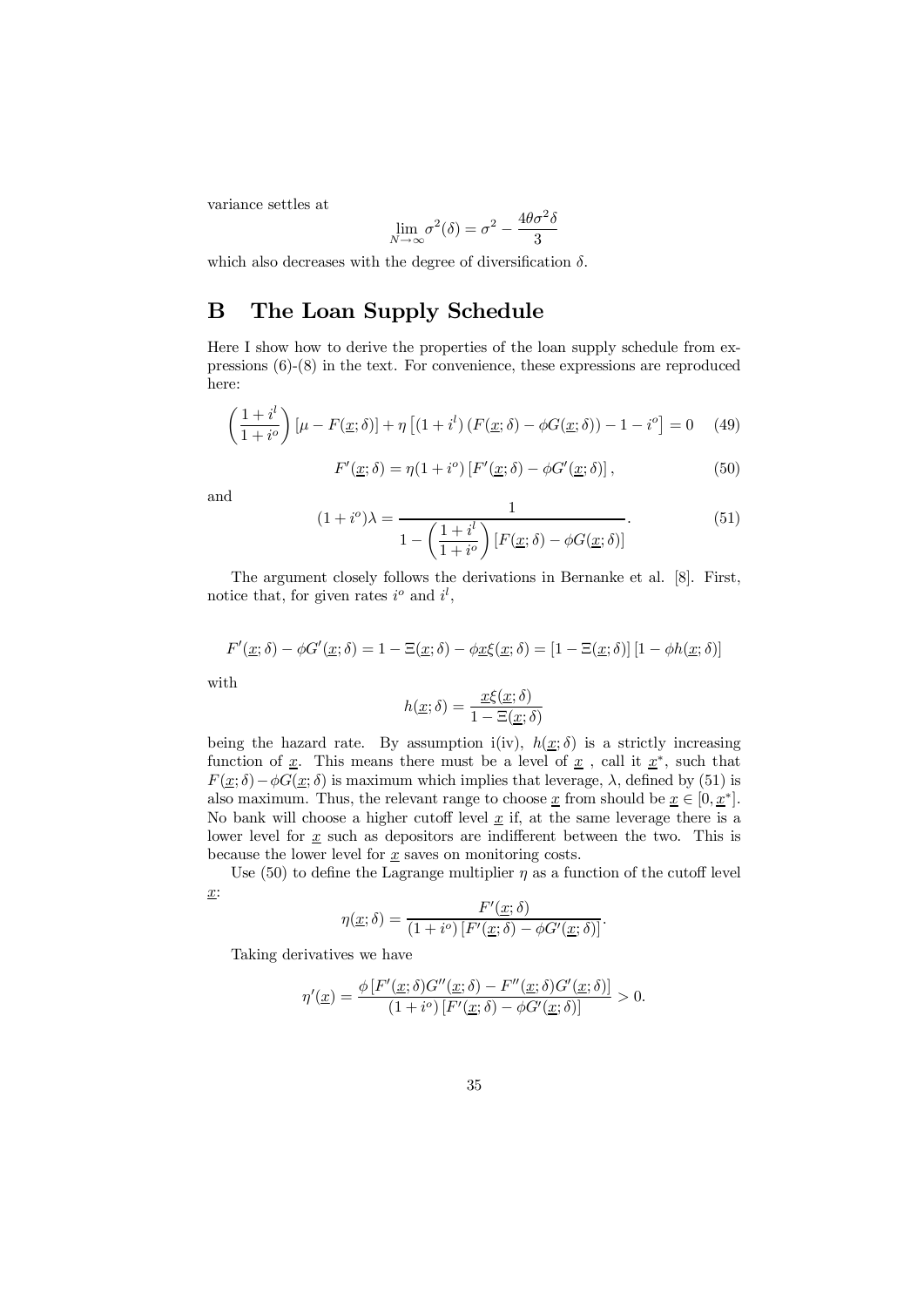for all  $\underline{x} \in [0, \underline{x}^*]$ . Furthermore, notice

$$
\lim_{\underline{x}\to 0} \eta(\underline{x}) = \frac{1}{1+i^o}; \lim_{\underline{x}\to \underline{x}^*} \eta(\underline{x}) = \infty.
$$

Thus, expression  $(50)$  defines a one-to-one increasing mapping between the cutoff level x and the Lagrange multiplier  $\eta$ .

Next, from  $(49)$  define the function

$$
1 + il = \rho(\underline{x}) \equiv \frac{\eta(\underline{x})(1 + i^o)}{\frac{\mu - F(\underline{x}; \delta)}{1 + i^o} + \eta(\underline{x}) \left[ F(\underline{x}; \delta) - \mu G(\underline{x}; \delta) \right]}.
$$

Again, it can be shown that

$$
\rho'(\underline{x}) \equiv \left[ \frac{\rho(\underline{x}) \eta'(\underline{x})}{(1 + i^o) \eta(\underline{x})} \right] \frac{\mu - F(\underline{x}; \delta)}{\frac{\mu - F(\underline{x}; \delta)}{1 + i^o} + \eta(\underline{x}) \left[ F(\underline{x}; \delta) - \phi G(\underline{x}; \delta) \right]} > 0
$$

for all  $\underline{x} \in [0, \underline{x}^*]$ . Also, notice

$$
\lim_{x\to 0} \rho(\underline{x}) = \frac{1+i^o}{\mu}; \lim_{x\to \underline{x}^*} \rho(\underline{x}; \delta) = \frac{1+i^o}{F(\underline{x}; \delta) - \phi G(\underline{x}; \delta)} < \frac{1+i^o}{\mu(1-\phi)}.
$$

Thus, expression  $(49)$ , together with  $(50)$ , define a one-to-one increasing mapping between the cutoff level  $\underline{x}$  and the loan rate  $i^l$ . Notice the previous expression bounds the loan rate between  $(1 + i^{\circ})/\mu$  and  $(1 + i^{\circ})/[\mu(1 - \phi)].$ 

Furthermore, use  $(51)$  to define the function

$$
\lambda(\underline{x}) = \frac{1}{1+i^o} + \frac{\eta(\underline{x})\left[F(\underline{x};\delta) - \phi G(\underline{x};\delta)\right]}{\mu - F(\underline{x};\delta)}.
$$

Taking derivatives one can be shown that

$$
\lambda'(\underline{x}) \equiv \frac{\eta'(\underline{x})}{\eta(\underline{x})} \left[ \lambda(\underline{x}) - \frac{1}{1 + i^o} \right] + \frac{F(\underline{x}; \delta)}{\mu - F(\underline{x}; \delta)} \lambda(\underline{x}) > 0
$$

for all  $\underline{x} \in [0, \underline{x}^*]$  with

$$
\lim_{\underline{x}\to 0} \lambda(\underline{x}) = \frac{1}{1+i^o}; \lim_{\underline{x}\to \underline{x}^*} \lambda(\underline{x}) = \infty.
$$

Thus, expression  $(51)$ , together with  $(49)$  and  $(50)$ , define a one-to-one increasing mapping between the cutoff level <u>x</u> and the leverage  $\lambda$ . Notice, as  $1+i^l$  is reduced to  $(1+i^o)/\mu$ , the optimal cutoff level  $\underline{x} \to 0$  and there will be no monitoring at the limit.

Finally, using  $(49)$  and  $(51)$ , the excess return of bank equity over its opportunity cost,

$$
\left(\frac{1+i^l}{1+i^o}\right)[\mu-F(\underline{x};\delta)]\,\lambda,
$$

equals  $\eta$ .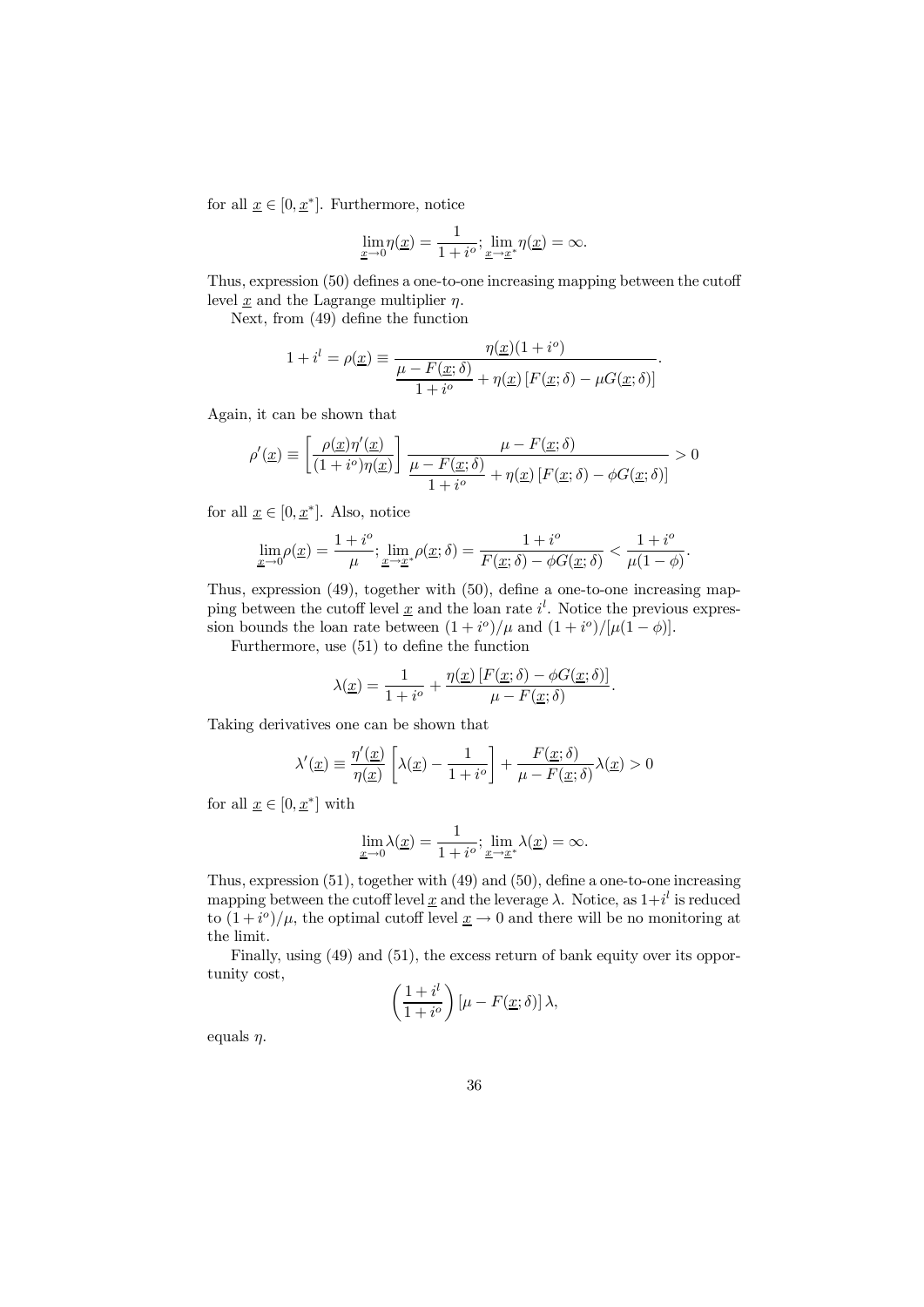

Figure 1: A representative island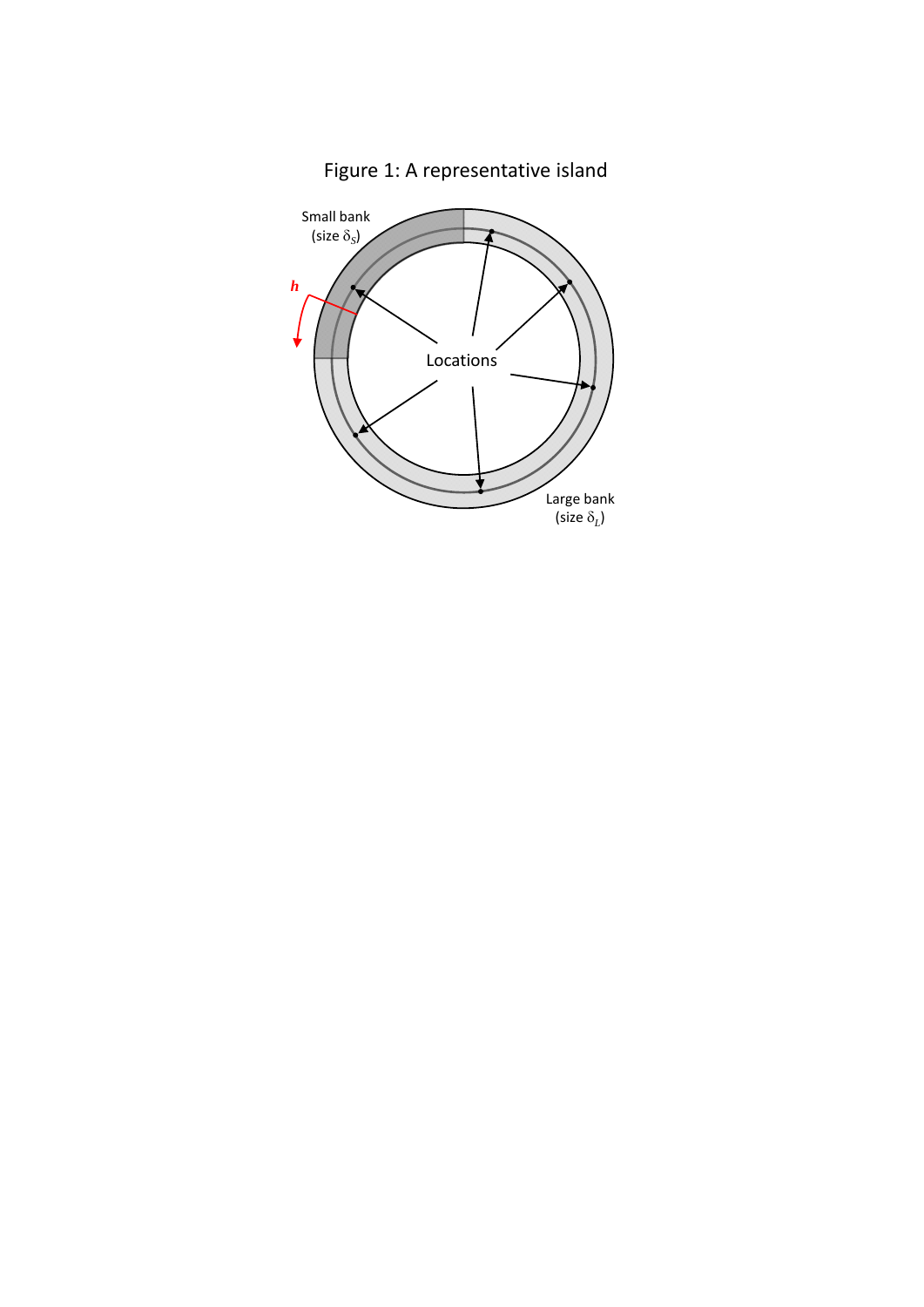Figure 2: Evolution of cross section dispersion of performing loan ratios



a. 100 banks

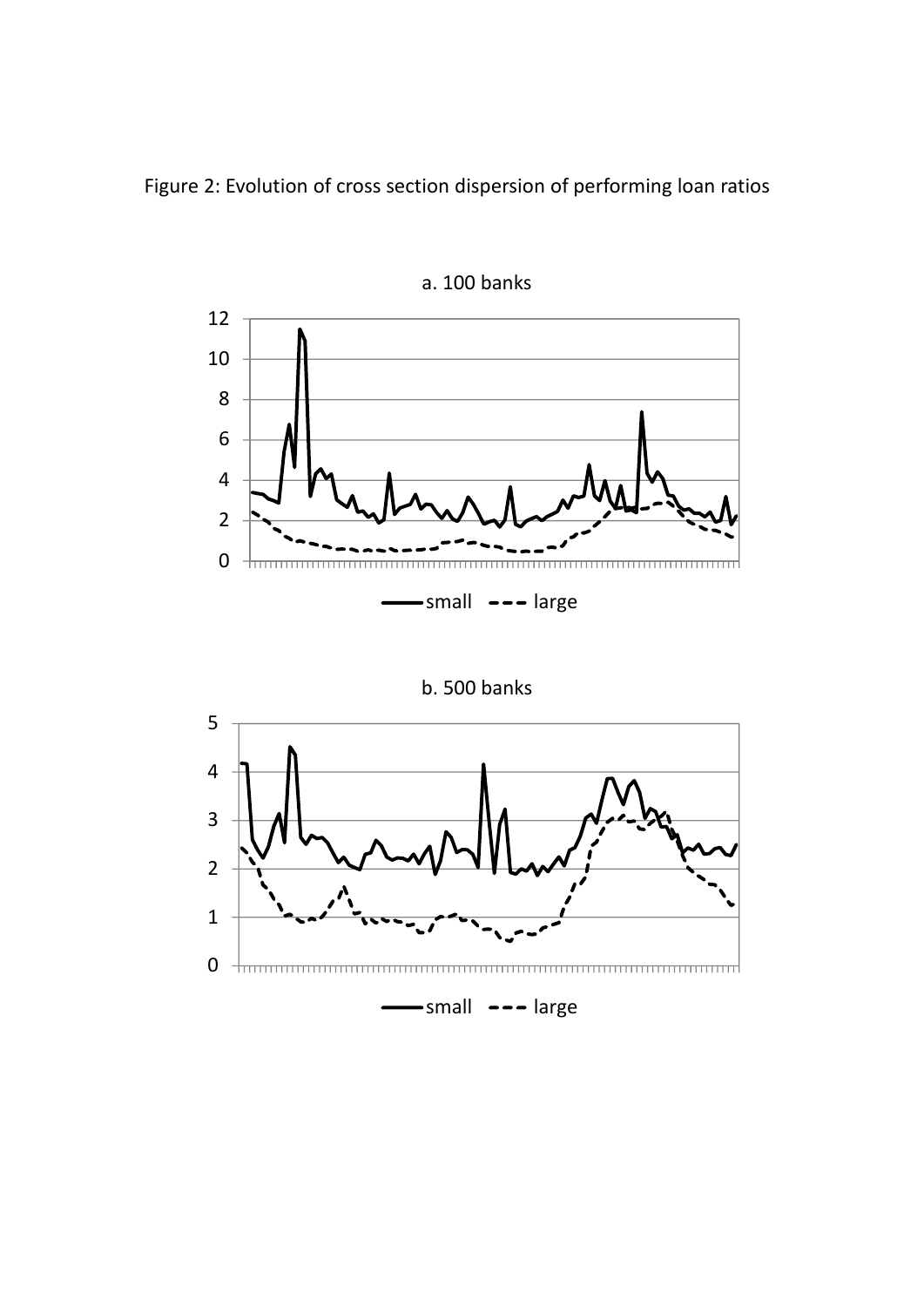

a. 100 banks



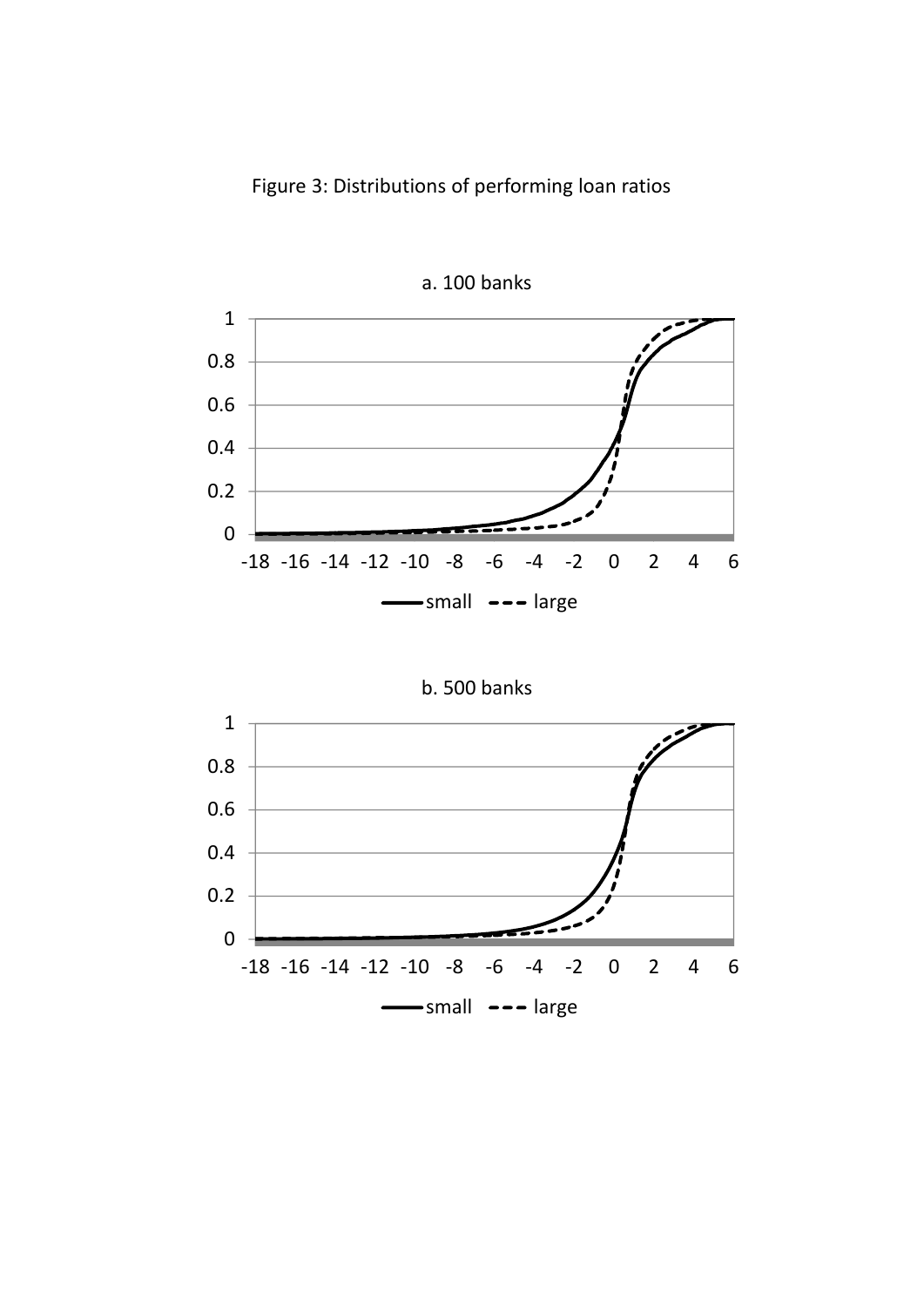



b. 500 banks